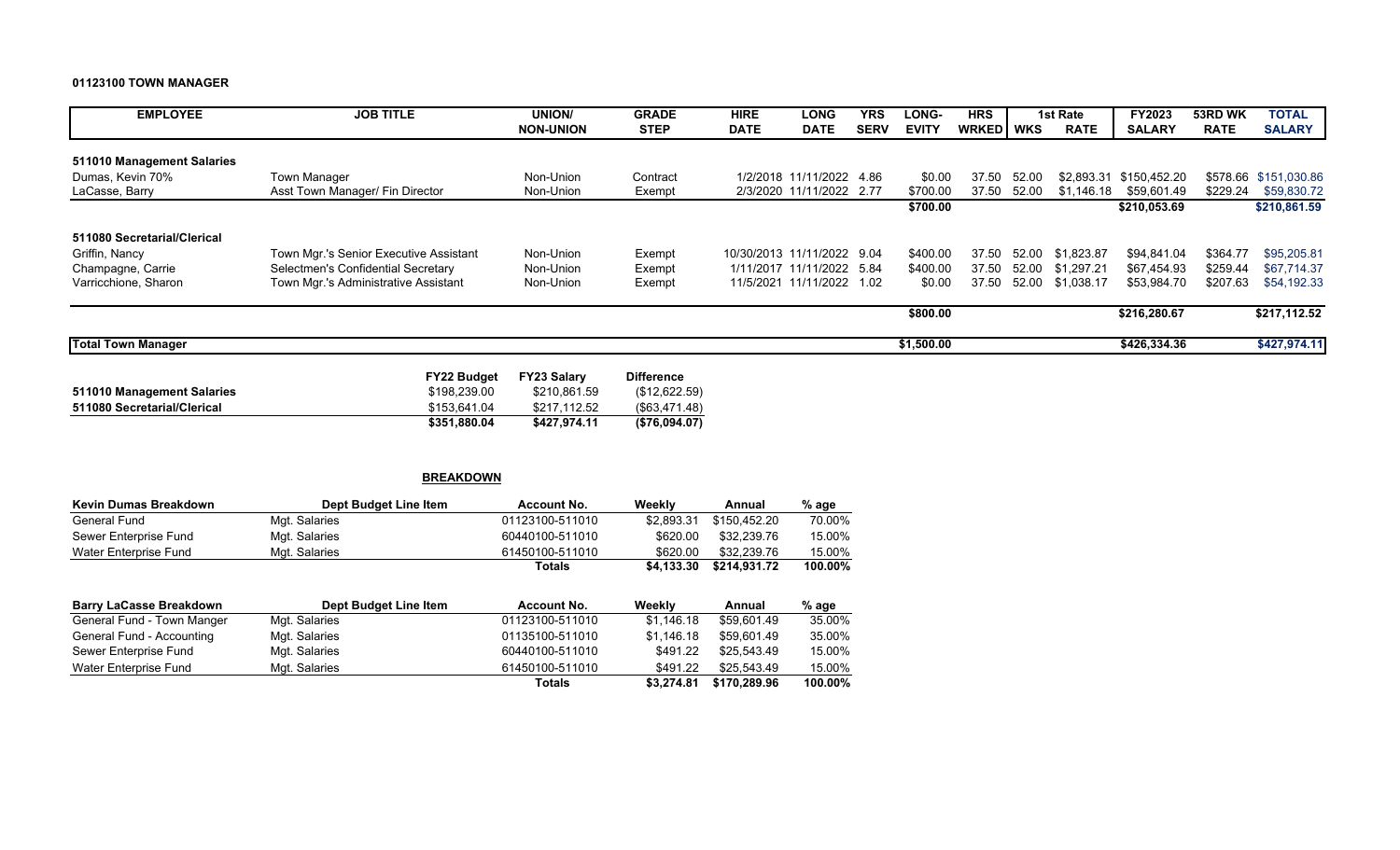**01145100 FINANCE - TREASURER/COLLECTOR**

| <b>EMPLOYEE</b>                  | <b>JOB TITLE</b> | UNION/             | <b>GRADE</b>       | <b>HIRE</b>       | <b>LONG</b> | <b>YRS</b>  | <b>LONG-</b> | <b>HRS</b>   |            | 1st Rate    | FY2023        | 53RD WK     | <b>FY2023</b> |
|----------------------------------|------------------|--------------------|--------------------|-------------------|-------------|-------------|--------------|--------------|------------|-------------|---------------|-------------|---------------|
|                                  |                  | <b>NON-UNION</b>   | <b>STEP</b>        | <b>DATE</b>       | <b>DATE</b> | <b>SERV</b> | <b>EVITY</b> | <b>WRKED</b> | <b>WKS</b> | <b>RATE</b> | <b>SALARY</b> | <b>RATE</b> | <b>TOTAL</b>  |
| 511010 Management Salaries       |                  |                    |                    |                   |             |             |              |              |            |             |               |             |               |
| Ellard, John                     | Treas/Collector  | Supervisory        | Grade J Step 4     | 10/1/2021         | 11/11/2022  | 1.11        | \$0.00       | 37.50        | 52.00      | \$1,901.26  | \$98,865.43   | \$380.25    | \$99,245.68   |
|                                  |                  |                    |                    |                   |             |             | \$0.00       |              |            |             | \$98,865.43   |             | \$99,245.68   |
| 511020 Supervisory Salaries      |                  |                    |                    |                   |             |             |              |              |            |             |               |             |               |
| Kinney, Jennifer                 | Asst. Treas/Coll | Non-Supervisory    | Grade D Step 3     | 7/17/2006         | 11/11/2022  | 16.33       | \$650.00     | 37.50        | 52.00      | \$1,329.79  | \$69,149.20   | \$265.96    | \$69,415.16   |
|                                  |                  |                    |                    |                   |             |             | \$650.00     |              |            |             | \$69,149.20   |             | \$69,415.16   |
| 511080 Secretarial/Clerical      |                  |                    |                    |                   |             |             |              |              |            |             |               |             |               |
| Curtin, Lynn                     | Bookkeeper       | <b>SPEA</b>        | Grade B Step 8     | 11/20/2017        | 11/11/2022  | 4.98        | \$0.00       | 37.50        | 52.00      | \$1,144.31  | \$59,504.03   | \$228.86    | \$59,732.89   |
| Keenan, Denise                   | Bookkeeper       | <b>SPEA</b>        | Grade B Step 3     | 10/12/2021        | 11/11/2022  | 1.08        | \$0.00       | 37.50        | 52.00      | \$1,018.25  | \$52,949.11   | \$203.65    | \$53,152.76   |
| Rivard, Kelly                    | Bookkeeper       | <b>SPEA</b>        | Grade B Step 8     | 1/4/2021          | 11/11/2022  | 1.85        | \$0.00       | 37.50        | 52.00      | \$1,144.31  | \$59,504.03   | \$228.86    | \$59,732.89   |
|                                  |                  |                    |                    |                   |             |             | \$0.00       |              |            |             | \$171,957.17  |             | \$172,618.55  |
|                                  |                  |                    |                    |                   |             |             |              |              |            |             |               |             |               |
| <b>Total Treasurer/Collector</b> |                  |                    |                    |                   |             |             | \$650.00     |              |            |             | \$339,971.80  |             | \$341,279.38  |
|                                  |                  | <b>FY22 Budget</b> | <b>FY23 Salary</b> | <b>Difference</b> |             |             |              |              |            |             |               |             |               |

|                                     | \$330,690.00 | \$341.279.38 | $($ \$10,589.38) |
|-------------------------------------|--------------|--------------|------------------|
| <b>1511080 Secretarial/Clerical</b> | \$154.863.00 | \$172.618.55 | (S17.755.55)     |
| 511020 Supervisory Salaries         | \$71.552.00  | \$69.415.16  | \$2.136.84       |
| 511010 Management Salaries          | \$104.275.00 | \$99,245.68  | \$5.029.32       |
|                                     |              |              |                  |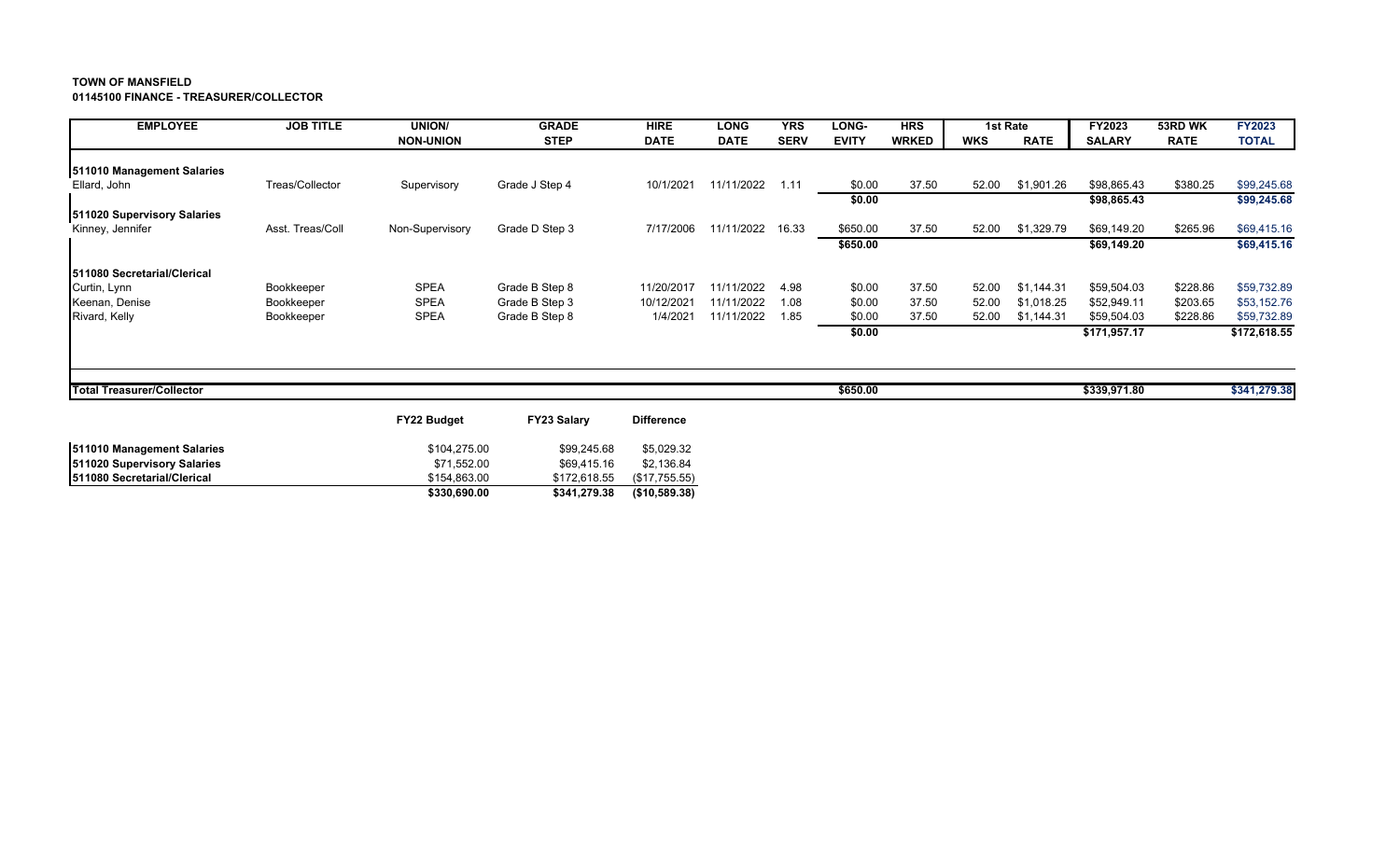#### **TOWN OF MANSFIELD TOWN ACCOUNTANT**

| <b>EMPLOYEE</b>               | <b>JOB TITLE</b>        | <b>UNION/</b>    | <b>GRADE</b>              | <b>HIRE</b>       | <b>LONG</b>                | <b>YRS</b>  | <b>LONG-</b> | <b>HRS</b>   |       | 1st Rate         | <b>FY23</b>   | 53RD WK     | <b>FY2023</b> |
|-------------------------------|-------------------------|------------------|---------------------------|-------------------|----------------------------|-------------|--------------|--------------|-------|------------------|---------------|-------------|---------------|
|                               |                         | <b>NON-UNION</b> | <b>STEP</b>               | <b>DATE</b>       | <b>DATE</b>                | <b>SERV</b> | <b>EVITY</b> | <b>WRKED</b> | WKS   | <b>RATE</b>      | <b>SALARY</b> | <b>RATE</b> | <b>TOTAL</b>  |
| 511010 Management Salaries    |                         |                  |                           |                   |                            |             |              |              |       |                  |               |             |               |
| Violette, Matthew             | <b>Town Accountant</b>  | Supervisory      | Grade J Step 5            |                   | 1/28/2019 11/10/2022       | 3.79        | \$0.00       | 37.50        | 52.00 | \$1,948.27       | \$101,310.19  | \$389.65    | \$101,699.84  |
| Violette, Matthew             | <b>Town Accountant</b>  |                  | <b>MFN Stipend</b>        |                   |                            |             |              |              |       |                  | \$10,000.00   |             | \$10,000.00   |
| LaCasse, Barry - 35%          | Asst Town Mgr/          | Non-Union        | Non-Union Grade 10 Step 3 | 2/3/2020          | 11/10/2022 2.77            |             | \$700.00     | 37.50        | 52.00 | \$1,146.18       | \$59,601.49   | \$229.24    | \$59,830.72   |
|                               | <b>Finance Director</b> |                  |                           |                   |                            |             | \$700.00     |              |       |                  | \$170,911.67  |             | \$171,530.56  |
| 511030 Technical Support      |                         |                  |                           |                   |                            |             |              |              |       |                  |               |             |               |
| Farrington, Denise            | Asst. Town Accountant   | Non-Supervisory  | Grade D Step 2            |                   | 6/16/2008 11/10/2022 14.41 |             | \$500.00     | 37.50        |       | 52.00 \$1,291.59 | \$67,162.69   | \$258.32    | \$67,421.01   |
|                               |                         |                  |                           |                   |                            |             | \$500.00     |              |       |                  | \$67,162.69   |             | \$67,421.01   |
| 511080 Secretarial/Clerical   |                         |                  |                           |                   |                            |             |              |              |       |                  |               |             |               |
| Cutillo, Wendy                | Bookkeeper              | <b>SPEA</b>      | Grade B, Step 7           |                   | 5/23/2011 11/10/2022 11.48 |             | \$525.00     | 37.50        |       | 52.00 \$1,111.45 | \$57,795.28   | \$222.29    | \$58,017.56   |
|                               |                         |                  |                           |                   |                            |             | \$525.00     |              |       |                  | \$57,795.28   |             | \$58,017.56   |
| <b>Total Finance Director</b> |                         |                  |                           |                   |                            |             | \$1,725.00   |              |       |                  | \$295,869.64  |             | \$296,969.14  |
|                               |                         | FY22 Budget      | <b>FY23 Salary</b>        | <b>Difference</b> |                            |             |              |              |       |                  |               |             |               |
| 511010 Management Salaries    |                         | \$148,547.38     | \$171,530.56              | (\$22,983.18)     |                            |             |              |              |       |                  |               |             |               |
| 511030 Technical Support      |                         | \$64,774.85      | \$67,421.01               | (\$2,646.16)      |                            |             |              |              |       |                  |               |             |               |
| 511080 Secretarial/Clerical   |                         | \$53,089.56      | \$58,017.56               | (\$4,928.00)      |                            |             |              |              |       |                  |               |             |               |
|                               |                         | \$266,411.79     | \$296,969.14              | (\$30,557.35)     |                            |             |              |              |       |                  |               |             |               |

#### **BREAKDOWN**

| <b>Barry LaCasse Breakdown</b> | Dept Budget Line Item | <b>Account No.</b> | Weekly     | Annual       | % age   |
|--------------------------------|-----------------------|--------------------|------------|--------------|---------|
| General Fund - Town Manger     | Mgt. Salaries         | 01123100-511010    | \$1.146.18 | \$59.601.49  | 35.00%  |
| General Fund - Accounting      | Mgt. Salaries         | 01135100-511010    | \$1.146.18 | \$59,601.49  | 35.00%  |
| Sewer Enterprise Fund          | Mgt. Salaries         | 60440100-511010    | \$491.22   | \$25.543.49  | 15.00%  |
| Water Enterprise Fund          | Mgt. Salaries         | 61450100-511010    | \$491.22   | \$25.543.49  | 15.00%  |
|                                |                       | Totals             | \$3.274.81 | \$170,289,96 | 100.00% |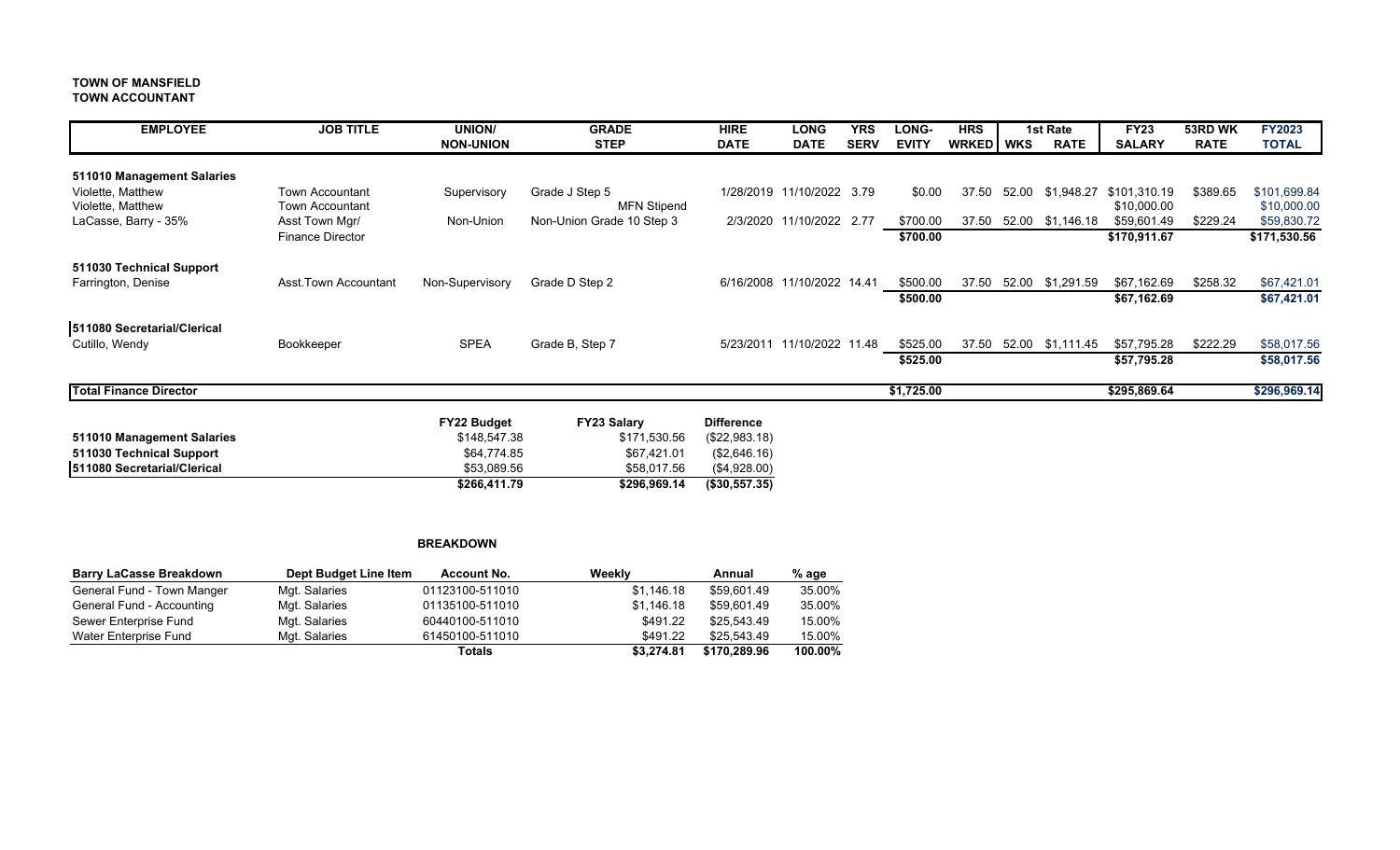**01141100 - FINANCE - ASSESSORS**

| <b>EMPLOYEE</b>                                | <b>JOB TITLE</b>         | UNION/                         | <b>GRADE</b>    | <b>HIRE</b> | <b>LONG</b>          | <b>YRS</b>  | LONG-        | <b>HRS</b>   |            | 1st Rate    | FY2023        | 53RD WK     | <b>FY2023</b> |
|------------------------------------------------|--------------------------|--------------------------------|-----------------|-------------|----------------------|-------------|--------------|--------------|------------|-------------|---------------|-------------|---------------|
|                                                |                          | <b>NON-UNION</b>               | <b>STEP</b>     | <b>DATE</b> | <b>DATE</b>          | <b>SERV</b> | <b>EVITY</b> | <b>WRKED</b> | <b>WKS</b> | <b>RATE</b> | <b>SALARY</b> | <b>RATE</b> | <b>TOTAL</b>  |
| 511010 Management Salaries<br>Brogie, Daniel   | <b>Chief Assessor</b>    | Supervisory                    | Grade I Step 11 |             | 7/13/2020 11/11/2021 | 1.33        | \$0.00       | 37.50        | 52.00      | \$2,067.48  | \$107,508.97  | \$413.50    | \$107,922.47  |
|                                                |                          |                                |                 |             |                      |             | \$0.00       |              |            |             | \$107,508.97  |             | \$107,922.47  |
| 511080 Secretarial/Clerical<br>Linfield, Donna | Administrative Secretary | Non Supervisory Grade B Step 3 |                 |             | 7/3/2012 11/11/2021  | 9.36        | \$450.00     | 37.50        | 52.00      | \$1,090.01  | \$58,352.30   | \$224.43    | \$58,576.73   |
|                                                |                          |                                |                 |             |                      |             | \$450.00     |              |            |             | \$58,352.30   |             | \$58,576.73   |
| <b>Total Finance - Assessors</b>               |                          |                                |                 |             |                      |             | \$450.00     |              |            |             | \$165,861.27  |             | \$166,499.20  |

|                                     | <b>FY22 Budget</b> | <b>FY23 Salarv</b> | <b>Difference</b> |
|-------------------------------------|--------------------|--------------------|-------------------|
| 511010 Management Salaries          | \$100.707.99       | \$107.922.47       | (\$7,214.48)      |
| <b>1511080 Secretarial/Clerical</b> | \$50.496.90        | \$58,576.73        | (\$8.079.83)      |
|                                     | \$151.204.89       | \$166,499.20       | (S15.294.31)      |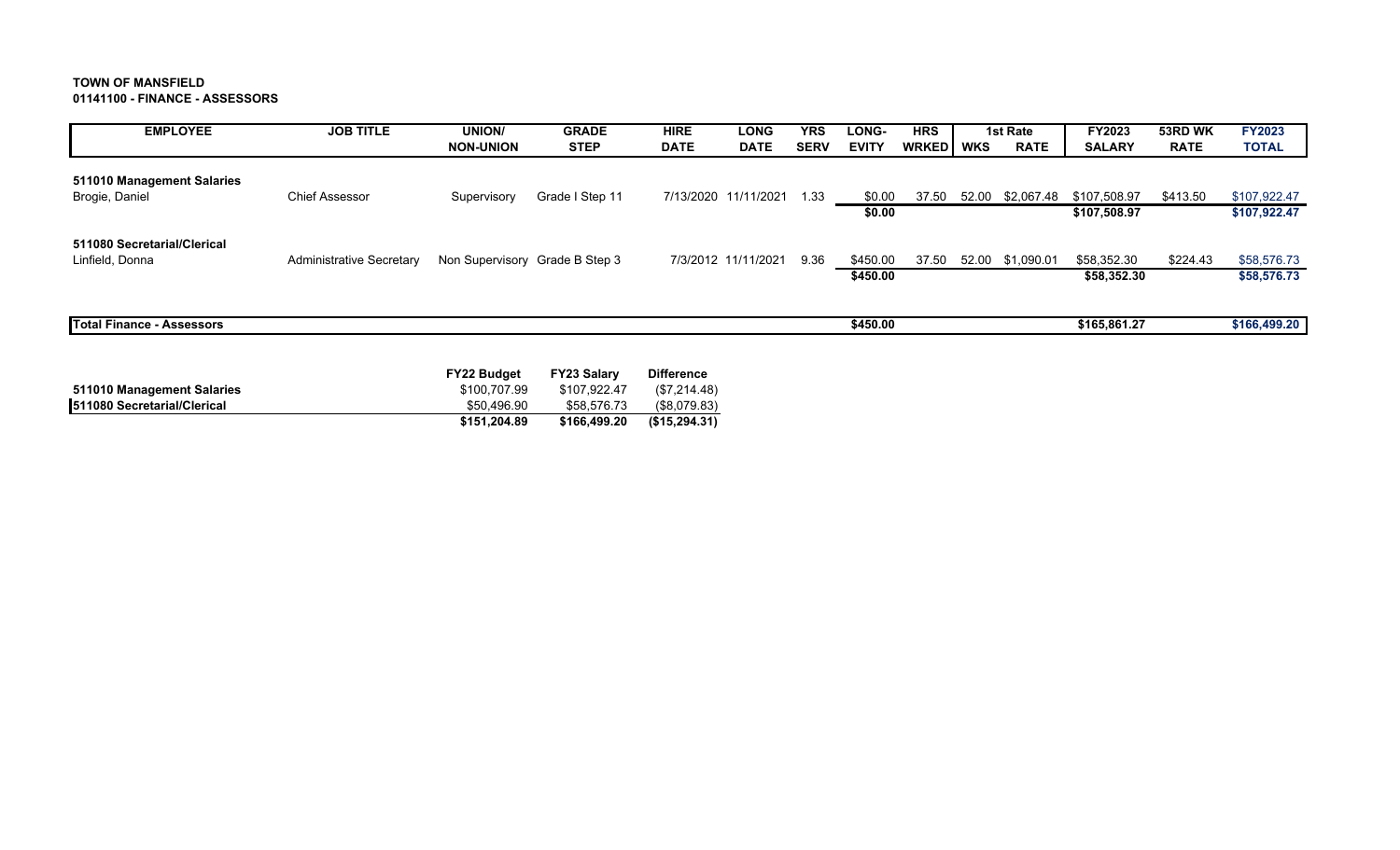#### **TOWN OF MANSFIELD 01152100- PERSONNEL**

| <b>EMPLOYEE</b>             | <b>JOB TITLE</b>     | <b>UNION/</b><br><b>NON-UNION</b> | <b>GRADE</b><br><b>STEP</b> | <b>HIRE</b><br><b>DATE</b> | <b>LONG</b><br><b>DATE</b> | YRS.<br><b>SERV</b> | LONG-<br><b>EVITY</b> | <b>HRS</b><br><b>WRKED</b> WKS |       | 1st Rate<br><b>RATE</b> | <b>FY2023</b><br><b>SALARY</b> | 53RD WK<br><b>RATE</b> | <b>FY2023</b><br><b>TOTAL</b> |
|-----------------------------|----------------------|-----------------------------------|-----------------------------|----------------------------|----------------------------|---------------------|-----------------------|--------------------------------|-------|-------------------------|--------------------------------|------------------------|-------------------------------|
| 511010 Management Salaries  |                      |                                   |                             |                            |                            |                     |                       |                                |       |                         |                                |                        |                               |
|                             |                      |                                   |                             |                            |                            |                     |                       |                                |       |                         |                                |                        |                               |
| LeMaire, Jocelyn            | Human Resource Dir   | Town Mgr. Letter                  |                             | 10/1/2018                  | 11/11/2021                 | 3.12                | \$0.00                | 37.50                          | 52.00 | \$0.00                  | \$0.00                         | \$0.00                 | \$0.00                        |
|                             | (Charged to School)  |                                   |                             |                            |                            |                     | \$0.00                |                                |       |                         | \$0.00                         |                        | \$0.00                        |
| 511020 Supervisory Salaries |                      |                                   |                             |                            |                            |                     |                       |                                |       |                         |                                |                        |                               |
| Corpus, Amy                 | <b>HR Specialist</b> | Town Mgr. Letter                  | Grade 5 Step 2              | 7/21/2021                  | 11/11/2021                 | 0.31                | \$0.00                | 37.50                          | 52.00 | \$648.61                | \$33,727.46                    | \$0.00                 | \$33,727.46                   |
|                             |                      |                                   |                             |                            | 2/11/2019 11/11/2021       | 2.75                | \$0.00                | 37.50                          |       |                         |                                | \$0.00                 | \$0.00                        |
|                             |                      |                                   |                             |                            |                            |                     |                       |                                |       |                         |                                |                        |                               |
|                             |                      |                                   |                             |                            |                            |                     | \$0.00                |                                |       |                         | \$33,727.46                    |                        | \$33,727.46                   |
| 511030 Technical Support    |                      |                                   |                             |                            |                            |                     |                       |                                |       |                         |                                |                        |                               |
| Kierys, Stephanie           | <b>HR Assistant</b>  | Town Mgr. Letter                  | Grade 4 Step 3              |                            | 2/11/2019 11/11/2021       | 2.75                | \$0.00                | 37.50                          | 52.00 | \$508.91                | \$26,463.06                    |                        | \$26,463.06                   |
|                             |                      |                                   |                             |                            |                            |                     | \$0.00                |                                |       | \$950.18                | \$26,463.06                    |                        | \$26,463.06                   |
| <b>Total Personnel</b>      |                      |                                   |                             |                            |                            |                     | \$0.00                |                                |       |                         | \$60,190.52                    |                        | \$60,190.52                   |

|                             | <b>FY22 Budget</b> | <b>FY23 Salary</b> | <b>Difference</b>        |
|-----------------------------|--------------------|--------------------|--------------------------|
| 511010 Management Salaries  | \$0.00             | \$0.00             | \$0.00                   |
| 511020 Supervisory Salaries | \$27.360.63        |                    | \$33,727.46 (\$6,366.83) |
| 511030 Technical Support    | \$23.818.86        | \$26.463.06        | (\$2,644.20)             |
|                             | \$51.179.49        | \$60.190.52        | $($ \$9,011.03)          |

| Amy Corpus Breakdown              | Dept Budget Line Item       | <b>Account No.</b> | Weekly     | Annual      | % age   |
|-----------------------------------|-----------------------------|--------------------|------------|-------------|---------|
| General Fund                      | <b>Supervisory Salaries</b> | 01152100-511020    | \$648.61   | \$33,727.46 | 50.00%  |
| Sewer Enterprise Fund             | Personnel/HR Salaries       | 60440100-511040    | \$194.58   | \$10.118.24 | 15.00%  |
| Water Enterprise Fund             | Personnel/HR Salaries       | 61450100-511040    | \$194.58   | \$10.118.24 | 15.00%  |
| <b>Electric Enterprise Fund</b>   | Technical Salaries          | 74602920-511040    | \$194.58   | \$10.118.24 | 15.00%  |
| Parking Enterprise Fund           | Personnel/HR Salaries       | 64481100-511040    | \$64.86    | \$3,372.75  | 5.00%   |
|                                   |                             | <b>Totals</b>      | \$1,297.21 | \$67,454.92 | 100.00% |
|                                   |                             |                    |            |             |         |
|                                   |                             |                    |            |             |         |
| <b>Stephanie Kierys Breakdown</b> | Dept Budget Line Item       | <b>Account No.</b> | Weekly     | Annual      | $%$ age |
| General Fund                      | Technical Salaries          | 01152100-511030    | \$508.91   | \$26,463.06 | 50.00%  |
| Sewer Enterprise Fund             | Personnel/HR Salaries       | 60440100-511040    | \$152.67   | \$7.938.92  | 15.00%  |
| Water Enterprise Fund             | Personnel/HR Salaries       | 61450100-511040    | \$152.67   | \$7.938.92  | 15.00%  |
| <b>Electric Enterprise Fund</b>   | Technical Salaries          | 74602920-511040    | \$152.67   | \$7.938.92  | 15.00%  |
| Parking Enterprise Fund           | Personnel/HR Salaries       | 64481100-511040    | \$50.89    | \$2.646.31  | 5.00%   |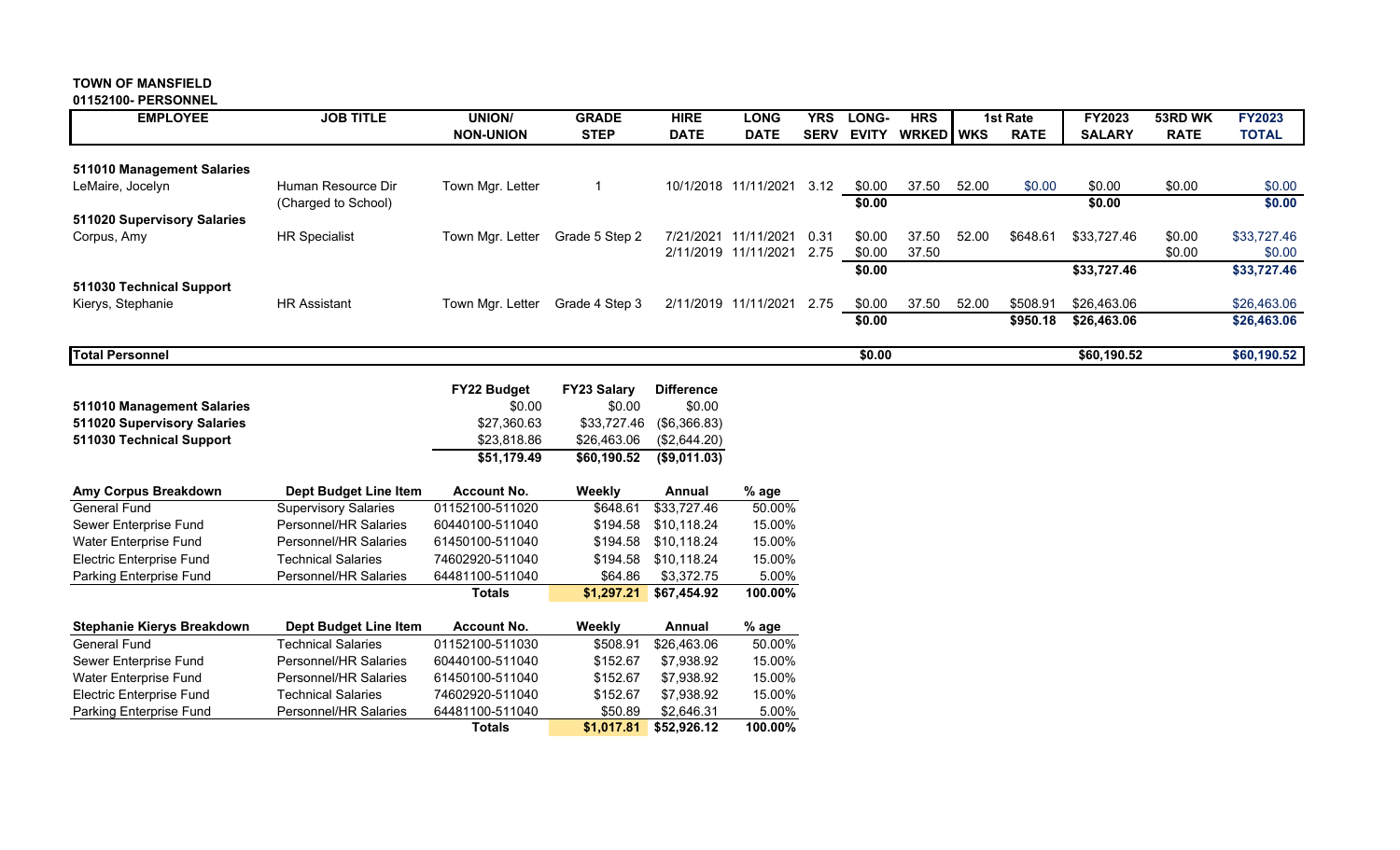#### **01155100 - FINANCE - MIS**

| <b>EMPLOYEE</b>             | <b>JOB TITLE</b>                     | <b>UNION/</b>                  | <b>GRADE</b>     | <b>HIRE</b>              | <b>LONG</b>               | <b>YRS</b>  | LONG-        | <b>HRS</b>  |       | 1st Rate    | FY2023        | 53RD WK     | <b>FY2023</b> |
|-----------------------------|--------------------------------------|--------------------------------|------------------|--------------------------|---------------------------|-------------|--------------|-------------|-------|-------------|---------------|-------------|---------------|
|                             |                                      | <b>NON-UNION</b>               | <b>STEP</b>      | <b>DATE</b>              | <b>DATE</b>               | <b>SERV</b> | <b>EVITY</b> | WRKED   WKS |       | <b>RATE</b> | <b>SALARY</b> | <b>RATE</b> | <b>TOTAL</b>  |
|                             |                                      |                                |                  |                          |                           |             |              |             |       |             |               |             |               |
| 511010 Management Salaries  |                                      |                                |                  |                          |                           |             |              |             |       |             |               |             |               |
| Zlatkova, Sacha             | IT Systems Director                  | Supervisory                    | Grade I Step 5   | 4/8/2008                 | 11/11/2021                | 13.60       | \$500.00     | 37.50       | 52.00 | \$1,782.34  | \$92,681.76   | \$356.47    | \$93,038.23   |
|                             |                                      |                                |                  |                          |                           |             | \$500.00     |             |       |             | \$92,681.76   |             | \$93,038.23   |
| 511020 GIS Manager          |                                      |                                |                  |                          |                           |             |              |             |       |             |               |             |               |
| Slinko, Chris               | <b>GIS Coordinator</b>               | Non-Supervisory Grade F Step 2 |                  | 1/6/2020                 | 11/11/2021                | 1.85        | \$0.00       | 37.50       | 52.00 | \$1,531.07  | \$79,615.73   | \$306.21    | \$79,921.95   |
|                             |                                      |                                |                  |                          |                           |             | \$0.00       |             |       |             | \$79,615.73   |             | \$79,921.95   |
| 511030 Technical Support    |                                      |                                |                  |                          |                           |             |              |             |       |             |               |             |               |
| Mendoza, Roberto            | <b>IT Network Support Specialist</b> | Non-Supervisory                | Grade F Step 4   |                          | 11/8/2016 11/11/2021      | 5.01        | \$450.00     | 37.50       | 52.00 | \$1,623.21  | \$84,406.70   | \$324.64    | \$84,731.34   |
|                             |                                      |                                |                  |                          |                           |             | \$450.00     |             |       |             | \$84,406.70   |             | \$84,731.34   |
| 511080 Secretarial/Clerical |                                      |                                |                  |                          |                           |             |              |             |       |             |               |             |               |
| Kiley, Harold               | PT Image Processing Analyst          | Non-Union                      | Town Mgr. Letter |                          | 11/14/2012 11/11/2021     | 9.00        | \$0.00       | 18.00       | 52.00 | \$298.46    | \$15,519.89   | \$0.00      | \$15,519.89   |
|                             |                                      |                                |                  |                          |                           |             | \$0.00       |             |       |             | \$15,519.89   |             | \$15,519.89   |
| 511055 Network Repair       |                                      |                                |                  |                          |                           |             |              |             |       |             |               |             |               |
| Collette, Doug              | PT Network Support Tech              | Non-Union                      | Town Mgr. Letter |                          | 4/7/2010 11/11/2021 11.61 |             | \$0.00       | 15.00       | 52.00 | \$498.84    | \$25,939.82   | \$33.28     | \$25,973.10   |
|                             |                                      |                                |                  |                          |                           |             | \$0.00       |             |       |             | \$25,939.82   |             | \$25,973.10   |
|                             |                                      |                                |                  |                          |                           |             |              |             |       |             |               |             |               |
| <b>Total Finance - MIS</b>  |                                      |                                |                  |                          |                           |             | \$950.00     |             |       |             | \$298,163.91  |             | \$299,184.52  |
|                             |                                      |                                |                  |                          |                           |             |              |             |       |             |               |             |               |
|                             |                                      | P                              | P                | <b>PERSONAL PROPERTY</b> |                           |             |              |             |       |             |               |             |               |

|                             | <b>FY22 Budget</b> | <b>FY23 Salary</b> | <b>Difference</b> |
|-----------------------------|--------------------|--------------------|-------------------|
| 511010 Management Salaries  | \$84,670.05        | \$93,038.23        | (\$8,368.18)      |
| 511020 GIS Manager          | \$74.579.27        | \$79.921.95        | (\$5,342.68)      |
| 511030 Technical Support    | \$76,790.06        | \$84,731.34        | (\$7,941.28)      |
| 511055 Network Repair       | \$25,066.13        | \$25,973.10        | (\$906.97)        |
| 511080 Secretarial/Clerical | \$15,020.52        | \$15,519.89        | (\$499.37)        |
|                             |                    |                    |                   |
|                             | \$276,126.03       | \$299,184.52       | (\$23,058.49)     |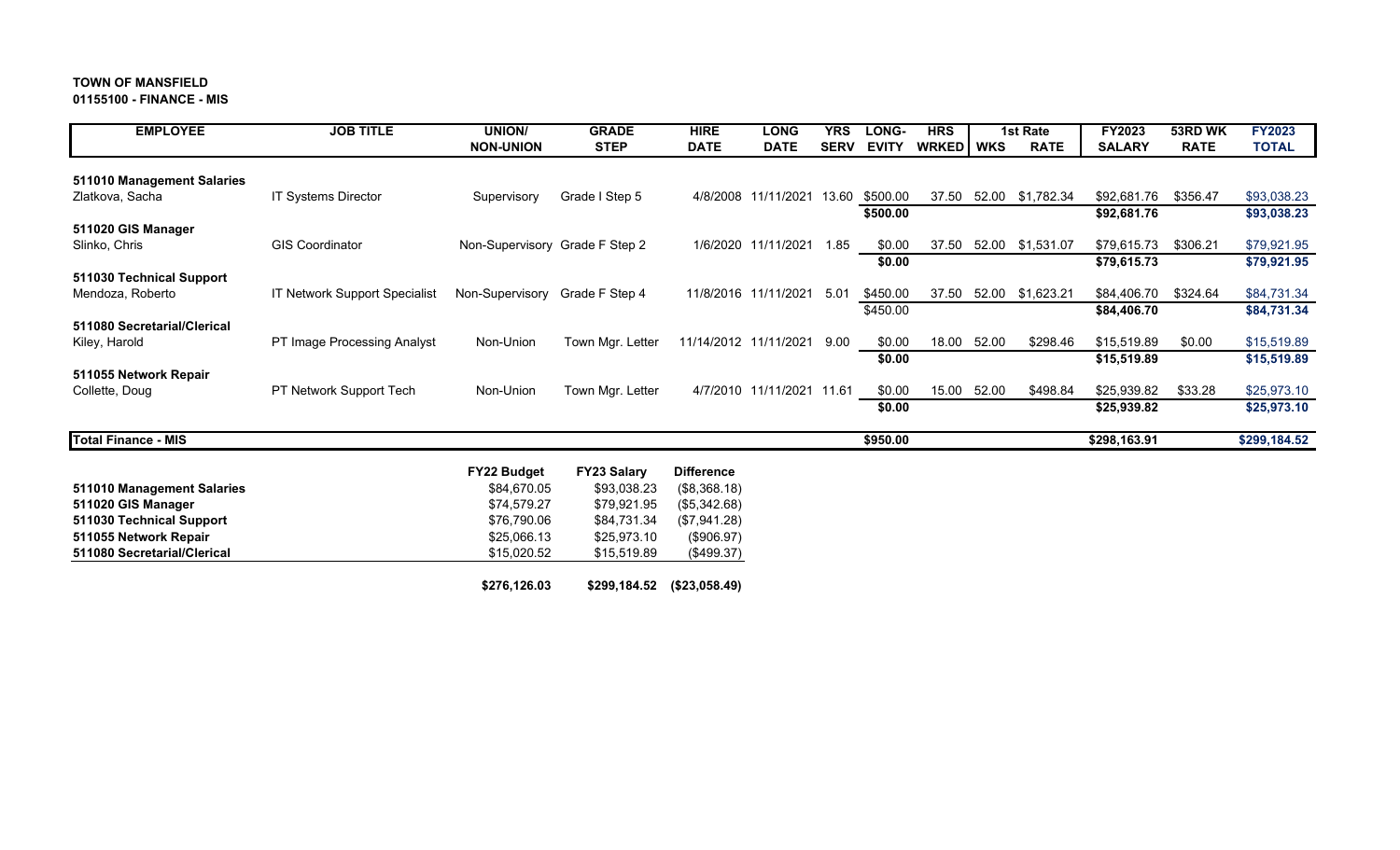# **TOWN OF MANSFIELD 01161100 TOWN CLERK**

| <b>EMPLOYEE</b>                 | <b>JOB TITLE</b>  | <b>UNION/</b>    | <b>GRADE</b>   | <b>HIRE</b>                | <b>LONG</b>               | <b>YRS</b>  | LONG-        | <b>HRS</b>  |       | 1st Rate    | <b>FY2023</b> | 53RD WK     | <b>FY2023</b> |
|---------------------------------|-------------------|------------------|----------------|----------------------------|---------------------------|-------------|--------------|-------------|-------|-------------|---------------|-------------|---------------|
|                                 |                   | <b>NON-UNION</b> | <b>STEP</b>    | <b>DATE</b>                | <b>DATE</b>               | <b>SERV</b> | <b>EVITY</b> | WRKED   WKS |       | <b>RATE</b> | <b>SALARY</b> | <b>RATE</b> | <b>TOTAL</b>  |
|                                 |                   |                  |                |                            |                           |             |              |             |       |             |               |             |               |
| 511010 Management Salaries      |                   |                  |                |                            |                           |             |              |             |       |             |               |             |               |
| Staples, Marianne               | <b>Town Clerk</b> | Supervisory      | Grade H Step 9 |                            | 8/7/2012 11/11/2022 10.27 |             | \$500.00     | 37.50       | 52.00 | \$1,801.81  | \$93,694.30   | \$360.36    | \$94,054.66   |
|                                 |                   |                  |                |                            |                           |             | \$500.00     |             |       |             | \$93,694.30   |             | \$94,054.66   |
| 511020 Non-Supervisory Salaries |                   |                  |                |                            |                           |             |              |             |       |             |               |             |               |
| Davis, Jennifer                 | Asst. Town Clerk  | Non-Supervisory  | Grade C Step 5 | 9/22/1993 11/11/2022 29.16 |                           |             | \$750.00     | 37.50       | 52.00 | \$1,415.10  | \$73,585.00   | \$283.02    | \$73,868.02   |
|                                 |                   |                  |                |                            |                           |             | \$750.00     |             |       |             | \$73,585.00   |             | \$73,868.02   |
|                                 |                   |                  |                |                            |                           |             |              |             |       |             |               |             |               |
| 511080 Bookkeeper/Clerical      |                   |                  |                |                            |                           |             |              |             |       |             |               |             |               |
| Mandile, Sandra                 | Bookkeeper        | <b>SPEA</b>      | Grade B Step 4 | 9/21/2015 11/22/2022       |                           | 7.18        | \$475.00     | 37.50       | 52.00 | \$1,048.42  | \$54.517.81   | \$209.70    | \$54,727.51   |
|                                 |                   |                  |                |                            |                           |             | \$475.00     |             |       |             | \$54,517.81   |             | \$54,727.51   |
|                                 |                   |                  |                |                            |                           |             |              |             |       |             |               |             |               |
| <b>Total Town Clerk</b>         |                   |                  |                |                            |                           |             | \$1,725.00   |             |       |             | \$221,797.11  | \$853.08    | \$222,650.19  |
|                                 |                   |                  |                |                            |                           |             |              |             |       |             |               |             |               |

|                                     | <b>FY22 Budget</b> | <b>FY23 Salary</b> | <b>Difference</b> |
|-------------------------------------|--------------------|--------------------|-------------------|
| 511010 Management Salaries          | \$93,694.30        | \$94.054.66        | (\$360.36)        |
| 511020 Non-Supervisory Salaries     | \$73.585.00        | \$73.868.02        | (\$283.02)        |
| <b>1511080 Secretarial/Clerical</b> | \$54,517.81        | \$54.727.51        | (\$209.70)        |
|                                     | \$221,797.11       | \$222,650.19       | $($ \$853.08)     |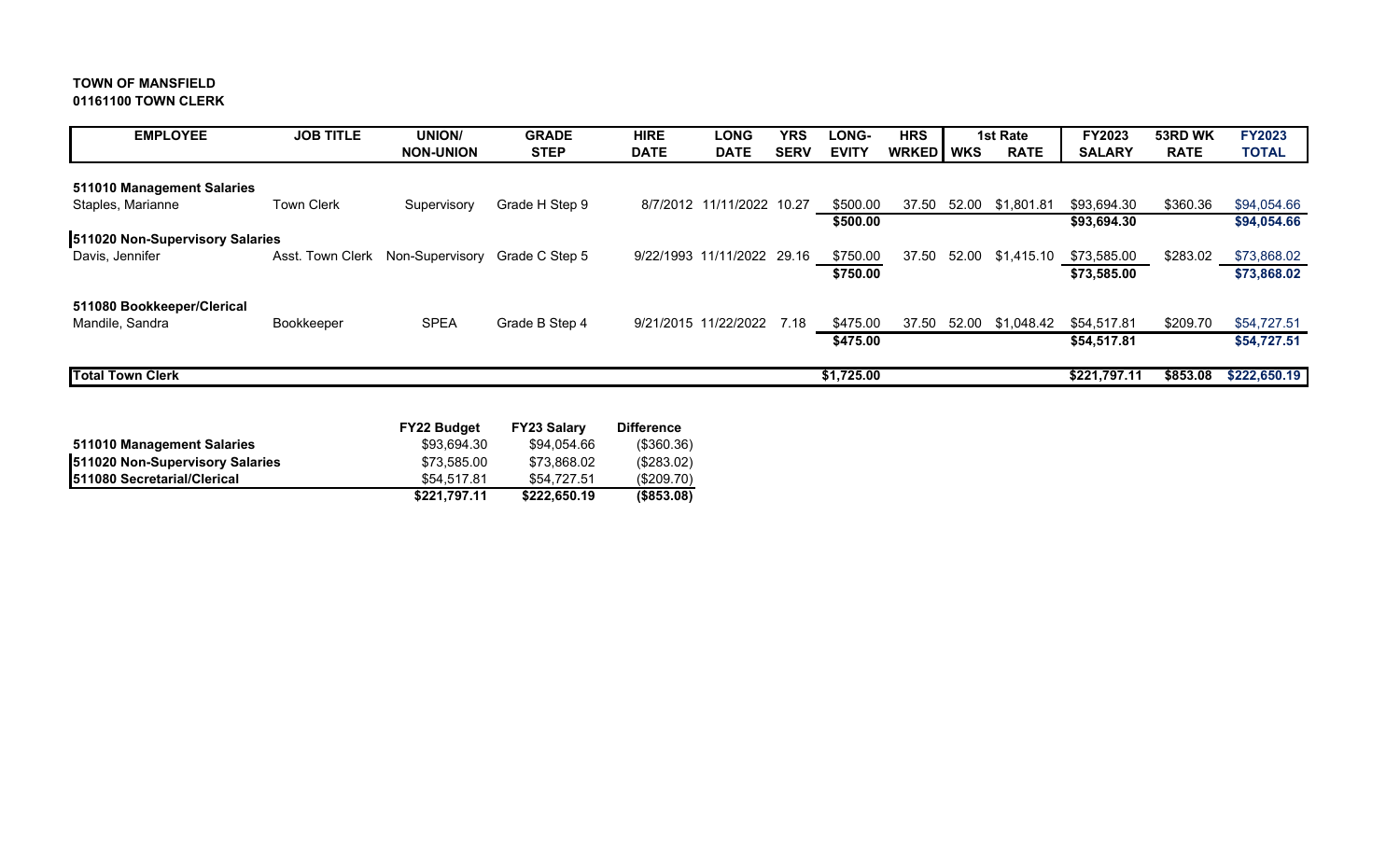## **TOWN OF MANSFIELD 011711- CONSERVATION COMMISSION**

| <b>EMPLOYEE</b>                             | <b>JOB TITLE</b> | <b>UNION/</b>                  | <b>GRADE</b>       | <b>HIRE</b>       | <b>LONG</b>               | <b>YRS</b>  | <b>LONG-</b> | <b>HRS</b>     | 1st Rate | FY2023        | 53RD WK     | <b>FY2023</b> |
|---------------------------------------------|------------------|--------------------------------|--------------------|-------------------|---------------------------|-------------|--------------|----------------|----------|---------------|-------------|---------------|
|                                             |                  | <b>NON-UNION</b>               | <b>STEP</b>        | <b>DATE</b>       | <b>DATE</b>               | <b>SERV</b> | <b>EVITY</b> | WRKED WKS RATE |          | <b>SALARY</b> | <b>RATE</b> | <b>TOTAL</b>  |
| 511003 Techincal Support<br>Gonyer, Katelyn | ConCom Agent     | Non-Supervisory Grade G Step 5 |                    |                   | 6/17/2013 11/12/2022 9.41 |             | \$425.00     | 37.50 52.00    |          | \$94.657.62   | \$364.07    | \$95,021.69   |
|                                             |                  |                                |                    |                   |                           |             | \$425.00     |                |          | \$94,657.62   |             | \$95,021.69   |
|                                             |                  |                                |                    |                   |                           |             |              |                |          |               |             |               |
| <b>Total ConCom</b>                         |                  |                                |                    |                   |                           |             | \$425.00     |                |          | \$94,657.62   |             | \$95,021.69   |
|                                             |                  |                                |                    |                   |                           |             |              |                |          |               |             |               |
|                                             |                  | <b>FY22 Salary</b>             | <b>FY23 Salary</b> | <b>Difference</b> |                           |             |              |                |          |               |             |               |
| 511003 Techincal Support                    |                  | \$92,348.90                    | \$95,021.69        | (\$2,672.79)      |                           |             |              |                |          |               |             |               |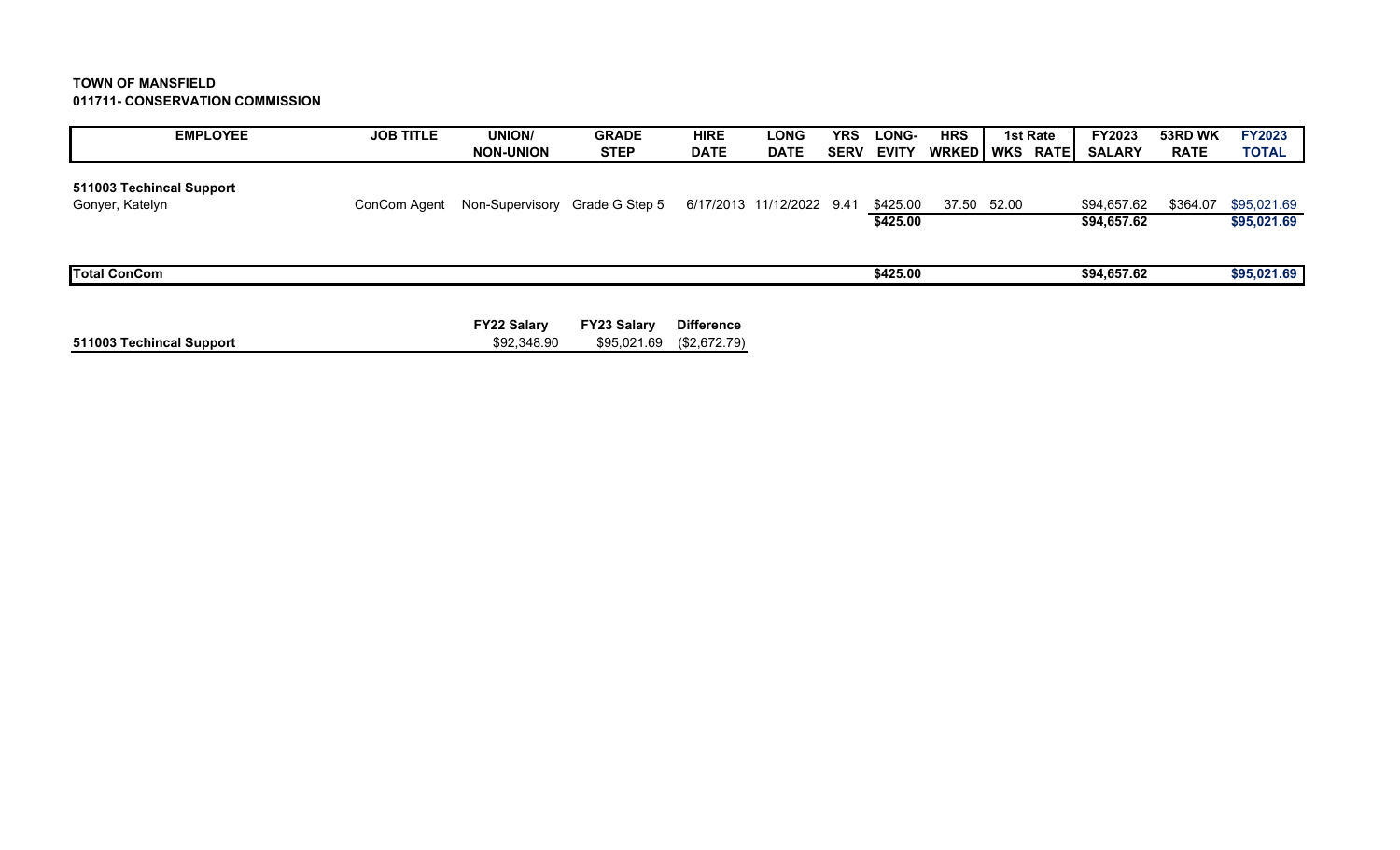#### **TOWN OF MANSFIELD 1175100- PLANNING BOARD**

| <b>EMPLOYEE</b>                            | <b>JOB TITLE</b>                   | <b>UNION/</b>    | <b>GRADE</b>    | <b>HIRE</b> | <b>LONG</b>                | <b>YRS</b>  | LONG-                | <b>HRS</b> |       | 1st Rate    | <b>FY2023</b>                | 53RD WK     | <b>FY2023</b>                |
|--------------------------------------------|------------------------------------|------------------|-----------------|-------------|----------------------------|-------------|----------------------|------------|-------|-------------|------------------------------|-------------|------------------------------|
|                                            |                                    | <b>NON-UNION</b> | <b>STEP</b>     | <b>DATE</b> | <b>DATE</b>                | <b>SERV</b> | <b>EVITY</b>         | WRKEDI     | WKS   | <b>RATE</b> | <b>SALARY</b>                | <b>RATE</b> | <b>TOTAL</b>                 |
| 511010 Management Salaries<br>Burke, Shaun | Director of Planning & Development | Supervisory      | Grade K Step 11 |             | 3/20/1989 11/12/2021 32.67 |             | \$800.00<br>\$800.00 | 37.50      | 52.00 | \$65.66     | \$127,543.66<br>\$127,543.66 | \$490.55    | \$128,034.21<br>\$128,034.21 |
| <b>Total Planning Board</b>                |                                    |                  |                 |             |                            |             | \$800.00             |            |       |             | \$127,543.66                 |             | \$128,034.21                 |

|                            | FY22 Budget  | FY23 Salarv  | <b>Difference</b> |                                                               |
|----------------------------|--------------|--------------|-------------------|---------------------------------------------------------------|
| 511001 Management Salaries | \$124.432.84 | \$128.034.21 | (S3.601.37)       |                                                               |
|                            | \$124.432.84 | \$128.034.21 |                   | $($ \$3,601.37) $\,$ [2.5% contractual increase plus one day] |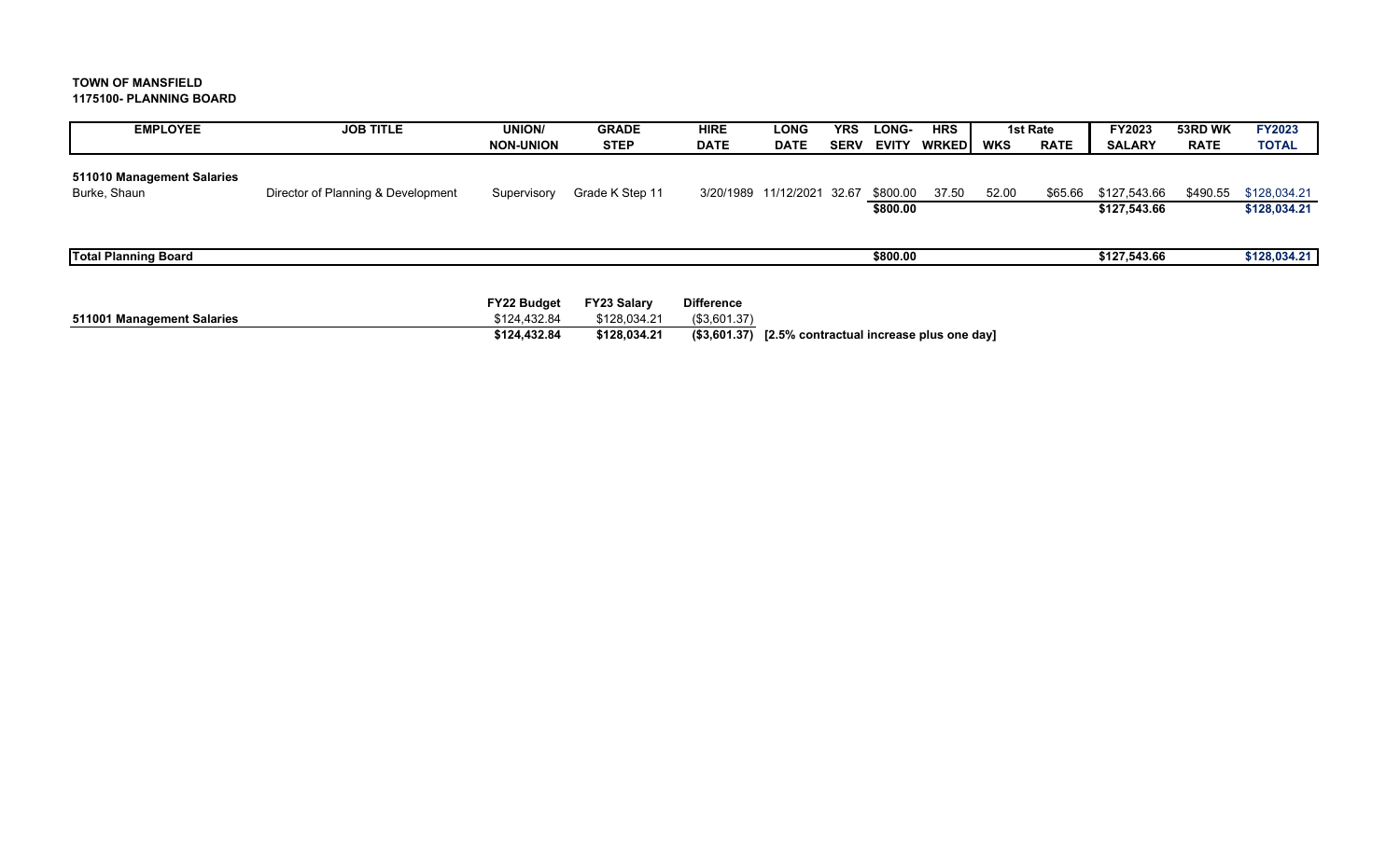**182 ECONOMIC DEVELOPMENT**

| <b>EMPLOYEE</b>                   | <b>JOB TITLE</b>              | <b>UNION/</b>      | <b>GRADE</b>      | <b>HIRE</b> | <b>LONG</b>                | YRS         | LONG-        | <b>HRS</b>       | 1st Rate    | <b>FY2023</b>                | 53RD WK     | <b>TOTAL</b>         |
|-----------------------------------|-------------------------------|--------------------|-------------------|-------------|----------------------------|-------------|--------------|------------------|-------------|------------------------------|-------------|----------------------|
|                                   |                               | <b>NON-UNION</b>   | <b>STEP</b>       | <b>DATE</b> | <b>DATE</b>                | <b>SERV</b> | <b>EVITY</b> | <b>WRKED WKS</b> | <b>RATE</b> | <b>SALARY</b>                | <b>RATE</b> | <b>SALARY</b>        |
|                                   |                               |                    |                   |             |                            |             |              |                  |             |                              |             |                      |
| 511010 Management Salaries        |                               |                    |                   |             |                            |             |              |                  |             |                              |             |                      |
| McDermott, Christopher            | Economic Development Director | Non-Union          | Exempt            |             | 11/15/2021 11/11/2022 0.99 |             | \$0.00       | 37.50            |             | 52.00 \$1,619.54 \$84,216.13 |             | \$323.91 \$84,540.04 |
|                                   |                               |                    |                   |             |                            |             | \$0.00       |                  |             | \$84,216.13                  |             | \$84,540.04          |
|                                   |                               |                    |                   |             |                            |             |              |                  |             |                              |             |                      |
| <b>Total Economic Development</b> |                               |                    |                   |             |                            |             | \$0.00       |                  |             | \$84,216.13                  |             | \$84,540.04          |
|                                   | <b>FY22 Budget</b>            | <b>FY23 Salary</b> | <b>Difference</b> |             |                            |             |              |                  |             |                              |             |                      |

**511010 Management Salaries 10.00 \$84,540.04 \$0.00 \$84,540.04** (\$84,540.04)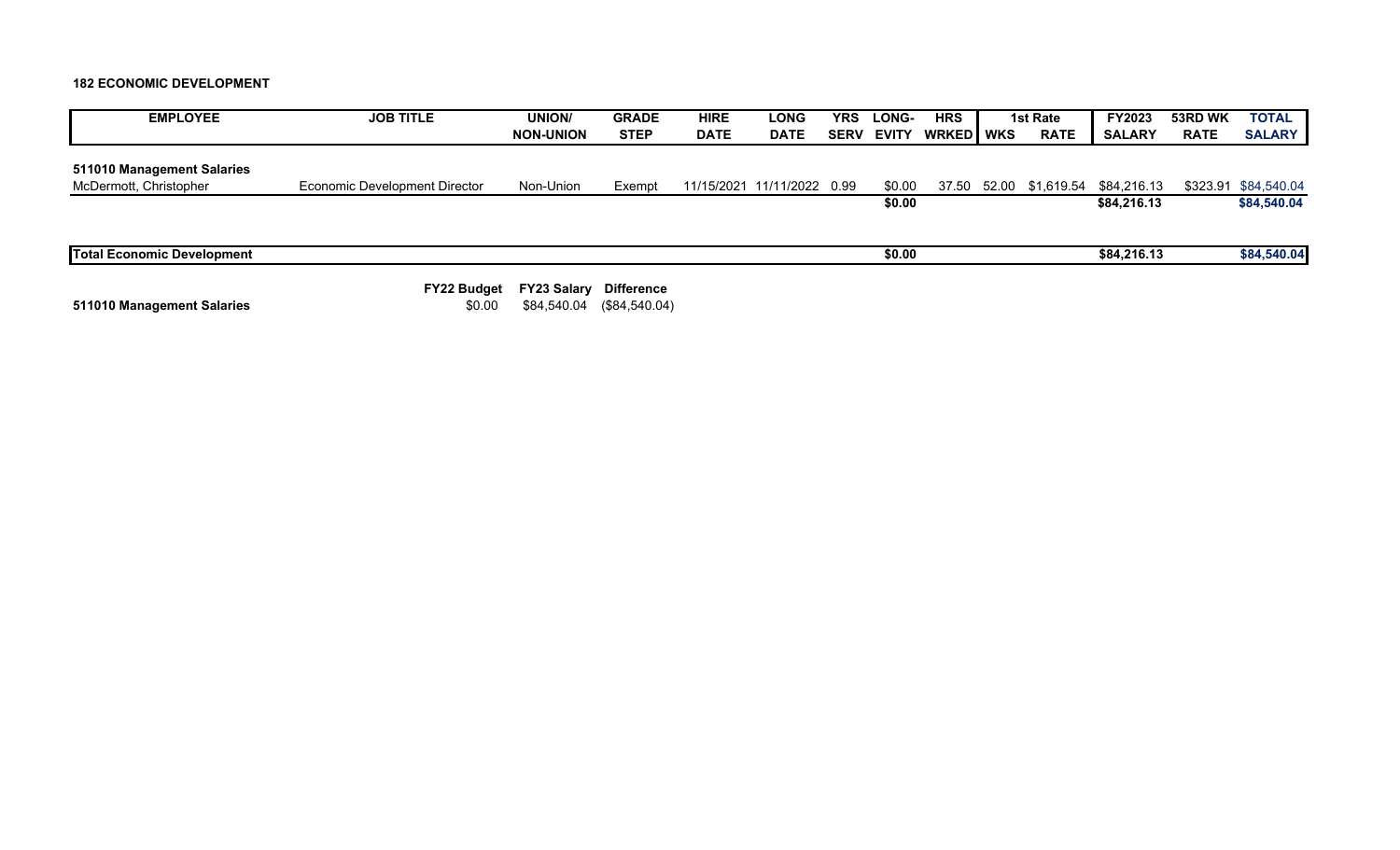**01192100 Public Buildings**

| <b>EMPLOYEE</b>                             | <b>JOB TITLE</b>       | UNION/           | <b>GRADE</b>       | <b>HIRE</b>       | <b>LONG</b>                | <b>YRS</b>  | LONG-        | <b>HRS</b>  | <b>1st Rate</b> |                  | <b>FY23</b>   | 53RD WK     | <b>FY2023</b> |
|---------------------------------------------|------------------------|------------------|--------------------|-------------------|----------------------------|-------------|--------------|-------------|-----------------|------------------|---------------|-------------|---------------|
|                                             |                        | <b>NON-UNION</b> | <b>STEP</b>        | <b>DATE</b>       | <b>DATE</b>                | <b>SERV</b> | <b>EVITY</b> | WRKED   WKS |                 | <b>RATE</b>      | <b>SALARY</b> | <b>RATE</b> | <b>TOTAL</b>  |
|                                             |                        |                  |                    |                   |                            |             |              |             |                 |                  |               |             |               |
| 511010 Management Salaries<br>Ahern, Mike   | <b>Operations Mngr</b> | Supervisory      | J9                 | 1/25/1995         | 11/12/2022 27.82           |             | \$750.00     | 40.00       |                 | 52.00 \$1,993.52 | \$111,089.22  | \$427.27    | \$111,516.49  |
|                                             |                        |                  |                    |                   |                            |             | \$750.00     |             |                 |                  | \$111,089.22  |             | \$111,516.49  |
|                                             |                        |                  |                    |                   |                            |             |              |             |                 |                  |               |             |               |
| 511030 Techical Support                     |                        |                  |                    |                   |                            |             |              |             |                 |                  |               |             |               |
| Cooke, Edward - Water Project               | PT Temp Clerk of Works | Non-Union        |                    |                   | 7/22/2015 11/12/2022 7.32  |             | \$0.00       | 2.30        | 52.00           | \$41.60          | \$4,975.36    | \$19.14     | \$4,994.50    |
| Gauthier, Norman                            | PT Recycle Pk Attend   | Non-Union        |                    |                   | 11/5/2007 11/12/2022 15.03 |             | \$0.00       | 24.00       | 52.00           | \$19.18          | \$23,936.64   | \$92.06     | \$24,028.70   |
| <b>TBD</b>                                  | PT Temp                | Non-Union        |                    |                   | 7/29/2008 11/12/2022 14.30 |             | \$0.00       | 480.00      | per yr          | \$19.18          | \$9,206.40    | \$0.00      | \$9,206.40    |
| Morabito, John                              | PT Recycle Pk Attend   | Non-Union        |                    |                   | 6/7/2014 11/12/2022 8.44   |             | \$0.00       |             | 24.00 52.00     | \$19.18          | \$23,936.64   | \$92.06     | \$24,028.70   |
| <b>Holidays at Green</b>                    |                        |                  |                    |                   |                            |             |              |             |                 |                  | \$3,000.00    |             | \$3,000.00    |
|                                             |                        |                  |                    |                   |                            |             | \$0.00       |             |                 |                  | \$65,055.04   |             | \$65,258.30   |
| <b>1511080 Secretarial/Clerical</b>         |                        |                  |                    |                   |                            |             |              |             |                 |                  |               |             |               |
| <b>TBD-Asministrative Assistant</b>         | <b>PT</b>              | Non-Union        |                    | <b>TBD</b>        |                            |             | \$0.00       | 15.00       | 52.00           | \$28.00          | \$21,840.00   |             | \$21,840.00   |
|                                             |                        |                  |                    |                   |                            |             | \$0.00       |             |                 |                  | \$21,840.00   |             | \$21,840.00   |
| <b>1511050 Public Works Services</b>        |                        |                  |                    |                   |                            |             |              |             |                 |                  |               |             |               |
| Carlson, Richmond*                          | PB Tradesman           | <b>AFSCME</b>    | D <sub>3</sub>     |                   | 8/2/2019 11/12/2022 3.28   |             | \$0.00       | 40.00       | 52.00           | \$1,122.80       | \$58,385.60   | \$224.56    | \$58,610.16   |
| Nelson, Gary *                              | <b>Acting Foreman</b>  | <b>AFSCME</b>    | F7                 |                   | 9/16/2011 11/12/2022 11.16 |             | \$0.00       | 40.00       |                 | 52.00 \$1,392.80 | \$72,425.60   | \$278.56    | \$72,704.16   |
| Sears, Doug *                               | Laborer                | <b>AFSCME</b>    | <b>B7</b>          |                   | 7/1/1984 11/12/2022 38.39  |             | \$0.00       | 40.00       |                 | 52.00 \$1,056.80 | \$54,953.60   | \$211.36    | \$55,164.96   |
|                                             |                        |                  |                    |                   |                            |             | \$0.00       |             |                 |                  | \$185,764.80  |             | \$186,479.28  |
|                                             |                        |                  |                    |                   |                            |             |              |             |                 |                  |               |             |               |
| Total DPW Public Buildings/Special Projects |                        |                  |                    |                   |                            |             | \$750.00     |             |                 |                  | \$383,749.06  |             | \$385,094.07  |
|                                             |                        | FY22 Budget      | <b>FY23 Salary</b> | <b>Difference</b> |                            |             |              |             |                 |                  |               |             |               |
| 511010 Management Salaries                  |                        | \$104.062.00     | \$111,516.49       | (\$7,454.49)      |                            |             |              |             |                 |                  |               |             |               |
| 511030 Technical Support                    |                        | \$79,290.00      | \$65,258.30        | \$14,031.70       |                            |             |              |             |                 |                  |               |             |               |
| 511080 Secretarial/Clecical                 |                        | \$0.00           | \$21,840.00        | (\$21,840.00)     |                            |             |              |             |                 |                  |               |             |               |
| 511050 Public Works Services                |                        | \$186,480.00     | \$186,479.28       | \$0.72            |                            |             |              |             |                 |                  |               |             |               |
|                                             |                        | \$369.832.00     | \$385.094.07       | (\$15,262.07)     |                            |             |              |             |                 |                  |               |             |               |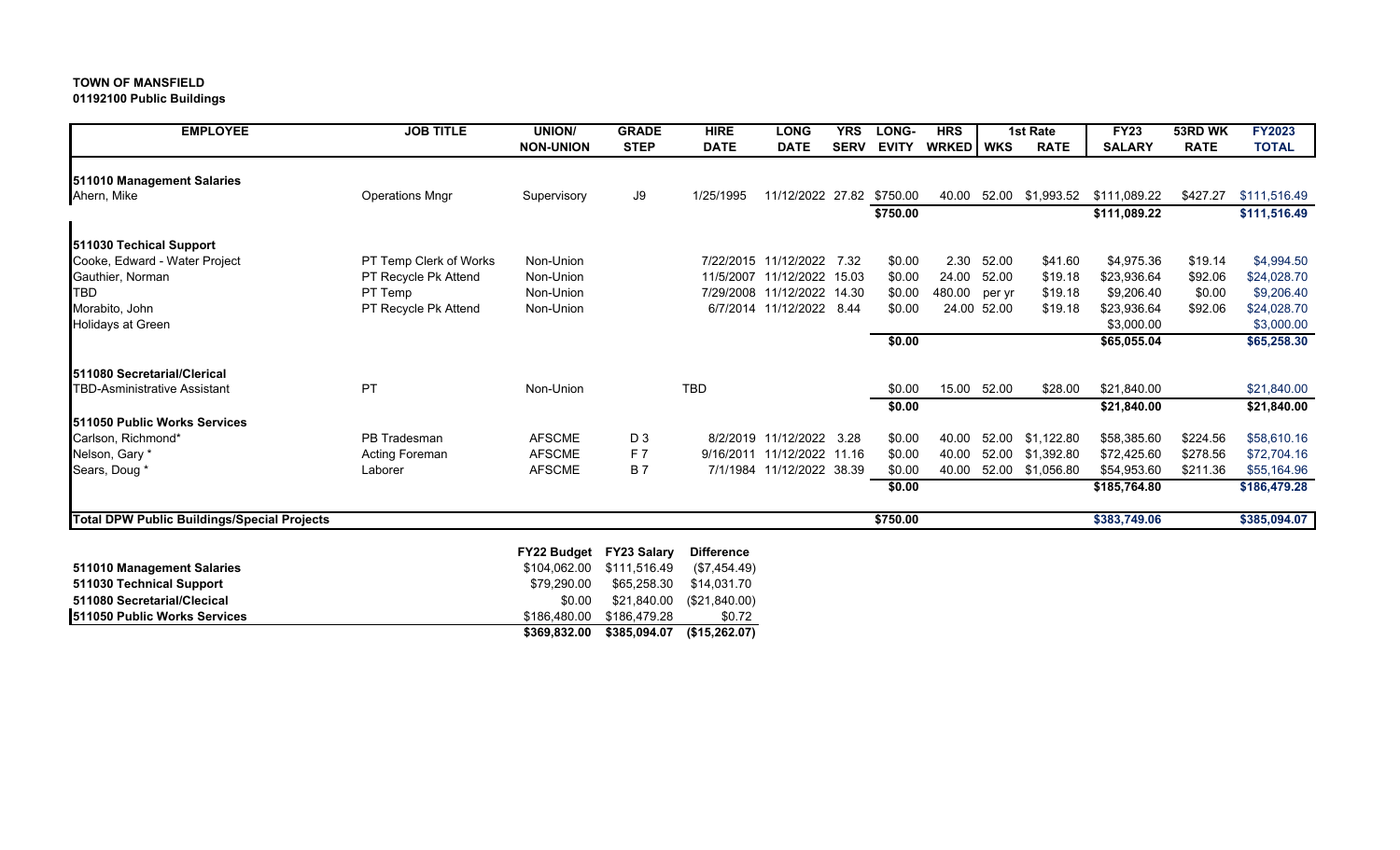**01210100 - POLICE DEPARTMENT**

| <b>EMPLOYEE</b>                                  | <b>JOB TITLE</b>       | <b>UNION/</b>                | <b>GRADE</b>            | <b>HIRE</b>        | <b>LONG</b>              | <b>YRS</b>     | LONG-                | <b>HRS</b>     |                | 1st Rate                       | 2nd Rate   | FY2023                     | 53RD WK              | <b>FY2023</b>              |
|--------------------------------------------------|------------------------|------------------------------|-------------------------|--------------------|--------------------------|----------------|----------------------|----------------|----------------|--------------------------------|------------|----------------------------|----------------------|----------------------------|
|                                                  |                        | <b>NON-UNION</b>             | <b>STEP</b>             | <b>DATE</b>        | <b>DATE</b>              | <b>SERV</b>    | <b>EVITY</b>         | <b>WRKED</b>   |                | WKS WKIY RATE WKS WKIY RATE    |            | <b>SALARY</b>              | <b>RATE</b>          | <b>TOTAL</b>               |
|                                                  |                        |                              |                         |                    |                          |                |                      |                |                |                                |            |                            |                      |                            |
| 511010 Management Salaries<br>Sellon Jr., Ronald | Police Chief           | Non-Union                    | G9/S1                   | 5/13/96            | 11/30/2022               | 26.57          | \$950.00             | 40.00          | 52.00          | \$3.576.87                     |            | \$185,997.14               | \$715.37             | \$186,712.51               |
| 01210100-519600                                  |                        | Stipend                      |                         |                    |                          |                |                      |                |                | \$288.46                       |            | \$15,000.00                | \$0.00               | \$15,000.00                |
| Ellsworth, Michael - Acting Police Chief         | Deputy Chief           | Non-Union                    | G9/S2                   | 10/4/93            | 11/30/2022               | 29.18          | \$950.00             | 40.00          | 52.00          | \$3,502.46                     |            | \$182,128.13               | \$700.49             | \$182,828.62               |
| Archer, Francis                                  | <b>Sr Lieutenant</b>   | Non-Union                    | G7/S7                   | 3/3/95             | 11/30/2022               | 27.76          | \$950.00             | 40.00          | 52.00          | \$2.492.07                     |            | \$129,587.74               | \$498.41             | \$130.086.16               |
| Connor, Thomas                                   | Lieutenant             | Non-Union                    | G7/S3                   | 3/3/95             | 11/30/2022               | 27.76          | \$950.00             | 40.00          | 52.00          | \$2,183.20                     |            | \$113,526.61               | \$436.64             | \$113,963.25               |
|                                                  |                        |                              |                         |                    |                          |                |                      |                |                |                                |            |                            |                      |                            |
| <b>Total Management Salaries</b>                 |                        |                              |                         |                    |                          |                | \$3,800.00           |                |                |                                |            | \$626,239.62               |                      | \$628,590.54               |
|                                                  |                        |                              |                         |                    |                          |                |                      |                |                | \$11,754.61                    |            |                            |                      | \$613,590.54               |
| 511020 Supervisory Salaries                      |                        |                              |                         |                    |                          |                |                      |                |                |                                |            |                            |                      |                            |
| Armstrong, John                                  | Sergeant               | Police Assoc                 | Sgts. Step 2            | 1/24/05            | 11/30/2022               | 17.86          | \$525.00             | 40.00          | 23.00          | \$2,028.59 29.00               | \$2,089.44 | \$107,251.40               | \$412.51             | \$107,663.91               |
| Boldrighini, Nicole                              | Sergeant               | Police Assoc                 | Sgts. Step 2            | 9/24/12            | 11/30/2022               | 10.19          | \$475.00             | 40.00          | 52.00          | \$1,935.96                     |            | \$100,669.92               | \$387.19             | \$101,057.11               |
| Bombard, Jeffrey                                 | Sergeant               | Police Assoc                 | Sgts. Step 4            | 1/29/07            | 11/30/2022               | 15.85          | \$525.00             | 40.00          | 52.00          | \$2,188.47                     |            | \$113,800.54               | \$437.69             | \$114,238.24               |
| MacLean, Donald                                  | Detective Sergeant     | Police Assoc                 | Sgts. Step 2            | 7/13/18            | 11/30/2022               | 4.39           | \$0.00               | 40.00          | 23.00          | \$1.668.93 29.00               | \$1.719.00 | \$88,236.23                | \$339.37             | \$88,575.60                |
| Pierce, Robert                                   | Sergeant               | Police Assoc                 | Sqts. Step 4            | 1/29/07            | 11/30/2022               | 15.85          | \$525.00             | 40.00          | 52.00          | \$1,965.42                     |            | \$102,201.63               | \$393.08             | \$102,594.72               |
| Schepis, David                                   | Sergeant               | Police Assoc                 | Sgts. Step 2            | 6/14/19            | 11/30/2022               | 3.47           | \$0.00               | 40.00          | 34.00          | \$1,804.68<br>18.00            | \$2,037.85 | \$98,040.46                | \$377.08             | \$98,417.53                |
| Thibault, Brian                                  | Sergeant               | Police Assoc                 | Sgts. Step 4            | 10/20/00           | 11/30/2022               | 22.13          | \$575.00             | 40.00          | 52.00          | \$2,050.13                     |            | \$106,606.86               | \$410.03             | \$107,016.89               |
| <b>Total Supervisory Salaries</b>                |                        |                              |                         |                    |                          |                | \$2,625.00           |                |                |                                |            | \$716,807.04               |                      | \$719,563.99               |
|                                                  |                        |                              |                         |                    |                          |                |                      |                |                |                                |            |                            |                      |                            |
| 511030 Tech Support                              |                        |                              |                         |                    |                          |                |                      |                |                |                                |            |                            |                      |                            |
| Baburins, Erika                                  | <b>Crime Analyst</b>   | Non-Union                    | G4/S4                   | 9/3/15             | 12/31/2022               | 7.33           | \$400.00             | 37.50          | 52.00          | \$1,038.17                     |            | \$53,984.78                | \$207.63             | \$54,192.41                |
| Collins, Jeffrey                                 | <b>Animal Control</b>  | Non-Supervisory              | C <sub>6</sub>          | 4/6/90             | 12/31/2022               | 32.76          | \$800.00             | 40.00          | 39.00          | \$1,429.24 13.00               | \$1,443.53 | \$74,506.07                | \$286.56             | \$74,792.63                |
|                                                  |                        |                              | compound 1% for 6 years |                    |                          |                |                      |                |                |                                |            |                            |                      |                            |
| <b>Total Tech Support</b>                        |                        |                              |                         |                    |                          |                | \$1,200.00           |                |                |                                |            | \$128,490.84               |                      | \$128,985.04               |
|                                                  |                        |                              |                         |                    |                          |                |                      |                |                |                                |            |                            |                      |                            |
| 511050 Police Services                           |                        |                              |                         |                    |                          |                |                      |                |                |                                |            |                            |                      |                            |
| Archer, Nicole                                   | Officer                | Police Assoc                 | 10 Yr.                  | 11/4/02            | 11/30/2022               | 20.08          | \$575.00             | 40.00          | 52.00          | \$1.621.58                     |            | \$84,322.16                | \$324.32             | \$84.646.48                |
| Birnie, Meghan                                   | Officer                | Police Assoc                 | 5                       | 12/15/17           | 11/30/2022               | 4.96           | \$0.00               | 40.00          | 52.00          | \$1,498.86                     |            | \$77,940.72                | \$299.77             | \$78,240.49                |
| Ellender, Joshua S.                              | Officer                | Police Assoc                 | 10 Yr.                  | 3/3/08             | 11/30/2022               | 14.75          | \$475.00             | 40.00          | 52.00          | \$1,571.90                     |            | \$81,738.59                | \$314.38             | \$82,052.97                |
| Fenore, Michael                                  | Officer                | Police Assoc                 | 10 Yr.                  | 11/14/11           | 11/30/2022               | 11.05          | \$475.00             | 40.00          | 52.00          | \$1,698.07                     |            | \$88,299.54                | \$339.61             | \$88,639.15                |
| Field Training Officer pay for various           |                        |                              |                         |                    |                          |                |                      |                |                |                                |            |                            |                      |                            |
| officers per contract                            | <b>FTOs</b>            |                              | various                 |                    |                          |                |                      |                |                |                                |            |                            |                      | \$8,000.00                 |
| Fitzgerald, Michael T.                           | K-9 Officer            | Police Assoc                 | 5                       | 1/26/15            | 11/30/2022               | 7.85           | \$425.00             | 40.00          | 52.00          | \$1,722.94                     |            | \$89,592.88                | \$344.59             | \$89,937.47                |
| Hurley, Bryan                                    | Officer                | Police Assoc                 | $\overline{1}$          | 8/11/21            | 11/30/2022               | 1.30           | \$0.00               | 40.00          | 6.00           | \$1,252.93 46.00               | \$1,328.56 | \$68,631.35                | \$263.97             | \$68,895.32                |
| Kelley, Andrew                                   | Officer<br>Officer     | Police Assoc                 | 5<br>5                  | 4/28/15            | 11/30/2022<br>11/30/2022 | 7.60           | \$425.00<br>\$425.00 | 40.00<br>40.00 | 52.00<br>52.00 | \$1,722.87<br>\$1,580.62       |            | \$89,589.34                | \$344.57<br>\$316.12 | \$89,933.92                |
| Kennedy, Gregg S.                                |                        | Police Assoc                 |                         | 9/9/13             |                          | 9.23           |                      |                |                |                                |            | \$82,192.03                |                      | \$82,508.16                |
| Kerr, David D.                                   | Detective              | Police Assoc                 | 10 Yr.                  | 11/14/11           | 11/30/2022               | 11.05          | \$475.00             | 40.00          | 52.00          | \$1,466.64                     |            | \$76,265.03                | \$293.33             | \$76,558.36                |
| Kinahan, David W.                                | <b>Traffic Officer</b> | Police Assoc                 | 10 Yr.                  | 10/11/05           | 11/30/2022               | 17.15          | \$525.00             | 40.00          | 52.00          | \$1,701.30                     |            | \$88,467.39                | \$340.26             | \$88,807.65                |
| Lattanzio, Anthony                               | Detective<br>Officer   | Police Assoc<br>Police Assoc | 10 Yr.<br>5             | 1/29/07<br>9/24/12 | 11/30/2022<br>11/30/2022 | 15.85<br>10.19 | \$525.00<br>\$475.00 | 40.00<br>40.00 | 52.00<br>12.00 | \$1,701.30<br>\$1.813.62 40.00 |            | \$88,467.39<br>\$96.484.72 | \$340.26<br>\$371.10 | \$88,807.65<br>\$96.855.82 |
| Martell, Gregory S.                              |                        |                              | 5                       |                    |                          |                |                      |                |                |                                | \$1,868.03 |                            |                      |                            |
| McCune Derek - Paid by School                    | <b>SRO</b>             | Police Assoc                 |                         | 9/24/12            | 11/30/2022               | 10.19          | \$475.00             | 40.00          | 12.00          | \$1,651.74 40.00               | \$1,701.30 | \$87,872.77                | \$337.97             | \$88,210.74                |
| McCune Derek - Paid by School                    |                        |                              | $\overline{2}$          |                    |                          |                |                      |                |                |                                |            | (\$87,872.77)              | (\$337.97)           | (\$88,210.74)              |
| O'Connor, Mark                                   | Officer                | Police Assoc                 | 2                       | 2/8/21             | 11/30/2022               | 1.81<br>2.17   | \$0.00               | 40.00          | 31.00          | \$1,253.36 21.00               | \$1,333.46 | \$66,856.70                | \$257.14             | \$67,113.84                |
| Palanza, Beau                                    | Officer                | Police Assoc                 |                         | 9/28/20            | 11/30/2022               |                | \$0.00               | 40.00          | 12.00          | \$1,139.42 40.00               | \$1,212.24 | \$62,162.43                | \$239.09             | \$62,401.52                |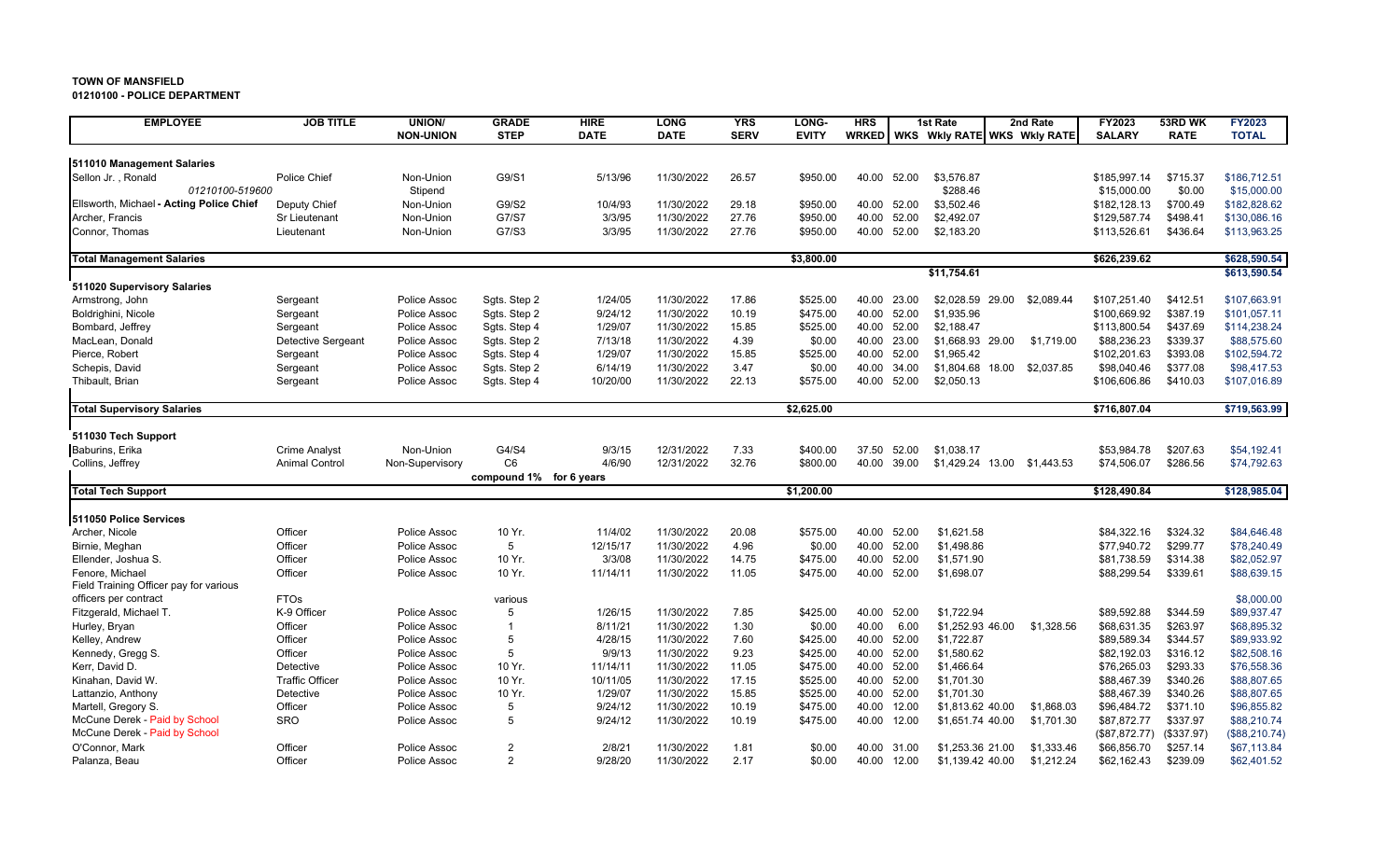| Pennie, Patrick J.                | Det Court Prosecutor        | Police Assoc | 5              | 1/26/15  | 11/30/2022 | 7.85  | \$425.00    | 40.00       | 52.00 | \$1,722.94       |       |            | \$89,592.88    | \$344.59 | \$89,937.47    |
|-----------------------------------|-----------------------------|--------------|----------------|----------|------------|-------|-------------|-------------|-------|------------------|-------|------------|----------------|----------|----------------|
| Pepicelli, David                  | Officer                     | Police Assoc | 10 Yr.         | 11/18/96 | 11/30/2022 | 26.05 | \$950.00    | 40.00       | 52.00 | \$1,682.77       |       |            | \$87,504.14    | \$336.55 | \$87,840.70    |
| Puller, Langston                  | Officer                     | Police Assoc | $\mathbf{1}$   | 12/1/21  | 11/30/2022 | 1.00  | \$0.00      | 40.00       | 23.00 | \$1,246.48 29.00 |       | \$1,321.72 | \$66,999.13    | \$257.69 | \$67,256.82    |
| Sennott, David M.                 | Officer                     | Police Assoc | 10 Yr.         | 1/23/12  | 11/30/2022 | 15.41 | \$525.00    | 40.00       | 52.00 | \$1,835.75       |       |            | \$95,459.10    | \$367.15 | \$95,826.25    |
| Sorge, Christopher D.             | Officer                     | Police Assoc | 5              | 8/1/16   | 11/30/2022 | 6.33  | \$425.00    | 40.00       | 52.00 | \$1,813.62       |       |            | \$94,308.24    | \$362.72 | \$94,670.96    |
| Souza, Matthew                    | Officer                     | Police Assoc | 10 Yr.         | 1/24/05  | 11/30/2022 | 17.86 | \$525.00    | 40.00       | 52.00 | \$1,628.04       |       |            | \$84,657.87    | \$325.61 | \$84,983.48    |
| Sparrow, Jay                      | Officer                     | Police Assoc | 10 Yr.         | 10/11/94 | 11/30/2022 | 28.16 | \$950.00    | 40.00       | 52.00 | \$1,835.75       |       |            | \$95,459.10    | \$367.15 | \$95,826.25    |
| Stark, Derek                      | Officer                     | Police Assoc | $\overline{2}$ | 7/29/17  | 11/30/2022 | 5.34  | \$425.00    | 40.00       | 12.00 | \$1,253.36 40.00 |       | \$1,333.46 | \$68,378.67    | \$262.99 | \$68,641.67    |
| Titus, Danielle C.                | Officer                     | Police Assoc | 5              | 3/2/14   | 11/30/2022 | 8.75  | \$425.00    | 40.00       | 34.00 | \$1,617.68 18.00 |       | \$1,722.87 | \$86,012.82    | \$330.82 | \$86,343.63    |
| Trudell, William                  | Officer                     | Police Assoc | 10 Yr.         | 11/27/00 | 11/30/2022 | 22.02 | \$575.00    | 40.00       | 52.00 | \$1,529.79       |       |            | \$79,549.18    | \$305.96 | \$79,855.14    |
| Walsh, Christopher P.             | Det Court Prosec            | Police Assoc | 10 Yr.         | 1/23/12  | 11/30/2022 | 10.86 | \$475.00    | 40.00       | 52.00 | \$1,737.96       |       |            | \$90,374.13    | \$347.59 | \$90,721.72    |
| Wright, Kenneth E.                | Detective SRO               | Police Assoc | 10 Yr.         | 10/11/05 | 11/30/2022 | 17.15 | \$525.00    | 40.00       | 52.00 | \$1,701.30       |       |            | \$88,467.39    | \$340.26 | \$88,807.65    |
| <b>Total Police Services</b>      |                             |              |                |          |            |       | \$11,500.00 |             |       |                  |       |            | \$2,167,772.94 |          | \$2,184,110.53 |
| 511080 Secretarial/Clerical       |                             |              |                |          |            |       |             |             |       |                  |       |            |                |          |                |
| Baldasarre, Eileen                | Fin Admin                   | Non-Union    | G5/S2          | 1/4/16   | 12/31/2022 | 6.99  | \$400.00    | 37.50       | 52.00 | \$1,297.21       |       |            | \$67,454.99    | \$259.44 | \$67,714.43    |
| DiMascio, Devon                   | Admin Asst.                 | Non-Union    | G4/S3          | 5/26/21  | 12/31/2022 | 1.60  | \$0.00      | 37.50       | 52.00 | \$997.85         |       |            | \$51,888.33    | \$199.57 | \$52,087.90    |
| Devitt, Heather                   | Dept Supt Staff             | Non-Union    | G3/S5          | 6/12/20  | 12/31/2022 | 2.55  | \$0.00      | 37.50       | 52.00 | \$814.56         |       |            | \$42,357.32    | \$162.91 | \$42,520.23    |
| Ferraz, Alexander                 | Dept Supt Staff             | Non-Union    | PT.            | 12/28/21 | 12/31/2022 | 1.01  | \$0.00      | 16.00       | 52.00 | \$256.00         |       |            | \$13,312.00    | \$0.00   | \$13,312.00    |
| Galarneau, William                | Dept Supt Staff             | Non-Union    | <b>PT</b>      | 5/26/21  | 12/31/2022 | 1.60  | \$0.00      | 16.00       | 52.00 | \$256.00         |       |            | \$13,312.00    | \$0.00   | \$13,312.00    |
| Gately, Matthew                   | Dept Supt Staff             | Non-Union    | G3/S2          | 8/21/20  | 12/31/2022 | 2.36  | \$0.00      | 37.50       | 52.00 | \$767.58         |       |            | \$39,914.16    | \$153.52 | \$40,067.68    |
| Plunkett, Thomas                  | Dept Supt Staff             | Non-Union    | G3/S2          | 12/28/20 | 12/31/2022 | 2.01  | \$0.00      | 37.50       | 52.00 | \$787.58         |       |            | \$40,954.16    | \$157.52 | \$41,111.68    |
| Seaward, Phillip                  | Superv. Support             | Non-Union    | G5/S7          | 2/10/12  | 12/31/2022 | 10.90 | \$450.00    | 37.50       | 52.00 | \$1,404.14       |       |            | \$73,015.41    | \$280.83 | \$73,296.24    |
| Todesco, Matt                     | Supt Staff Coord            | Non-Union    | G5/S3          | 1/17/05  | 12/31/2022 | 17.96 | \$500.00    | 37.50 52.00 |       | \$1,297.21       |       |            | \$67,454.99    | \$259.44 | \$67,714.43    |
| <b>Total Secretarial/Clerical</b> |                             |              |                |          |            |       | \$1,350.00  |             |       | <b>Hrly RATE</b> |       |            | \$409,663.35   |          | \$411,136.57   |
| 5120010 Temp Support              |                             |              |                |          |            |       |             |             |       |                  |       |            |                |          |                |
| Rumsis, Geraldine                 | Matron - as needed          | Non-Union    | N/A            | 6/20/19  |            |       | \$0.00      | 4.50        | 52.00 | \$18.00          |       |            | \$4,212.00     | \$0.00   | \$4,212.00     |
| Watterson, Sharon                 | Matron - as needed          | Non-Union    | N/A            | 5/25/19  |            |       | \$0.00      | 4.50        | 52.00 | \$18.00          |       |            | \$4,212.00     | \$0.00   | \$4,212.00     |
| Baker, Sharon                     | <b>Animal Shelter Assoc</b> | Non-Union    | Min wage       | 11/6/04  |            |       | \$0.00      | 4.00        | 26.00 | \$14.25          | 26.00 | \$15.00    | \$3,042.00     | \$0.00   | \$3,042.00     |
| Molina-Villella                   | <b>Animal Shelter Assoc</b> | Non-Union    | Min wage       | 5/1/99   |            |       | \$0.00      | 4.00        | 26.00 | \$14.25          | 26.00 | \$15.00    | \$3,042.00     | \$0.00   | \$3,042.00     |
| Reserve 1                         | <b>Reserve Officer</b>      | Non-Union    | N/A            | 1/1/22   |            |       | \$0.00      | 8.00        | 8.00  | \$21.00          |       |            | \$1,344.00     | \$0.00   | \$1,344.00     |
| Reserve 2                         | <b>Reserve Officer</b>      | Non-Union    | N/A            | 1/1/22   |            |       | \$0.00      | 8.00        | 8.00  | \$21.00          |       |            | \$1,344.00     | \$0.00   | \$1,344.00     |
| Reserve 3                         | Reserve Officer             | Non-Union    | N/A            | 1/1/22   |            |       | \$0.00      | 8.00        | 8.00  | \$21.00          |       |            | \$1,344.00     | \$0.00   | \$1,344.00     |
| Reserve 4                         | <b>Reserve Officer</b>      | Non-Union    | N/A            | 1/1/22   |            |       | \$0.00      | 8.00        | 8.00  | \$21.00          |       |            | \$1,344.00     | \$0.00   | \$1,344.00     |
| <b>Total Temp Support</b>         |                             |              |                |          |            |       |             |             |       |                  |       |            | \$19,884.00    |          | \$19,884.00    |
| <b>Total Police</b>               |                             |              |                |          |            |       | \$20.475.00 |             |       |                  |       |            | \$4,068,857.79 |          | \$4,092,270.68 |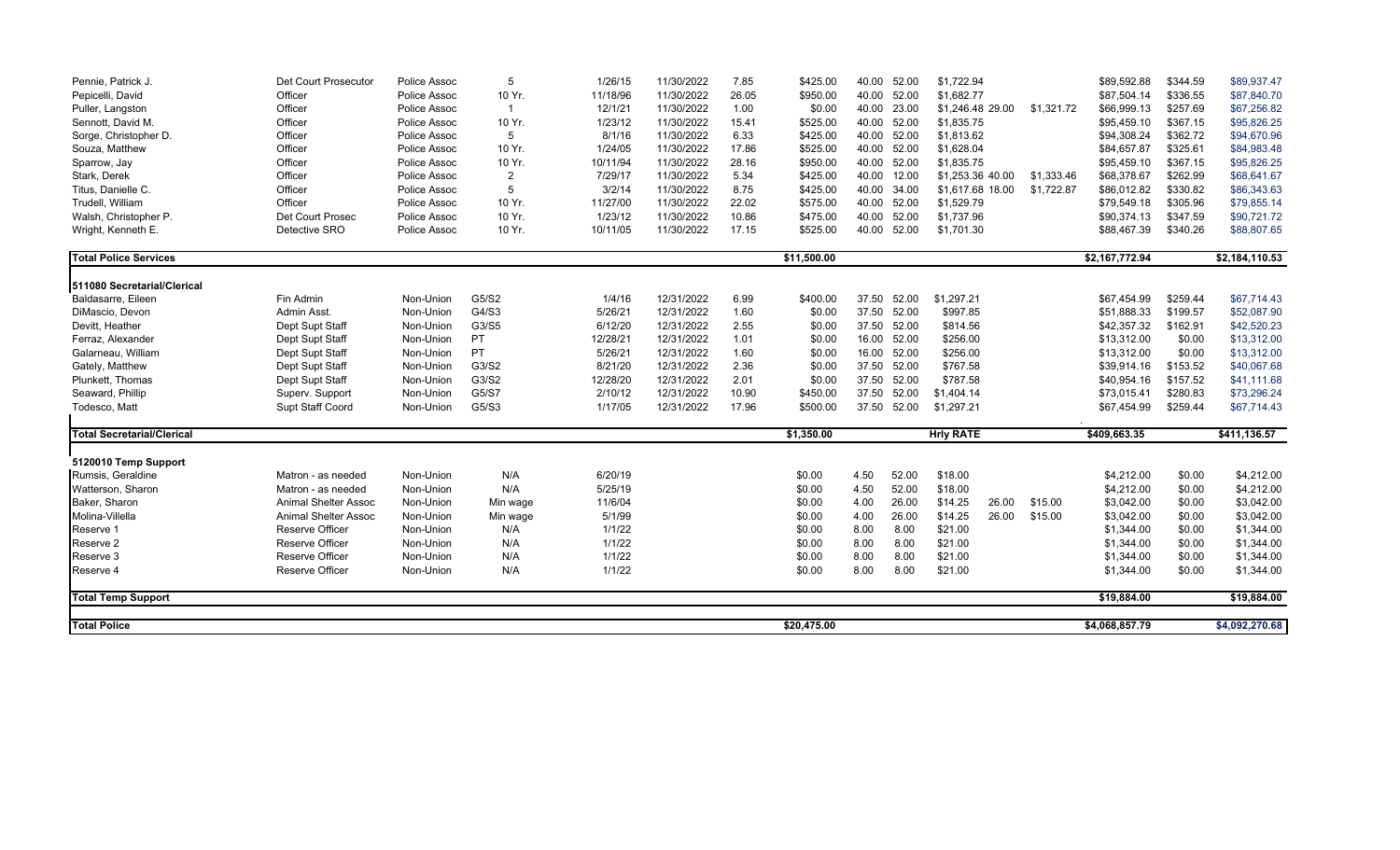|                             | <b>FY23 Proposed</b> |                    |                   | # of             |                                  |
|-----------------------------|----------------------|--------------------|-------------------|------------------|----------------------------------|
|                             | Budget               | <b>FY23 Salary</b> | <b>Difference</b> | <b>Employees</b> |                                  |
| 511010 Management Salaries  | \$627,930.30         | \$613,590.54       | \$14,339.76       | 4                |                                  |
| 511020 Supervisory Salaries | \$719,563.99         | \$719,563.99       | \$0.00            |                  |                                  |
| 511030 Technical Support    | \$128,985.04         | \$128,985.04       | \$0.00            | $\overline{2}$   |                                  |
| 511080 Secretarial/Clerical | \$411,136.57         | \$411.136.57       | \$0.00            | 10               |                                  |
| 511050 Police Services      | \$2,184,110.53       | \$2,184,110.53     | \$0.00            | 27               |                                  |
| 512010 Temp Support         | \$19,884.00          | \$19,884.00        | \$0.00            | 8                | *4 Reserves for 8 events thru FY |
| 519600 Stipend              | \$15,000.00          | \$15,000.00        | \$0.00            |                  | *Only Chief's Portion            |
|                             | \$4.106.610.43       | \$4.092.270.68     | \$14,339,76       | 59               |                                  |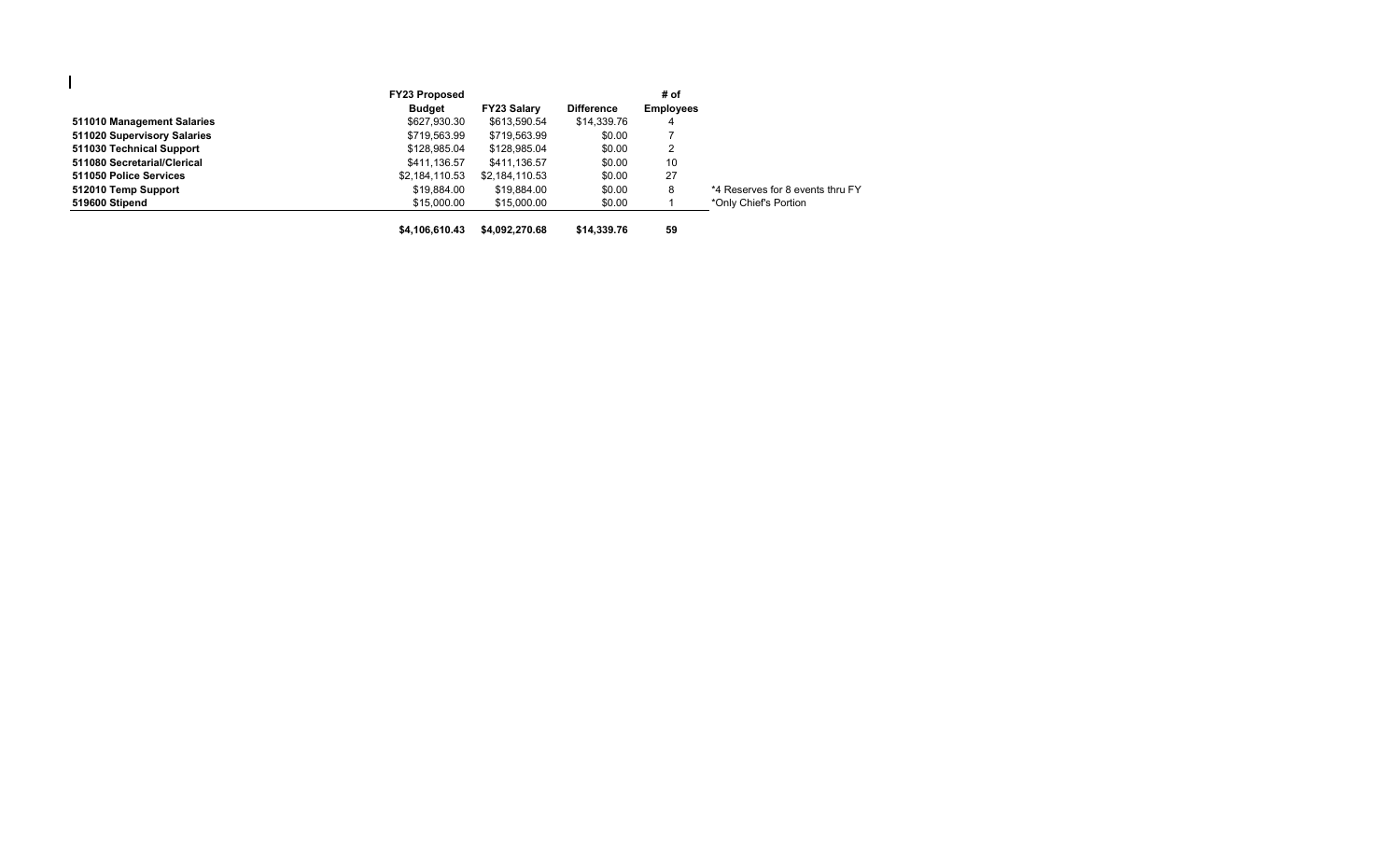# **TOWN OF MANSFIELD July 1, 2022 - June 30, 2023**

#### **01220100 - FIRE DEPARTMENT**

| VIZZVIVV - FIRE DEPARTMENT                                      |                  |                                   |                             | <b>FY23</b>                |                            |                           |                                    |     |          |                             |                             |                             |                        |                                |
|-----------------------------------------------------------------|------------------|-----------------------------------|-----------------------------|----------------------------|----------------------------|---------------------------|------------------------------------|-----|----------|-----------------------------|-----------------------------|-----------------------------|------------------------|--------------------------------|
| <b>EMPLOYEE</b>                                                 | <b>JOB TITLE</b> | <b>UNION/</b><br><b>NON-UNION</b> | <b>GRADE</b><br><b>STEP</b> | <b>HIRE</b><br><b>DATE</b> | <b>LONG</b><br><b>DATE</b> | <b>YRS</b><br><b>SERV</b> | LONG- HRS<br><b>EVITY PAID WKS</b> |     |          | 1st/2nd Rate<br><b>RATE</b> | 2nd Rate<br><b>WKS RATE</b> | FY2023<br><b>SALARY</b>     | 53RD WK<br><b>RATE</b> | <b>FY2023</b><br><b>SALARY</b> |
| 511010 Management Salaries                                      |                  |                                   |                             |                            |                            |                           |                                    |     |          |                             |                             |                             |                        |                                |
| <b>Justin Desrosiers</b>                                        | Fire Chief       | Non-Union                         | Grade 9 Step 3              | 2/11/2005                  | 6/30/2023 18.39            |                           | \$550.00                           | -40 | 35<br>17 | \$3,106.81<br>\$3,184.48    |                             | \$108,738.30<br>\$54,136.14 | \$796.12               | \$108,738.30<br>\$54,932.26    |
| Stipend MEMA - not from here<br>Stipend Xfinity - not from here |                  |                                   |                             |                            |                            |                           |                                    |     |          |                             |                             |                             |                        |                                |
| Merritt, Robert                                                 | Deputy Chief     | Non-Union                         | Grade 8 Step 3              | 10/29/1990                 | 6/30/2023 32.69            |                           | \$1,050.00                         | 40  | 52       | \$2,547.58                  |                             | \$132,474.31                | \$636.90               | \$133,111.21                   |
| <b>Total Management Salaries</b>                                |                  |                                   |                             |                            |                            |                           | \$1,600.00                         |     |          |                             |                             | \$295,348.75                | \$1,433.02             | \$296,781.76                   |
| 511020 Supervisory Salaries                                     |                  |                                   |                             |                            |                            |                           |                                    |     |          |                             |                             |                             |                        |                                |
| <b>Burgess</b>                                                  | Firefighter      | 1820                              | Captain                     | 2/1/1993                   | 6/30/2023 30.43            |                           | \$1,050.00                         | 42  | 52       | \$1,994.15                  |                             | \$103,695.66                | \$569.76               | \$104,265.42                   |
| Kelley                                                          | Firefighter      | 1820                              | Captain                     | 2/11/2005                  | 6/30/2023 18.39            |                           | \$550.00                           | 42  | 52       | \$1,994.15                  |                             | \$103,695.66                | \$569.76               | \$104,265.42                   |
| Tebeau                                                          | Firefighter      | 1820                              | Captain                     | 2/12/2001                  | 6/30/2023 22.39            |                           | \$600.00                           | 42  | 52       | \$1,994.15                  |                             | \$103,695.66                | \$569.76               | \$104,265.42                   |
| Terry                                                           | Firefighter      | 1820                              | Captain                     | 2/5/1996                   | 6/30/2023 27.42            |                           | \$950.00                           | 42  | 52       | \$1,994.15                  |                             | \$103,695.66                | \$569.76               | \$104.265.42                   |
| MacDonald                                                       |                  |                                   | Lieutenant                  | 10/18/2013                 | 6/30/2023 9.70             |                           | \$450.00                           | 42  | 52       | \$1,734.04                  |                             | \$90,170.15                 | \$495.44               | \$90,665.59                    |
| McNamara                                                        | Firefighter      | 1820                              | Lieutenant                  | 4/2/2007                   | 6/30/2023 16.25            |                           | \$550.00                           | 42  | 52       | \$1,734.04                  |                             | \$90,170.15                 | \$495.44               | \$90,665.59                    |
| Robbins                                                         | Firefighter      | 1820                              | Lieutenant                  | 1/5/1991                   | 6/30/2023 32.50            |                           | \$1,050.00                         | 42  | 52       | \$1,734.04                  |                             | \$90,170.15                 | \$495.44               | \$90,665.59                    |
| Sliney                                                          | Firefighter      | 1820                              | Lieutenant                  | 8/26/2005                  | 6/30/2023 17.85            |                           | \$550.00                           | 42  | 52       | \$1,734.04                  |                             | \$90,170.15                 | \$495.44               | \$90,665.59                    |
| Fontes                                                          | Firefighter      | 1820                              | <b>Staff Captain</b>        | 5/2/1995                   | 6/30/2023 28.18            |                           | \$950.00                           | 42  | 52       | \$2,036.09                  |                             | \$105,876.51                | \$581.74               | \$106,458.25                   |
| Goyette                                                         | Firefighter      | 1820                              | <b>Staff Captain</b>        | 2/9/2001                   | 6/30/2023 22.40            |                           | \$600.00                           | 42  | 52       | \$2,036.09                  |                             | \$105,876.51                | \$581.74               | \$106,458.25                   |
| Thomas, K.                                                      | Firefighter      | 1820                              | <b>Staff Captain</b>        | 2/25/2002                  | 6/30/2023 21.36            |                           | \$600.00                           | 42  | 52       | \$2,036.09                  |                             | \$105,876.51                | \$581.74               | \$106,458.25                   |
| <b>Total Supervisory Salaries</b>                               |                  |                                   |                             |                            |                            |                           | \$7,900.00                         |     |          |                             |                             | \$1,093,092.79              | \$6,006.00             | \$1,099,098.79                 |
| 511080 Secretarial/Clerical                                     |                  |                                   |                             |                            |                            |                           |                                    |     |          |                             |                             |                             |                        |                                |
| Backlund, Wendy                                                 | Admin. Assist.   | Non-Union                         | Grade 5 Step 6              | 7/24/1994                  | 11/21/2022 28.35           |                           | \$950.00 37.5                      |     | -52      | \$1,403.70                  |                             | \$72,992.34                 | \$280.74               | \$73,273.08                    |
| <b>Total Secretarial/Clerical</b>                               |                  |                                   |                             |                            |                            |                           | \$950.00                           |     |          |                             |                             | \$72,992.34                 | \$280.74               | \$73,273.08                    |
| 511050 Fire Services                                            |                  |                                   |                             |                            |                            |                           |                                    |     |          |                             |                             |                             |                        |                                |
| <b>Ballard</b>                                                  | Firefighter      | 1820                              | Grade P Step 5 4/13/2018    |                            | 6/30/2023 5.22             |                           | \$450.00                           | 42  | 52       | \$1,562.20                  |                             | \$81,234.36                 | \$446.34               | \$81,680.71                    |
| Bertram                                                         | Firefighter      | 1820                              | Grade P Step 5 11/17/2017   |                            | 6/30/2023 5.62             |                           | \$450.00                           | 42  | 52       | \$1,562.20                  |                             | \$81,234.36                 | \$446.34               | \$81,680.71                    |
| <b>Blanchette</b>                                               | Firefighter      | 1820                              | Grade P Step 5              | 4/2/2007                   | 6/30/2023 16.25            |                           | \$550.00                           | 42  | 52       | \$1,562.20                  |                             | \$81,234.36                 | \$446.34               | \$81,680.71                    |
| Brousseau, R.                                                   | Firefighter      | 1820                              | Grade P Step 4              | 3/1/2019                   | 6/30/2023 4.33             |                           |                                    | 42  | 34       | \$1,488.82                  |                             | \$50,619.94                 |                        | \$50,619.94                    |
|                                                                 |                  |                                   | Grape P Step 5              |                            |                            |                           |                                    |     | 18       | \$1,562.20                  |                             | \$28,119.59                 | \$446.34               | \$28,565.93                    |
| Bourget                                                         | Firefighter      | 1820                              | Grade P Step 5 5/20/2011    |                            | 6/30/2023 12.12            |                           | \$500.00                           | 42  | 52       | \$1,562.20                  |                             | \$81,234.36                 | \$446.34               | \$81,680.71                    |
| Copithorne                                                      |                  | 1820                              | Grade B Step 5 2/25/2002    |                            | 6/30/2023 21.36            |                           | \$600.00                           | 42  | 52       | \$1,503.80                  |                             | \$78,197.57                 | \$429.66               | \$78,627.23                    |
| Deluca, B.                                                      | Firefighter      | 1820                              | Grade P Step4               | 2/22/2019                  | 6/30/2023 4.35             |                           |                                    | 42  | 33       | \$1,488.82                  |                             | \$49,131.12                 |                        | \$49,131.12                    |
|                                                                 | Firefighter      |                                   |                             |                            |                            |                           |                                    |     |          |                             |                             |                             |                        |                                |
|                                                                 |                  |                                   | Grape P Step 5              |                            |                            |                           |                                    |     | 19       | \$1,562.20                  |                             | \$29,681.79                 | \$446.34               | \$30,128.13                    |
| Dufort                                                          | Firefighter      | 1820                              | Grade P Step 5              | 10/3/2014                  | 6/30/2023                  | 8.75                      | \$450.00                           | 42  | 52       | \$1,562.20                  |                             | \$81,234.36                 | \$446.34               | \$81,680.71                    |
| Dyer, P.                                                        | Firefighter      | 1820                              | Grade P Step4               | 2/15/2019                  | 6/30/2023 4.37             |                           |                                    | 42  | 32       | \$1,488.82                  |                             | \$47,642.30                 |                        | \$47,642.30                    |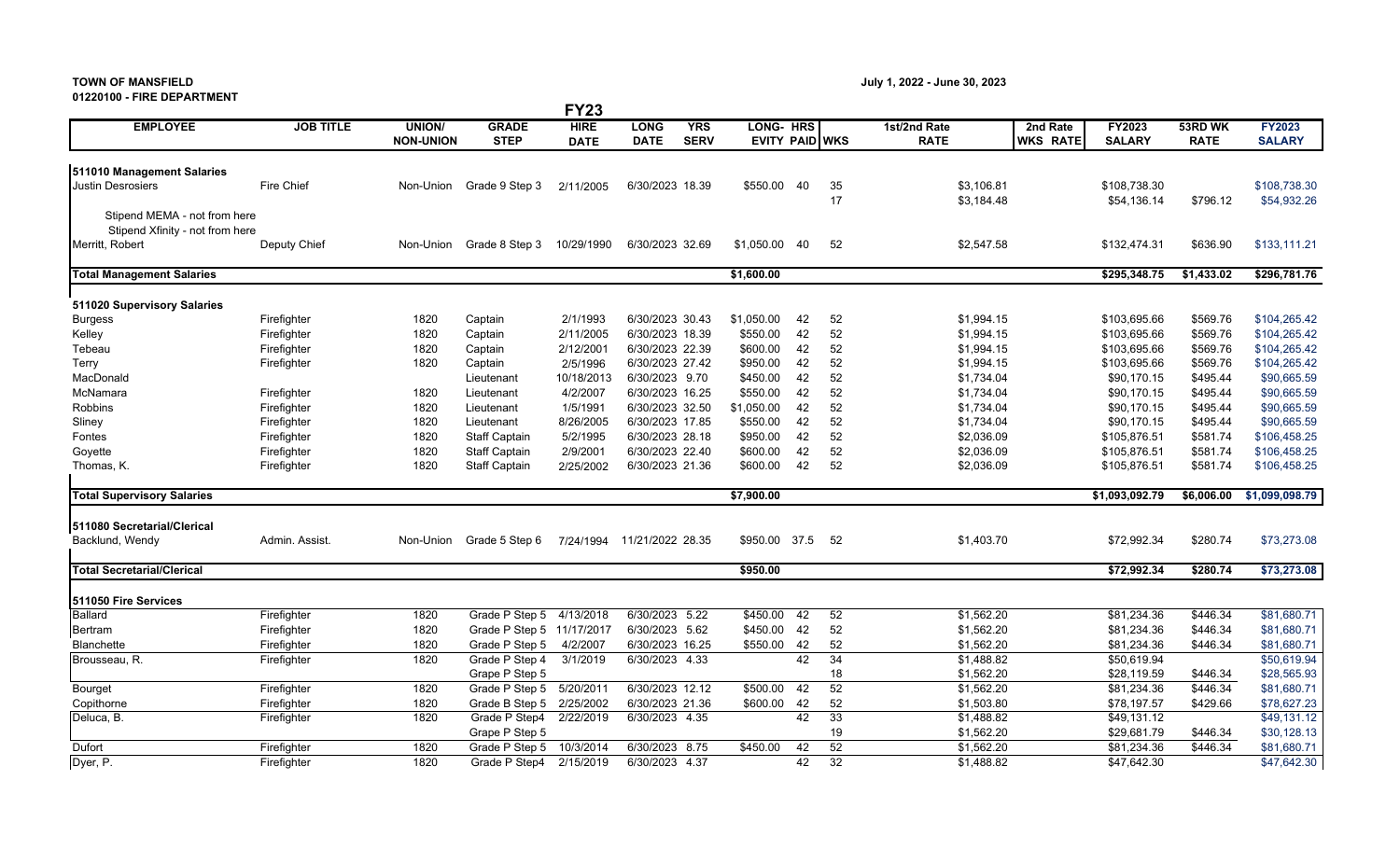|                            |             |      | Grape P Step 5               |                 |             |    | 20 | \$1,562.20 | \$31,243.99    | \$446.34    | \$31,690.33             |
|----------------------------|-------------|------|------------------------------|-----------------|-------------|----|----|------------|----------------|-------------|-------------------------|
| Ezersky                    | Firefighter | 1820 | Grade P Step 5 11/17/2017    | 6/30/2023 5.62  | \$450.00    | 42 | 52 | \$1,562.20 | \$81,234.36    | \$446.34    | $\overline{$81,680.71}$ |
| Finney                     | Firefighter | 1820 | Grade P Step 3 9/25/2020     | 6/30/2023 2.76  |             | 42 | 12 | \$1,354.63 | \$16,255.51    |             | \$16,255.51             |
|                            |             |      | Grade P Step 4               |                 |             |    | 40 | \$1,488.82 | \$59,552.87    | \$425.38    | \$59,978.25             |
| Fontaine, J.               | Firefighter | 1820 | 1/4/2008<br>Grade P Step 5   | 6/30/2023 15.50 | \$550.00    | 42 | 52 | \$1,562.20 | \$81,234.36    | \$446.34    | \$81,680.71             |
| Gilrein                    | Firefighter | 1820 | Grade P Step 5<br>2/15/2008  | 6/30/2023 15.38 | \$550.00    | 42 | 52 | \$1,562.20 | \$81,234.36    | \$446.34    | \$81,680.71             |
| Harrison                   | Firefighter | 1820 | Grade P Step 3 12/11/2020    | 6/30/2023 2.55  |             | 42 | 24 | \$1,354.63 | \$32,511.01    |             | \$32,511.01             |
|                            |             |      | Grade P Step 4               |                 |             |    | 28 | \$1,488.82 | \$41,687.01    | \$425.38    | \$42,112.39             |
| Hodson                     | Firefighter | 1820 | Grade P Step 5<br>10/22/2001 | 6/30/2023 21.70 | \$600.00    | 42 | 52 | \$1,562.20 | \$81,234.36    | \$446.34    | \$81,680.71             |
| Holske                     | Firefighter | 1820 | Grade B Step 5<br>2/5/1996   | 6/30/2023 27.42 | \$950.00    | 42 | 52 | \$1,503.80 | \$78,197.57    | \$429.66    | \$78,627.23             |
| Ing                        |             |      | Grade P Step 2<br>4/16/2021  | 6/30/2023 2.21  |             | 42 | 42 | \$1,288.76 | \$54,128.03    | \$368.22    | \$54,496.25             |
|                            |             |      | Grade P Step 3               |                 |             |    | 10 | \$1,354.63 | \$13,546.26    | \$387.04    | \$13,933.29             |
| Jackman                    | Firefighter | 1820 | Grade P Step 5<br>5/8/1995   | 6/30/2023 28.16 | \$950.00    | 42 | 52 | \$1,562.20 | \$81,234.36    | \$446.34    | \$81,680.71             |
| Munroe                     | Firefighter | 1820 | Grade P Step 5<br>2/12/2001  | 6/30/2023 22.39 | \$600.00    | 42 | 52 | \$1,562.20 | \$81,234.36    | \$446.34    | \$81,680.71             |
| O'Connell                  | Firefighter | 1820 | Grade P Step 5<br>11/2/2018  | 6/30/2023 4.66  |             | 42 | 52 | \$1,562.20 | \$81,234.36    | \$446.34    | \$81,680.71             |
| Perry                      | Firefighter | 1820 | Grade P Step 5 12/19/2016    | 6/30/2023 6.53  | \$450.00    | 42 | 52 | \$1,562.20 | \$81,234.36    | \$446.34    | \$81,680.71             |
| Pyrcz                      | Firefighter | 1820 | Grade P Step 5<br>1/20/2012  | 6/30/2023 11.45 | \$500.00    | 42 | 52 | \$1,562.20 | \$81,234.36    | \$446.34    | \$81,680.71             |
| Reagan                     | Firefighter | 1820 | Grade P Step 5 10/12/2012    | 6/30/2023 10.72 | \$500.00    | 42 | 52 | \$1,562.20 | \$81,234.36    | \$446.34    | \$81,680.71             |
| Santucci                   | Firefighter | 1820 | Grade B Step 5<br>6/11/2001  | 6/30/2023 22.07 | \$550.00    | 42 | 52 | \$1,503.80 | \$78,197.57    | \$429.66    | \$78,627.23             |
| Smith                      | Firefighter | 1820 | Grade P Step 5 4/13/2018     | 6/30/2023 5.22  | \$450.00    | 42 | 52 | \$1,562.20 | \$81,234.36    | \$446.34    | \$81,680.71             |
| Thomas, G.                 | Firefighter | 1820 | Grade P Step 5 11/17/2017    | 6/30/2023 5.62  | \$450.00    | 42 | 52 | \$1,562.20 | \$81,234.36    | \$446.34    | \$81,680.71             |
| Tondreau, S.               | Firefighter | 1820 | Grade P Step 4<br>2/15/2019  | 6/30/2023 4.37  |             | 42 | 32 | \$1,488.82 | \$47,642.30    |             | \$47,642.30             |
|                            |             |      | Grape P Step 5               |                 |             |    | 20 | \$1,562.20 | \$31,243.99    | \$446.34    | \$31,690.33             |
| Vigil                      | Firefighter | 1820 | Grade P Step 3 12/11/2020    | 6/30/2023 2.55  |             | 42 | 24 | \$1,354.63 | \$32,511.01    |             | \$32,511.01             |
|                            |             |      | Grade P Step 4               |                 |             |    | 28 | \$1,488.82 | \$41,687.01    | \$425.38    | \$42,112.39             |
| <b>Total Fire Services</b> |             |      |                              |                 | \$10,550.00 |    |    |            | \$2,222,780.60 | \$12,693.55 | \$2,235,474.15          |
|                            |             |      |                              |                 |             |    |    |            |                |             |                         |
| <b>Total Fire</b>          |             |      |                              |                 | \$21,000.00 |    |    |            | \$3,684,214.47 | \$20,413.31 | \$3,704,627.79          |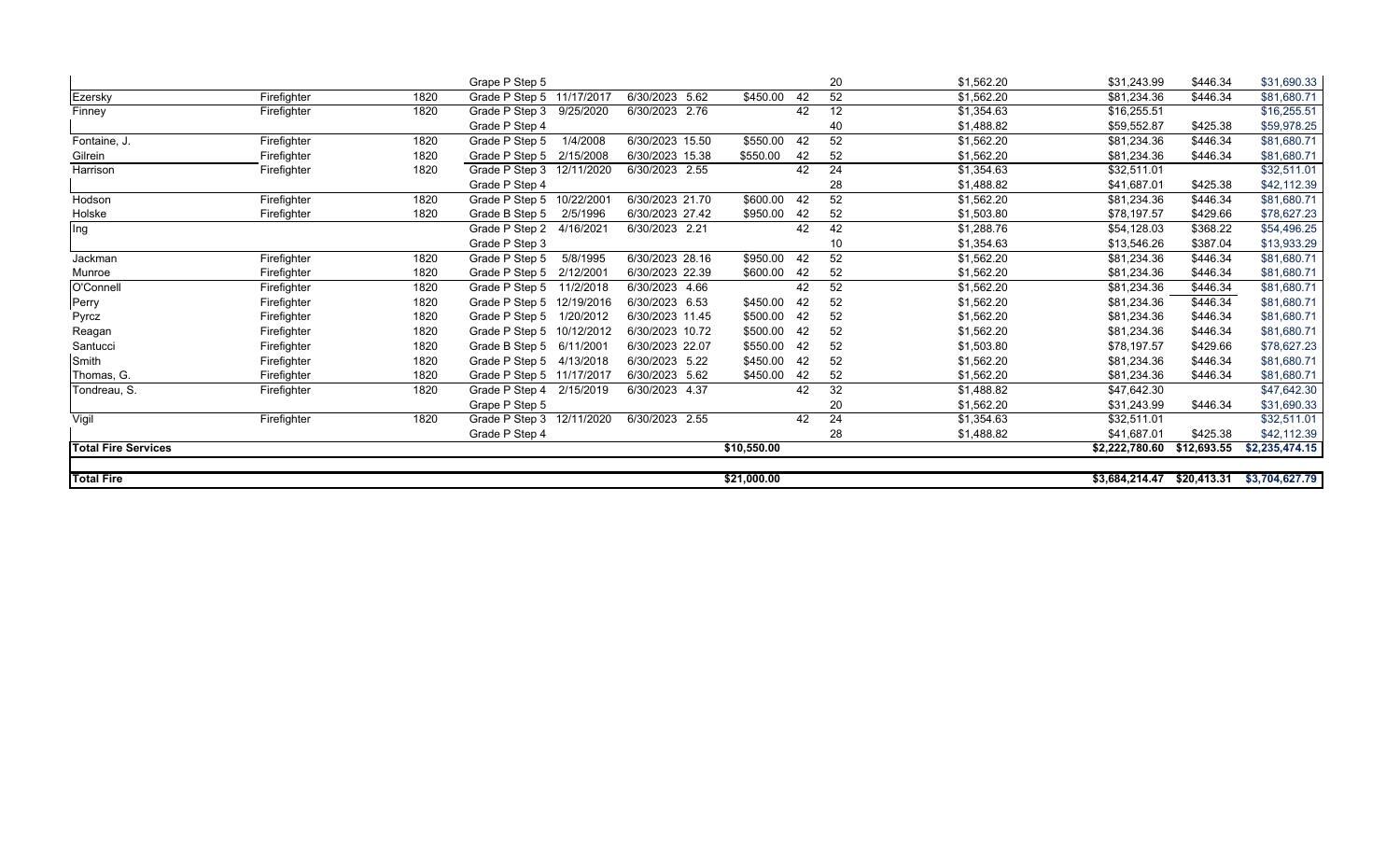#### **TOWN OF MANSFIELD 01240100 INSPECTIONS**

| <b>EMPLOYEE</b>             | <b>JOB TITLE</b>          | <b>UNION/</b>    | <b>GRADE</b>                             | <b>HIRE</b>                 | <b>LONG</b>          | <b>YRS</b>  | <b>LONG-</b> | <b>HRS</b>  |       | 1st Rate    | FY2023          | 53RD WK     | <b>FY2023</b> |
|-----------------------------|---------------------------|------------------|------------------------------------------|-----------------------------|----------------------|-------------|--------------|-------------|-------|-------------|-----------------|-------------|---------------|
|                             |                           | <b>NON-UNION</b> | <b>STEP</b>                              | <b>DATE</b>                 | <b>DATE</b>          | <b>SERV</b> | <b>EVITY</b> | WRKED   WKS |       | <b>RATE</b> | <b>SALARY</b>   | <b>RATE</b> | <b>TOTAL</b>  |
|                             |                           |                  |                                          |                             |                      |             |              |             |       |             |                 |             |               |
| 511010 Management Salaries  |                           |                  |                                          |                             |                      |             |              |             |       |             |                 |             |               |
| Blackman, Robert            | <b>Building Inspector</b> | Supervisory      | Grade J Step 7                           |                             | 12/1/2015 11/11/2021 | 5.95        | \$450.00     | 37.50       | 52.00 | \$2,042.30  | \$106,199.72    | \$408.46    | \$106,608.18  |
|                             |                           |                  | Yr <sub>2</sub>                          |                             |                      |             | \$450.00     |             |       |             | \$106,199.72    |             | \$106,608.18  |
| 511030 Technical Support    |                           |                  |                                          |                             |                      |             |              |             |       |             |                 |             |               |
| Day, Leroy                  | Asst Building Insp        | Non-Supervisory  | Grade D Step 6                           | 10/12/2010 11/11/2021 11.09 |                      |             | \$500.00     | 37.50       | 52.00 | \$1,451.41  | \$75,473.45     | \$290.28    | \$75,763.73   |
|                             |                           |                  | Yr <sub>2</sub>                          |                             |                      |             | \$500.00     |             |       |             | \$75,473.45     |             | \$75,763.73   |
| 511080 Secretarial/Clerical |                           |                  |                                          |                             |                      |             |              |             |       |             |                 |             |               |
| Doucette, Jane              | <b>Admin Assistant</b>    | Non-Supervisory  | Grade B Step 6                           | 9/16/2004                   | 11/11/2021 17.16     |             | \$650.00     | 37.50       | 52.00 | \$1.286.99  | 66,923.48<br>\$ | \$257.40    | \$67,180.88   |
|                             |                           |                  | compound 1% for 3 year-joined union 2006 |                             |                      |             |              |             |       |             |                 |             |               |
| Proulx, Michelle            | Admin Assistant           | Non-Supervisory  | Grade B Step 6                           | 8/11/1998                   | 11/11/2021 23.27     |             | \$700.00     | 37.50       | 52.00 | \$1,366.17  | 71,040.63<br>S. | \$273.23    | \$71,313.86   |
|                             |                           |                  | compound 1% for 11 years                 |                             |                      |             | \$1,350.00   |             |       |             | \$137,964.11    |             | \$138,494.74  |
|                             |                           |                  |                                          |                             |                      |             |              |             |       |             |                 |             |               |
| <b>Total Inspections</b>    |                           |                  |                                          |                             |                      |             | \$2,300.00   |             |       |             | \$319,637.27    |             | \$320,866.65  |

|                             | <b>FY22 Budget</b> | <b>FY23 Salary</b> | <b>Difference</b> |
|-----------------------------|--------------------|--------------------|-------------------|
| 511010 Management Salaries  | \$99.707.20        | \$106,608.18       | $(\$6,900.98)$    |
| 511030 Technical Support    | \$70.699.28        | \$75.763.73        | (S5,064.45)       |
| 511080 Secretarial/Clerical | \$196.243.80       | \$138,494.74       | \$57.749.06       |
|                             | \$366,650.28       | \$320,866.65       | \$45,783.63       |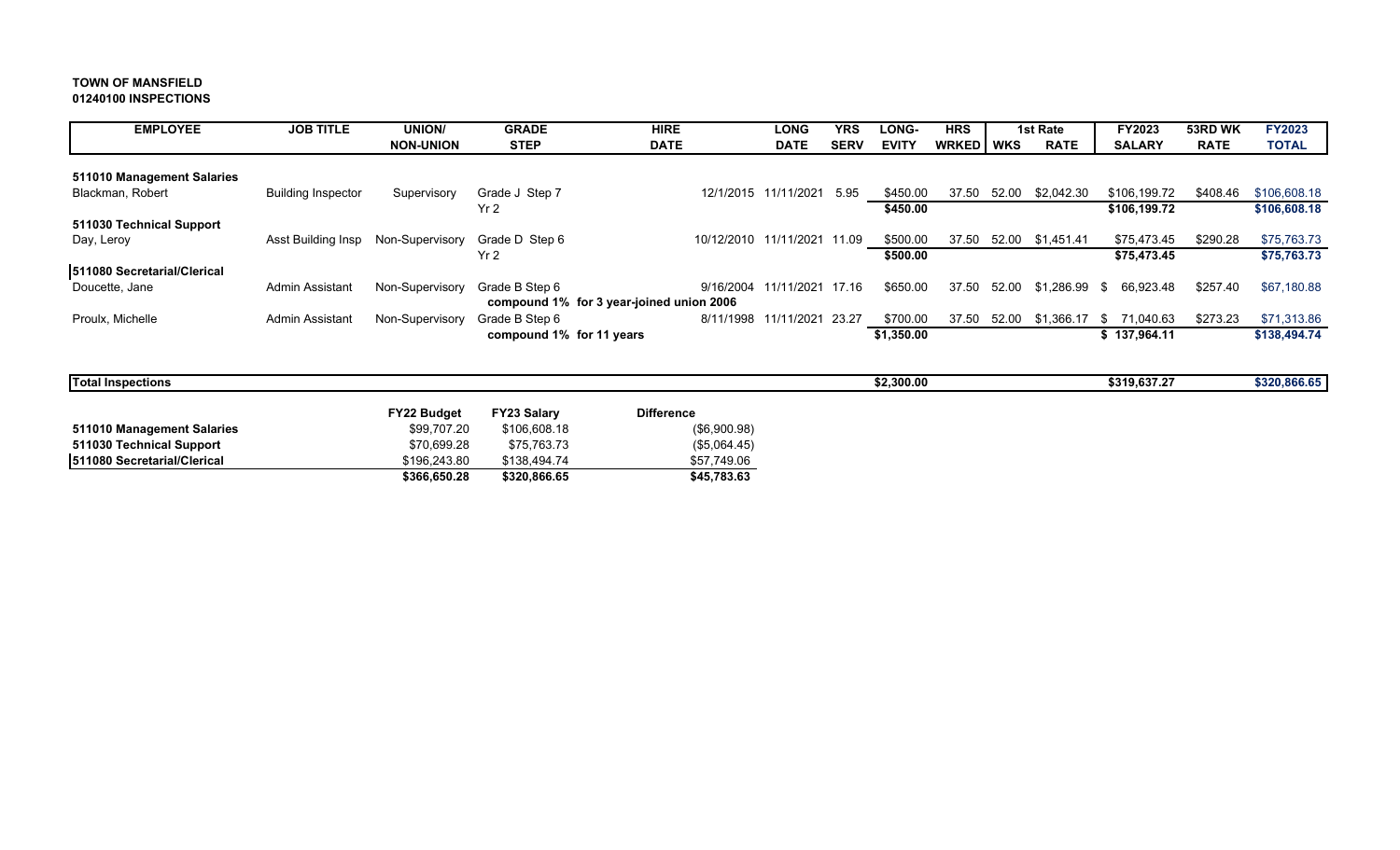#### **01420100 - DPW ADMIN**

| <b>EMPLOYEE</b>             | <b>JOB TITLE</b>     | <b>UNION/</b>    | <b>GRADE</b>             | <b>HIRE</b> | <b>LONG</b>         | <b>YRS</b>  | LONG-        | <b>HRS</b> |       | 1st Rate    | FY2023        | 53RD WK     | <b>FY2023</b> |
|-----------------------------|----------------------|------------------|--------------------------|-------------|---------------------|-------------|--------------|------------|-------|-------------|---------------|-------------|---------------|
|                             |                      | <b>NON-UNION</b> | <b>STEP</b>              | <b>DATE</b> | <b>DATE</b>         | <b>SERV</b> | <b>EVITY</b> | WRKED WKS  |       | <b>RATE</b> | <b>SALARY</b> | <b>RATE</b> | <b>TOTAL</b>  |
|                             |                      |                  |                          |             |                     |             |              |            |       |             |               |             |               |
| 511010 Management Salaries  |                      |                  |                          |             |                     |             |              |            |       |             |               |             |               |
| Alves, Rick - 60%           | Engineer             | Supervisory      | Grade L Step 7           | 10/18/2005  | 11/12/2022 17.08    |             | \$650.00     | 37.50      | 52.00 | \$1.453.10  | \$75,560.94   | \$290.62    | \$75,851.56   |
|                             |                      |                  | step                     |             |                     |             |              |            |       |             |               |             |               |
| Josh Reinke- 45%            | Interim DPW Director | Non-Union        | N/A                      |             | 3/1/2019 11/12/2020 | 1.70        | \$0.00       | 37.50      | 52.00 | \$1,255.86  | \$65,304.97   | \$251.17    | \$65,556.14   |
|                             |                      |                  |                          |             |                     |             | \$650.00     |            |       |             | \$140,865.91  |             | \$141,407.70  |
| 511020 Supervisory Salaries |                      |                  |                          |             |                     |             |              |            |       |             |               |             |               |
| Collins, Christina - 50%    | DPW Office Mgr       | Supervisory      | Grade H Step 5           | 9/8/2011    | 11/12/2022 11.19    |             | \$500.00     | 37.50      | 52.00 | \$821.77    | \$42,732.28   | \$164.35    | \$42,896.64   |
|                             |                      |                  |                          |             |                     |             | \$500.00     |            |       |             | \$42,732.28   |             | \$42,896.64   |
| 511030 Technical Support    |                      |                  |                          |             |                     |             |              |            |       |             |               |             |               |
| Grant, David                | <b>Temp Surveyor</b> | Non Union        | N/A                      | 5/16/2011   | 11/12/2022 11.50    |             | \$0.00       | 19.00      | 52.00 | \$534.92    | \$27,815.99   | \$106.98    | \$27,922.97   |
| TBD                         | Engineer II          | Non-Supervisory  | Grade F Step 4           |             | 11/12/2022 0.00     |             | \$0.00       | 37.50      | 52.00 | \$250.70    | \$13,036.58   | \$50.14     | \$13,086.72   |
|                             |                      |                  |                          |             |                     |             | \$0.00       |            |       |             | \$40,852.57   |             | \$41,009.69   |
| 511080 Secretarial/Clerical |                      |                  |                          |             |                     |             |              |            |       |             |               |             |               |
| Gauthier, Renee - 15%       | Admin Sec/Bill Sup   | Non-Supervisory  | Grade C Step 6           | 7/6/1987    | 11/12/2022 35.38    |             | \$800.00     | 37.50      | 52.00 | \$232.15    | \$12,071.71   | \$46.43     | \$12,118.14   |
|                             |                      |                  | compound 1% for 13 years |             |                     |             |              |            |       |             |               |             |               |
| Hendrickson, Lisa - 50%     | Bookkeeper           | <b>SPEA</b>      | B4 step                  | 7/11/2016   | 11/12/2022          | 6.34        | \$475.00     | 37.50      | 52.00 | \$524.21    | \$27,258.91   | \$104.84    | \$27,363.75   |
|                             |                      |                  |                          |             |                     |             | \$1,275.00   |            |       |             | \$39,330.62   |             | \$39,481.89   |
|                             |                      |                  |                          |             |                     |             |              |            |       |             |               |             |               |
| <b>Total DPW-Admin</b>      |                      |                  |                          |             |                     |             | \$2,425.00   |            |       |             | \$263,781.38  |             | \$264,795.93  |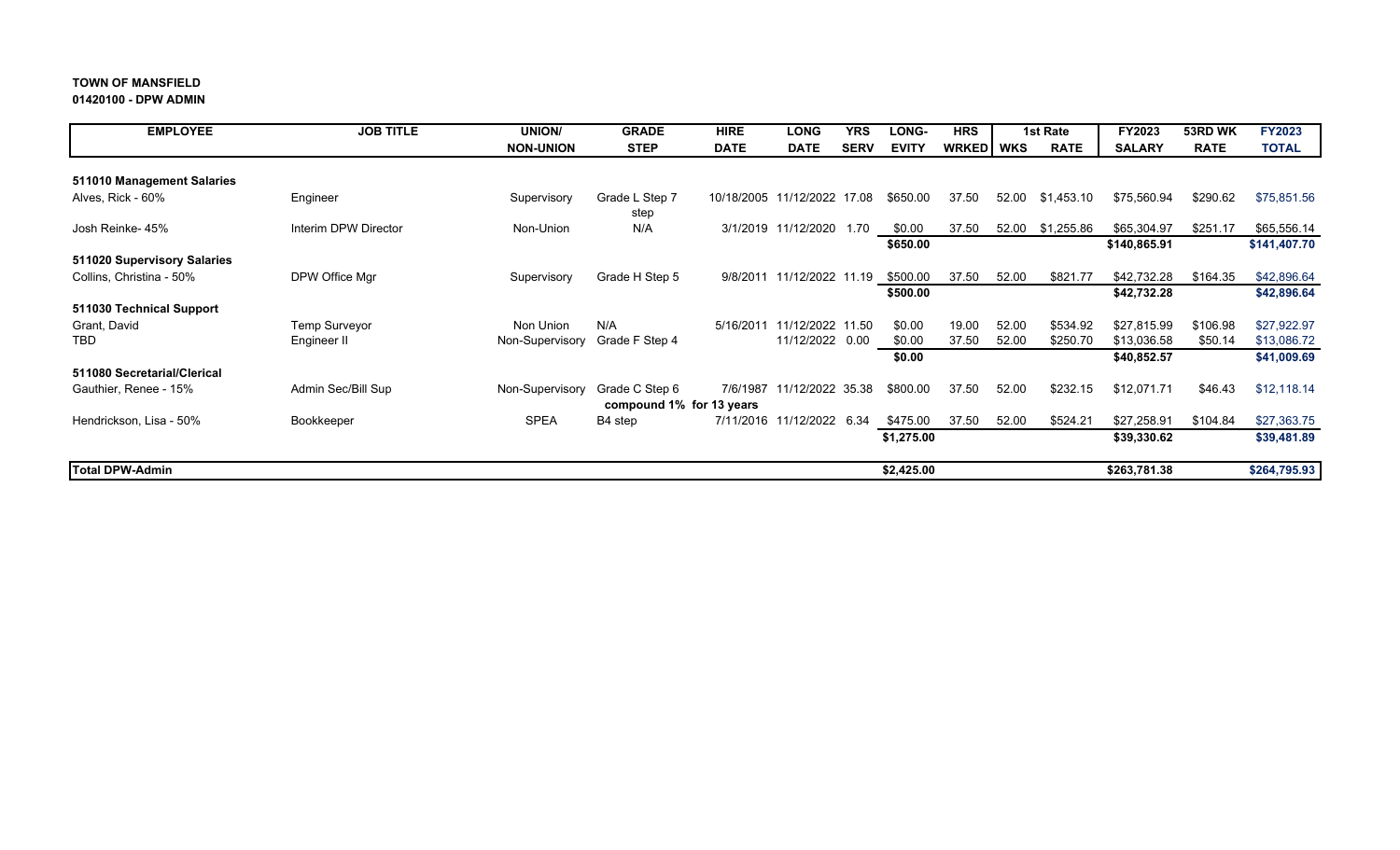|                             | <b>FY22 Budget</b> | <b>FY23 Salary</b> | <b>Difference</b> |
|-----------------------------|--------------------|--------------------|-------------------|
| 511010 Management Salaries  | \$162.738.00       | \$141.407.70       | \$21.330.30       |
| 511020 Supervisory Salaries | \$40.030.00        | \$42.896.64        | (S2,866.64)       |
| 511030 Technical Support    | \$38,221.00        | \$41,009.69        | (S2,788.69)       |
| 511080 Secretarial/Clerical | \$34.842.00        | \$39.481.89        | (S4, 639.89)      |
|                             | \$275,831.00       | \$264.795.93       | \$11.035.07       |

|                                         | <b>BREAKDOWN</b>                      |                    |            |               |         |
|-----------------------------------------|---------------------------------------|--------------------|------------|---------------|---------|
| <b>Josh Reinke-Interim DPW Director</b> | Dept Budget Line Item                 | <b>Account No.</b> | Weekly     | <b>Annual</b> | % age   |
| <b>General Fund</b>                     | DPW Admin Mgt. Salaries               | 01420100-511010    | \$1,255.86 | \$65,304.97   | 45.00%  |
| Sewer Enterprise Fund                   | Mgt. Salaries                         | 60440100-511010    | \$837.24   | \$43,536.65   | 30.00%  |
| Water Enterprise Fund                   | Mgt. Salaries                         | 61450100-511010    | \$697.70   | \$36,280.54   | 25.00%  |
|                                         |                                       | <b>Totals</b>      | \$2,790.81 | \$145,122.15  | 100.00% |
| <b>Richard Alves Breakdown</b>          | Dept Budget Line Item                 | <b>Account No.</b> | Weekly     | Annual        | % age   |
| <b>General Fund</b>                     | DPW Admin Mgt. Salaries               | 01420100-511010    | \$1,453.10 | \$75,560.94   | 60.00%  |
| Sewer Enterprise Fund                   | Mgt. Salaries                         | 60440100-511010    | \$605.46   | \$31,483.73   | 25.00%  |
| Water Enterprise Fund                   | Mgt. Salaries                         | 61450100-511010    | \$363.27   | \$18,890.24   | 15.00%  |
|                                         |                                       | <b>Totals</b>      | \$2,421.83 | \$125,934.91  | 100.00% |
| <b>Renee Gauthier Breakdown</b>         | Dept Budget Line Item                 | <b>Account No.</b> | Weekly     | Annual        | % age   |
| <b>General Fund</b>                     | <b>DPW Admin Secretarial/Clerical</b> | 01420100-511080    | \$232.15   | \$12,071.71   | 15.00%  |
| Sewer Enterprise Fund                   | <b>Supervisory Salaries</b>           | 60440100-511020    | \$386.91   | \$20,119.52   | 25.00%  |
| <b>MFN</b>                              |                                       |                    | \$77.38    | \$4,023.90    | 5.00%   |
| Water Enterprise Fund                   | <b>Supervisory Salaries</b>           | 61450100-511020    | \$851.21   | \$44.262.94   | 55.00%  |
|                                         |                                       | <b>Totals</b>      | \$1,547.66 | \$80,478.08   | 100.00% |
| <b>Christina Collins Breakdown</b>      | Dept Budget Line Item                 | <b>Account No.</b> | Weekly     | Annual        | % age   |
| <b>General Fund</b>                     | DPW Admin Supervisory Salaries        | 01420100-511020    | \$821.77   | \$42,732.28   | 50.00%  |
| Sewer Enterprise Fund                   | <b>Supervisory Salaries</b>           | 60440100-511020    | \$410.89   | \$21,366.14   | 25.00%  |
| <b>Water Enterprise Fund</b>            | <b>Supervisory Salaries</b>           | 61450100-511020    | \$410.89   | \$21,366.14   | 25.00%  |
|                                         |                                       | <b>Totals</b>      | \$1,643.55 | \$85,464.57   | 100.00% |
| Lisa Hendrickson Breakdown              | <b>Dept Budget Line Item</b>          | <b>Account No.</b> | Weekly     | Annual        | % age   |
| <b>General Fund</b>                     | DPW Admin Sec/Clerical                | 01420100-511080    | \$524.21   | \$27,258.91   | 50.00%  |
| Sewer Enterprise Fund                   | Secretarial/Clerical                  | 60440100-511080    | \$262.10   | \$13,629.45   | 25.00%  |
| <b>Water Enterprise Fund</b>            | Secretarial/Clerical                  | 61450100-511080    | \$262.10   | \$13,629.45   | 25.00%  |
|                                         |                                       | <b>Totals</b>      | \$1,048.42 | \$54,517.81   | 100.00% |
| <b>Engineer II-TBD</b>                  | <b>Dept Budget Line Item</b>          | <b>Account No.</b> | Weekly     | Annual        | % age   |
| <b>General Fund</b>                     | <b>Technical Support</b>              | 01420100-511030    | \$250.70   | \$13,036.58   | 15.00%  |
| Sewer Enterprise Fund                   | <b>Supervisory Salaries</b>           | 60440100-511020    | \$501.41   | \$26,073.16   | 30.00%  |
| <b>Water Enterprise Fund</b>            | <b>Supervisory Salaries</b>           | 61450100-511020    | \$919.25   | \$47,800.79   | 55.00%  |
|                                         |                                       | <b>Totals</b>      | \$1,671.36 | \$86,910.52   | 100.00% |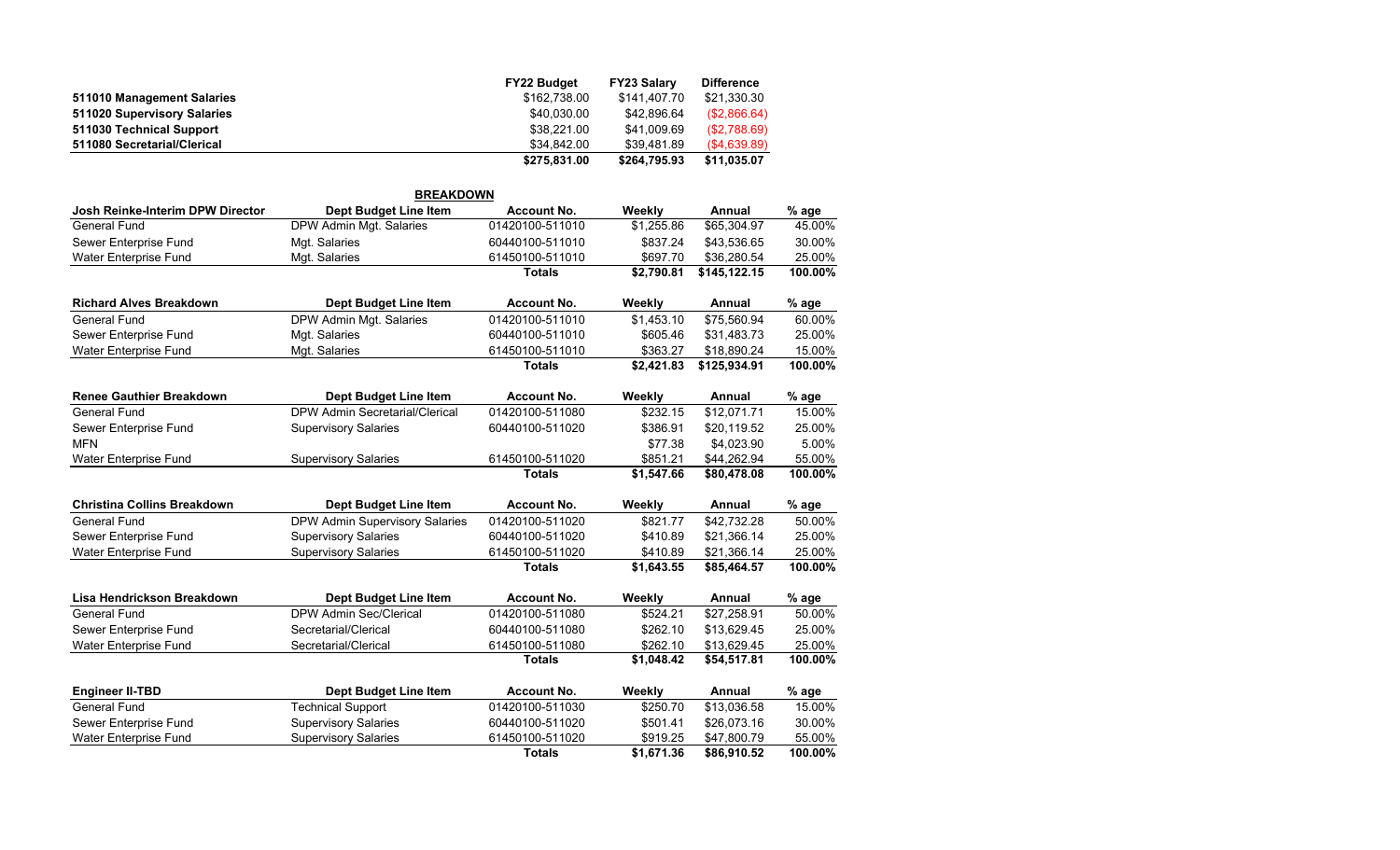#### **01421100 HIGHWAY**

| <b>EMPLOYEE</b>             | <b>JOB TITLE</b>            | UNION/           | <b>GRADE</b>     | <b>HIRE</b> | <b>LONG</b>                 | <b>YRS</b>  | LONG-        | <b>HRS</b>   |            | <b>1st Rate</b>  | 2nd Rate        | <b>FY23</b>   | 53RD WK     | <b>FY2023</b> |
|-----------------------------|-----------------------------|------------------|------------------|-------------|-----------------------------|-------------|--------------|--------------|------------|------------------|-----------------|---------------|-------------|---------------|
|                             |                             | <b>NON-UNION</b> | <b>STEP</b>      | <b>DATE</b> | <b>DATE</b>                 | <b>SERV</b> | <b>EVITY</b> | <b>WRKED</b> | <b>WKS</b> | <b>RATE</b>      | <b>WKS RATE</b> | <b>SALARY</b> | <b>RATE</b> | <b>TOTAL</b>  |
| 511010 Management Salaries  |                             |                  |                  |             |                             |             |              |              |            |                  |                 |               |             |               |
| Cook, Mark                  | Highway Oper Manager        | Supervisory      | J9               |             | 6/24/1987 11/12/2022 35.41  |             | \$800.00     | 40.00        |            | 52.00 \$2,136.33 |                 | \$111,089.22  | \$427.27    | \$111,516.49  |
|                             |                             |                  |                  |             |                             |             | \$800.00     |              |            |                  |                 | \$111,089.22  |             | \$111,516.49  |
| 511020 Supervisory Salaries |                             |                  |                  |             |                             |             |              |              |            |                  |                 |               |             |               |
| Littig, Andrew              | Senior Foreman              | Afscme           | H <sub>7</sub>   |             | 9/25/1995 11/12/2022 27.15  |             | \$900.00     | 40.00        |            | 52.00 \$1,583.60 |                 | \$82,347.20   | \$316.72    | \$82,663.92   |
|                             |                             |                  |                  |             |                             |             | \$900.00     |              |            |                  |                 | \$82,347.20   |             | \$82,663.92   |
| 511080 Secretarial/Clerical |                             |                  |                  |             |                             |             |              |              |            |                  |                 |               |             |               |
| Whalen, Tracey              | <b>Admin Assistant</b>      | Non-Supervisory  | $G B$ Step $6+1$ |             | 1/18/2013 11/12/2022        | 9.82        | \$500.00     | 37.50        |            | 52.00 \$1,236.77 |                 | \$64,312.12   | \$247.35    | \$64,559.48   |
|                             |                             |                  |                  |             |                             |             | \$500.00     |              |            |                  |                 | \$64,312.12   |             | \$64,559.48   |
| 511050 Public Works Service |                             |                  |                  |             |                             |             |              |              |            |                  |                 |               |             |               |
| Beckett, Jay                | Grounds Leadman             | <b>AFSCME</b>    | E 7              |             | 8/8/2000 11/12/2022 22.28   |             | \$775.00     | 40.00        | 52.00      | \$1,305.20       |                 | \$67,870.40   | \$261.04    | \$68,131.44   |
| Bedard, Ray 10% Gen Fund    | <b>Skilled Laborer</b>      | <b>AFSCME</b>    | C 3 step         |             | 3/1/2019 11/12/2022 3.70    |             | \$0.00       | 40.00        | 52.00      | \$98.44          |                 | \$5,118.88    | \$19.69     | \$5,138.57    |
| Copparini, Steven           | Heavy Equip Operator        | <b>AFSCME</b>    | E 7              |             | 11/17/1999 11/12/2022 23.00 |             | \$775.00     | 40.00        | 52.00      | \$1,305.20       |                 | \$67,870.40   | \$261.04    | \$68,131.44   |
| <b>TBD</b>                  | <b>Traffic Technician</b>   | <b>AFSCME</b>    | D 7              |             | 5/26/2006 11/12/2022 16.48  |             | \$675.00     | 40.00        | 52.00      | \$1,272.40       |                 | \$66,164.80   | \$254.48    | \$66,419.28   |
| Ryan Hopkins 10% Gen Fund   | <b>Skilled Laborer</b>      | <b>AFSCME</b>    | C 3 step         |             | 5/10/2019 11/12/2022 3.51   |             | \$0.00       | 40.00        | 52.00      | \$98.44          |                 | \$5,118.88    | \$19.69     | \$5,138.57    |
| Kuplast, Alfred             | <b>Skilled Laborer</b>      | <b>AFSCME</b>    | C <sub>7</sub>   | 12/1/1997   | 11/12/2022 24.96            |             | \$900.00     | 40.00        | 52.00      | \$1,143.20       |                 | \$59,446.40   | \$228.64    | \$59,675.04   |
| Luciano, Anthony            | <b>Skilled Laborer</b>      | <b>AFSCME</b>    | C 4 step         |             | 9/29/2014 11/12/2022 8.13   |             | \$425.00     | 40.00        | 52.00      | \$1,036.80       |                 | \$53,913.60   | \$207.36    | \$54,120.96   |
| Mahoney, David              | <b>Skilled Laborer</b>      | <b>AFSCME</b>    | C 5 step         |             | 9/12/2012 11/12/2022 10.17  |             | \$525.00     | 40.00        | 52.00      | \$1,069.20       |                 | \$55,598.40   | \$213.84    | \$55,812.24   |
| Pereira, Richard            | <b>Construction Foreman</b> | <b>AFSCME</b>    | F 7              |             | 7/5/1994 11/12/2022 28.38   |             | \$900.00     | 40.00        | 52.00      | \$1,400.00       |                 | \$72,800.00   | \$280.00    | \$73,080.00   |
| Sloan, Adam                 | <b>Skilled Laborer</b>      | <b>AFSCME</b>    | C <sub>4</sub>   |             | 12/4/2013 11/12/2022 8.95   |             | \$425.00     | 40.00        | 52.00      | \$1,044.80       |                 | \$54,329.60   | \$208.96    | \$54,538.56   |
| Zarrella, Anthony           | <b>Skilled Laborer</b>      | <b>AFSCME</b>    | C <sub>2</sub>   | 8/23/2021   | 11/12/2022 1.22             |             | \$0.00       | 40.00        | 52.00      | \$984.40         |                 | \$51,188.80   | \$196.88    | \$51,385.68   |
|                             |                             |                  |                  |             |                             |             | \$5,400.00   |              |            |                  |                 | \$559,420.16  |             | \$561,571.78  |
| 512010 Seasonal Service     |                             |                  |                  |             |                             |             |              |              |            |                  |                 |               |             | \$6,000.00    |
|                             | Summer Help                 | Non-Union        | returning help   |             |                             |             |              | 40.00        |            | \$16.00          |                 | \$5,600.00    | \$0.00      | \$5,600.00    |
|                             | Summer Help                 | Non-Union        | returning help   |             |                             |             |              | 40.00        |            | \$16.00          |                 | \$5,600.00    | \$0.00      | \$5,600.00    |
|                             | Summer Help                 | Non-Union        | new hire         |             |                             |             |              | 40.00        |            | \$15.00          |                 | \$5,600.00    | \$0.00      | \$5,600.00    |
|                             |                             |                  |                  |             |                             |             |              |              |            |                  |                 | \$16,800.00   |             | \$22,800.00   |
|                             |                             |                  |                  |             |                             |             |              |              |            |                  |                 |               |             |               |
| <b>Total Highway</b>        |                             |                  |                  |             |                             |             | \$7,600.00   |              |            |                  |                 | \$833,968.70  |             | \$843,111.66  |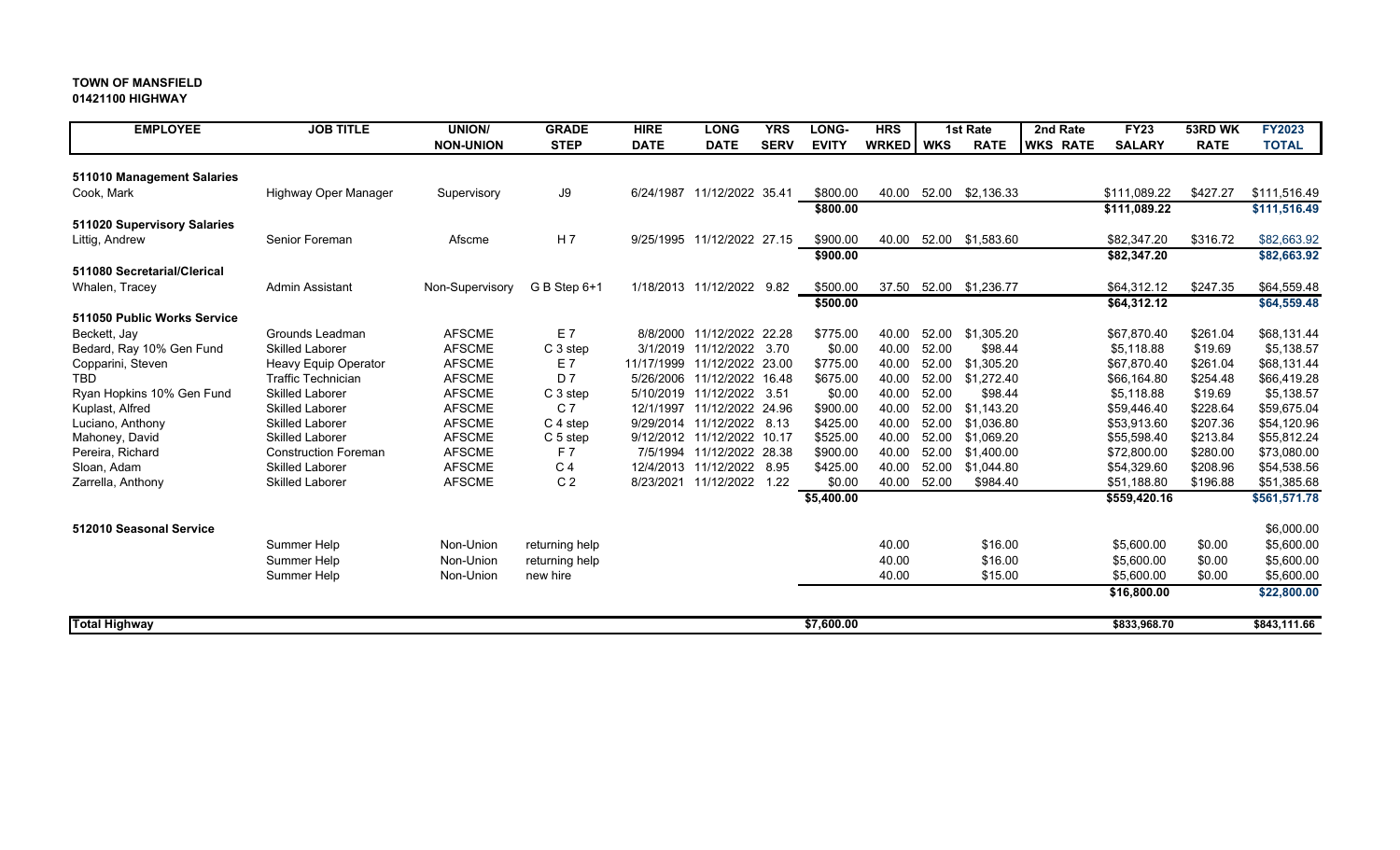|                             | <b>FY22 Budget</b> | <b>FY23 Salary</b> | <b>Difference</b> |
|-----------------------------|--------------------|--------------------|-------------------|
| 511010 Management Salaries  | \$104.062.00       | \$111.516.49       | (\$7,454.49)      |
| 511020 Supervisory Salaries | \$82.664.00        | \$82,663.92        | \$0.08            |
| 511080 Secretarial/Clerical | \$57.936.00        | \$64.559.48        | (\$6,623.48)      |
| 511050 Public Works Service | \$563,890,00       | \$561.571.78       | \$2,318.22        |
| 512010 Seasonal Service     | \$22,800.00        | \$22.800.00        | \$0.00            |
|                             | \$831.352.00       | \$843.111.66       | (S11.759.66)      |
|                             |                    |                    |                   |

| <b>Ray Bedard Breakdown</b>   | Dept Budget Line Item        | <b>Account No.</b> | Weekly     | Annual      | % age   |
|-------------------------------|------------------------------|--------------------|------------|-------------|---------|
| General Fund                  | <b>Public Works Salaries</b> | 01421100-511050    | \$98.44    | \$5.118.88  | 9.82%   |
| Sewer Enterprise Fund         | <b>Public Works Salaries</b> | 60440100-511050    | \$902.52   | \$46.931.04 | 90.00%  |
|                               |                              | <b>Totals</b>      | \$1,002.80 | \$52.145.60 | 99.82%  |
| <b>Ryan Hopkins Breakdown</b> | Dept Budget Line Item        |                    |            |             |         |
|                               |                              | <b>Account No.</b> | Weekly     | Annual      | $%$ age |
| General Fund                  | <b>Public Works Salaries</b> | 01421100-511050    | \$98.44    | \$5.118.88  | 9.82%   |
| Sewer Enterprise Fund         | <b>Public Works Salaries</b> | 60440100-511050    | \$902.52   | \$46.931.04 | 90.00%  |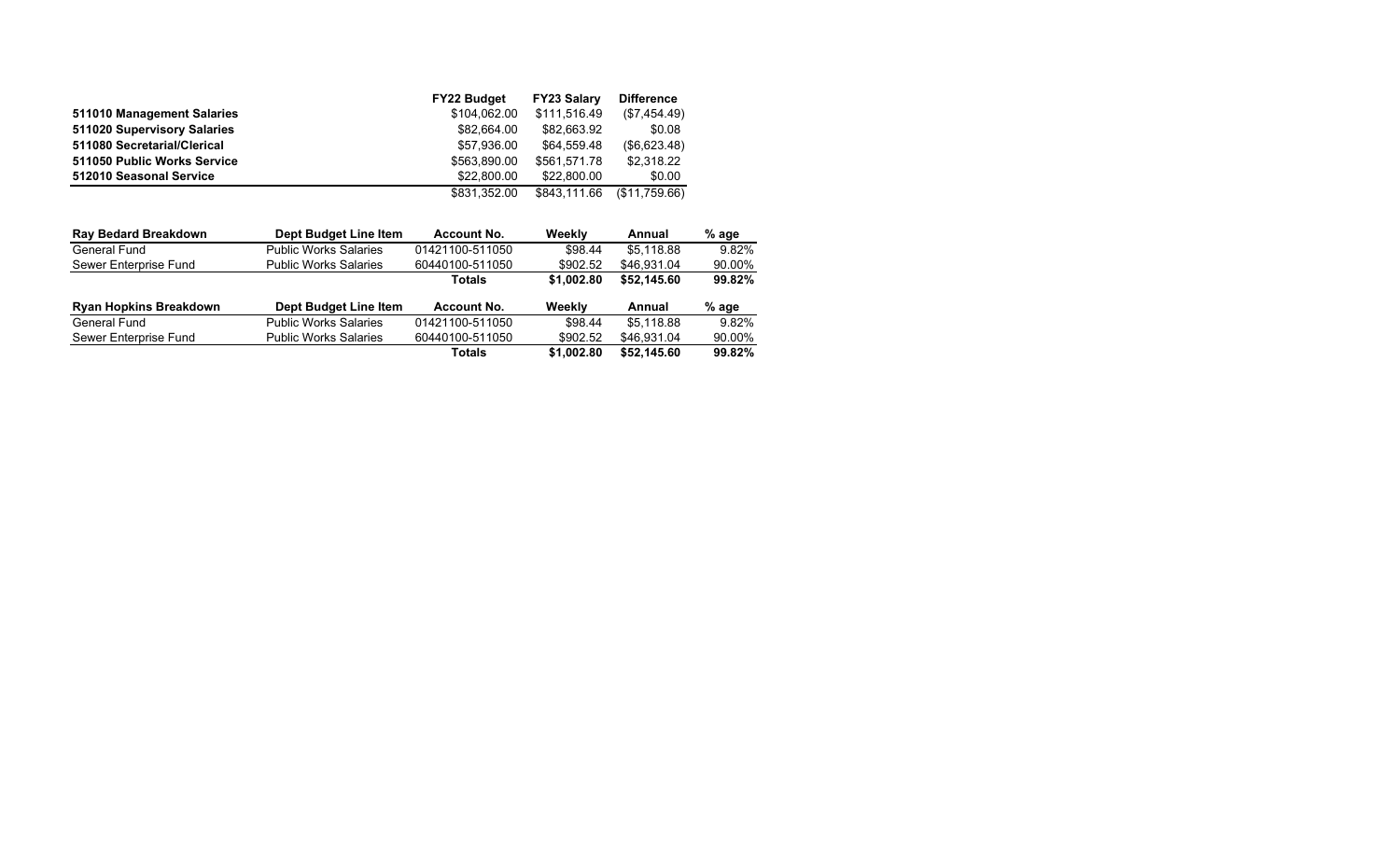## **TOWN OF MANSFIELD01425100 VEHICLE MAINTENANCE**

| <b>EMPLOYEE</b>                  | <b>JOB TITLE</b>                                                                                               | <b>UNION/</b>    | <b>GRADE</b> | <b>HIRE</b> | <b>LONG</b>                | <b>YRS</b>  | <b>LONG-</b> | <b>HRS</b> | 1st Rate               | 2nd Rate        | FY2023        | 53RD WK     | <b>FY2023</b> |
|----------------------------------|----------------------------------------------------------------------------------------------------------------|------------------|--------------|-------------|----------------------------|-------------|--------------|------------|------------------------|-----------------|---------------|-------------|---------------|
|                                  |                                                                                                                | <b>NON-UNION</b> | <b>STEP</b>  | <b>DATE</b> | <b>DATE</b>                | <b>SERV</b> | <b>EVITY</b> | WRKED WKS  | <b>RATE</b>            | <b>WKS RATE</b> | <b>SALARY</b> | <b>RATE</b> | <b>TOTAL</b>  |
| 511020 Supervisory Salaries      |                                                                                                                |                  |              |             |                            |             |              |            |                        |                 |               |             |               |
| Waite, Paul                      | <b>Fleet Maint Foreman</b>                                                                                     | <b>AFSCME</b>    | F 7          | 10/1/2020   | 11/12/2022 2.12            |             | \$0.00       |            | 40.00 52.00 \$1,576.00 |                 | \$81,952.00   | \$315.20    | \$82,267.20   |
|                                  | Rate Includes: .72 Welding, .36 Crane, 10 Certifications @ .25,- Anticipate 5 Additional Cert<br>in FY23       |                  |              |             |                            |             |              |            |                        |                 |               |             |               |
|                                  |                                                                                                                |                  |              |             |                            |             |              |            |                        |                 | \$81,952.00   |             | \$82,267.20   |
| 511050 Public Works Service      |                                                                                                                |                  |              |             |                            |             |              |            |                        |                 |               |             |               |
| Firth, Clifford                  | Auto Heavy Equip Tech                                                                                          | <b>AFSCME</b>    | D 5          |             | 9/16/2019 11/12/2022 3.16  |             | \$0.00       | 40.00      | 52.00 \$1,328.00       |                 | \$69,056.00   | \$265.60    | \$69,321.60   |
|                                  | Rate Includes: .72 Welding, .3 Certifications @ .25- Aniticipate 8 Additional Certs in FY23                    |                  |              |             |                            |             |              |            |                        |                 |               |             |               |
| Rockwood, Kevin                  | Emerg Vehicle Tech                                                                                             | <b>AFSCME</b>    | D 5          |             | 10/18/2018 11/12/2022 4.07 |             | \$0.00       | 40.00      | 52.00 \$1,401.60       |                 | \$72,883.20   | \$280.32    | \$73,163.52   |
|                                  | Rate Includes: .72 Welding, .20 Longevity, 11 Certifications @.25 Anticipate 2 additional<br>certs for FY 2023 |                  |              |             |                            |             |              |            |                        |                 |               |             |               |
| TBD-                             | Auto Heavy Equip Tech                                                                                          | AFSCME           | Step 1       | <b>TBD</b>  |                            |             |              | 40.00      | 52.00 \$1,054.80       |                 | \$54,849.60   | \$210.96    | \$55,060.56   |
|                                  |                                                                                                                |                  |              |             |                            |             |              |            |                        |                 | \$196,788.80  |             | \$197,545.68  |
| <b>Total Vehicle Maintenance</b> |                                                                                                                |                  |              |             |                            |             | \$0.00       |            |                        |                 | \$278,740.80  |             | \$279,812.88  |
|                                  |                                                                                                                |                  |              |             |                            |             |              |            |                        |                 |               |             |               |

|                             |              | FY22 Budget FY23 Budget Difference |               |
|-----------------------------|--------------|------------------------------------|---------------|
| 511020 Supervisory Salaries | \$82,270.00  | \$82.267.20                        | \$2.80        |
| 511050 Public Works Service | \$141.945.00 | \$197,545.68 (\$55,600.68)         |               |
| 512010 Seasonal Service     | \$0.00       | \$0.00                             | \$0.00        |
|                             | \$224.215.00 | \$279,812.88                       | (\$55,597.88) |
|                             |              |                                    |               |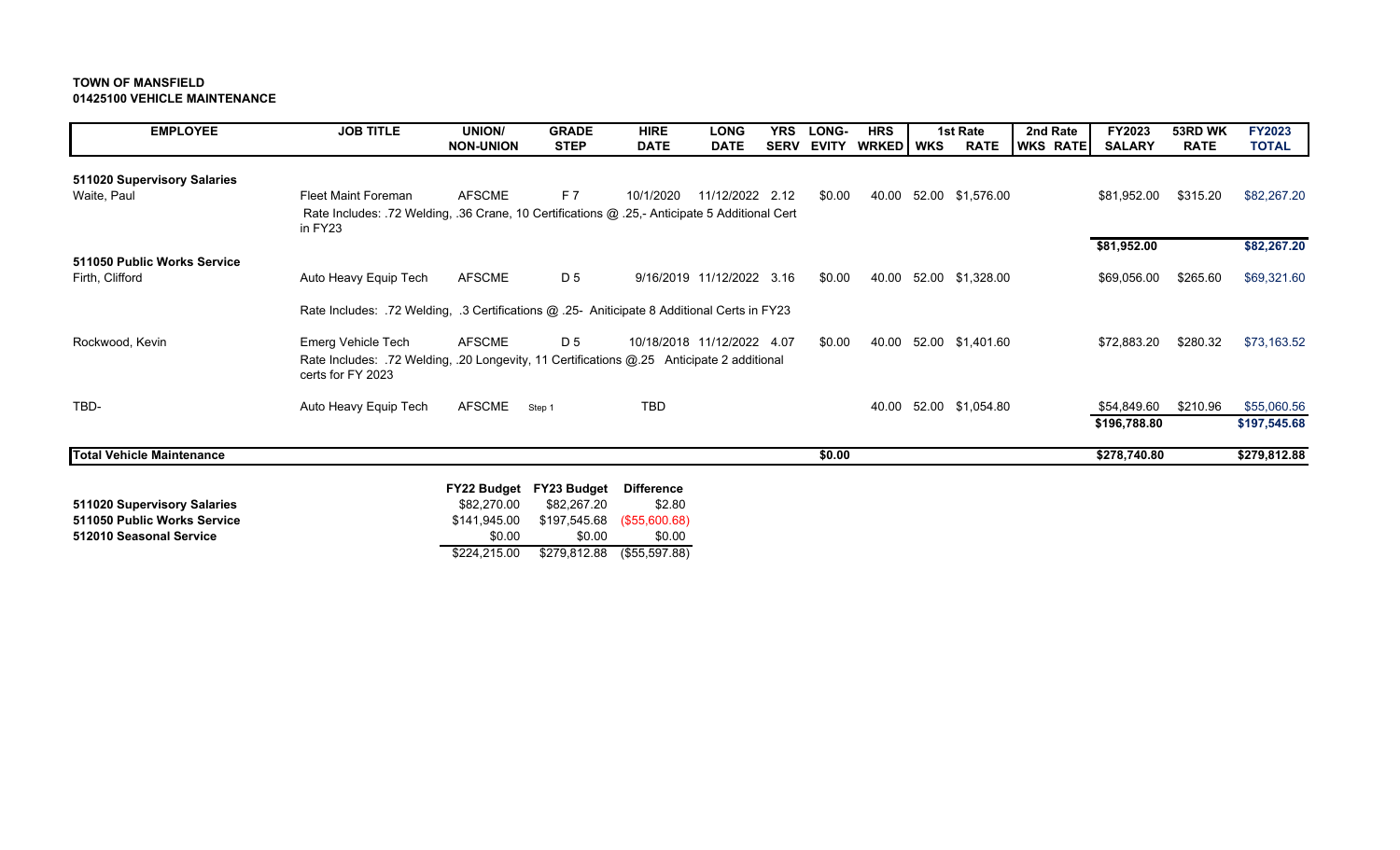# **TOWN OF MANSFIELD 01512100- BOARD OF HEALTH**

| <b>EMPLOYEE</b>              | <b>JOB TITLE</b>    | <b>UNION/</b>                  | <b>GRADE</b>   | <b>HIRE</b> | <b>LONG</b>          | YRS         | LONG-        | <b>HRS</b> |       | 1st Rate    | <b>FY2022</b> | 53RD WK     | <b>FY2023</b> |
|------------------------------|---------------------|--------------------------------|----------------|-------------|----------------------|-------------|--------------|------------|-------|-------------|---------------|-------------|---------------|
|                              |                     | <b>NON-UNION</b>               | <b>STEP</b>    | <b>DATE</b> | <b>DATE</b>          | <b>SERV</b> | <b>EVITY</b> | WRKED WKS  |       | <b>RATE</b> | <b>SALARY</b> | <b>RATE</b> | <b>TOTAL</b>  |
| 511010 Management Salaries   |                     |                                |                |             |                      |             |              |            |       |             |               |             |               |
| Donovan-Palmer, Amy          | <b>Health Agent</b> | Supervisory                    | Grade J Step 3 |             | 7/11/2016 11/11/2021 | - 5.34      | \$0.00       | 37.50      | 52.00 | \$1,901.26  | \$98,865.43   | \$380.25    | \$99,245.68   |
|                              |                     |                                |                |             |                      |             | \$0.00       |            |       |             | \$98,865.43   |             | \$99,245.68   |
| 511080 Secretarial/Clerical  |                     |                                |                |             |                      |             |              |            |       |             |               |             |               |
| TBD                          | Clerical            | Non Supervisory Grade B Step 1 |                | 7/1/2022    | 6/30/2023            | 1.00        | \$0.00       | 19.00      | 52.00 | \$530.00    | \$27,560.15   | \$106.00    | \$27,666.15   |
|                              |                     |                                |                |             |                      |             | \$0.00       |            |       |             | \$27,560.15   |             | \$27,666.15   |
| <b>Total Board of Health</b> |                     |                                |                |             |                      |             | \$0.00       |            |       |             | \$126,425.58  |             | \$126,911.83  |

|                             | <b>FY22 Budget</b> | <b>FY23 Salary</b> | <b>Difference</b> |
|-----------------------------|--------------------|--------------------|-------------------|
| 511010 Management Salaries  | \$90.321.14        | \$99,245.68        | (\$8,924.54)      |
| 511080 Secretarial/Clerical | \$24.795.00        | \$27.666.15        | (\$2,871.15)      |
|                             | \$115.116.14       | \$126,911.83       | (\$11,795.69)     |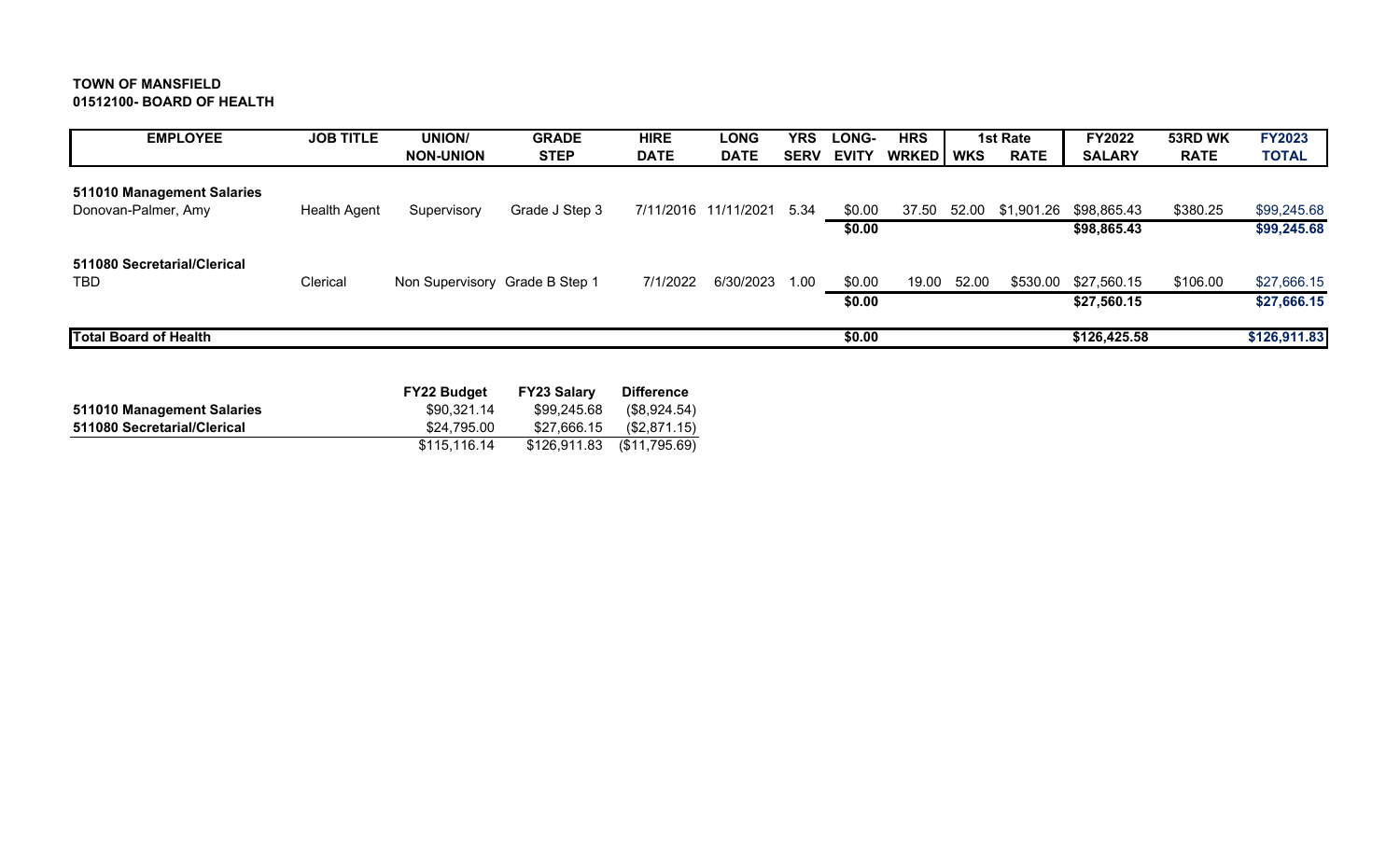**01541100 - Council on Aging**

| <b>EMPLOYEE</b>                                    | <b>JOB TITLE</b>                | UNION/                                | <b>GRADE</b>            | <b>HIRE</b>       | <b>LONG</b>                | <b>YRS</b>  | LONG-              | <b>HRS</b>   |            | 1st Rate    |            | FY2021      | <b>FY23</b>          | 53RD WK     | <b>FY2023</b>                    |
|----------------------------------------------------|---------------------------------|---------------------------------------|-------------------------|-------------------|----------------------------|-------------|--------------------|--------------|------------|-------------|------------|-------------|----------------------|-------------|----------------------------------|
|                                                    |                                 | <b>NON-UNION</b>                      | <b>STEP</b>             | <b>DATE</b>       | <b>DATE</b>                | <b>SERV</b> | <b>EVITY</b>       | <b>WRKED</b> | <b>WKS</b> | <b>RATE</b> | <b>WKS</b> | <b>RATE</b> | <b>SALARY</b>        | <b>RATE</b> | <b>TOTAL</b>                     |
|                                                    |                                 |                                       |                         |                   |                            |             |                    |              |            |             |            |             |                      |             |                                  |
| 511010 Management Salaries                         |                                 |                                       |                         |                   |                            |             |                    |              |            |             |            |             |                      |             |                                  |
| Madrazo, Josephine                                 | Director                        | <b>USW Supervisory</b>                | Grade G, Step 3         |                   | 3/13/2017 11/11/2022       | 5.67        | \$450.00           | 37.50        | 52.00      | \$1,437.05  |            |             |                      |             | \$74,733.87 \$287.44 \$75,021.30 |
|                                                    |                                 |                                       |                         |                   |                            |             | \$450.00           |              |            |             |            |             |                      |             | \$75,021.30                      |
| 511020 Supervisory Salaries                        |                                 |                                       |                         |                   |                            |             |                    |              |            |             |            |             |                      |             |                                  |
| Boldrighini, Lynette                               | <b>Assistant Director</b>       | <b>USW Non-Supervisory</b>            | Grade C Step 3          |                   | 9/15/2005 11/11/2022       | 17.17       | \$650.00           | 37.50        | 52.00      | \$1,257.59  |            |             | \$65,394.84 \$231.50 |             | \$65,626.34                      |
| 511030 Tech Support                                |                                 |                                       |                         |                   |                            |             | \$650.00           |              |            |             |            |             | \$65,394.84          |             | \$65,626.34                      |
| Kimmel, Rose McGinty                               | Outreach Worker                 | <b>USW Non-Supervisory</b>            | Grade A Step 3          |                   | 6/11/2012 11/11/2022       | 10.42       | \$400.00           | 30.00        | 52.00      | \$824.97    |            |             | \$42,898,20          | \$164.99    | \$43,063.19                      |
| Ribeiro, Elisha                                    | <b>Activities Coordinator</b>   | Non-Union                             |                         |                   | 12/27/2019 11/11/2022      | 2.88        | \$0.00             | 25.00        | 52.00      | \$535.82    |            |             |                      |             | \$27,862.57 \$107.16 \$27,969.73 |
|                                                    |                                 |                                       |                         |                   |                            |             | \$400.00           |              |            |             |            |             | \$70,760.77          |             | \$71,032.92                      |
| 511080 Secretarial/Clerical                        |                                 |                                       |                         |                   |                            |             |                    |              |            |             |            |             |                      |             |                                  |
| Baroncelli, Louise                                 | Secretary/Clerk                 | USW Non-Supervisory Grade A, Step 6/6 |                         |                   | 6/10/1996 11/11/2022 26.44 |             | \$382.50           | 19.00        | 52.00      | \$617.30    |            |             |                      |             | \$32,099.85 \$126.79 \$32,226.64 |
|                                                    |                                 |                                       | compound 1% for 6 years |                   |                            |             | \$382.50           |              |            |             |            |             | \$32,099.85          |             | \$32,226.64                      |
| 512010 Temp Support                                |                                 |                                       |                         |                   |                            |             |                    |              |            |             |            |             |                      |             |                                  |
| Allen, Kathleen **                                 | <b>Meals Delivery Driver</b>    | Non-Union                             |                         |                   | 3/26/2014 11/11/2022       | 8.64        | \$270.00           | 22.50        | 52.00      | \$368.91    |            |             | \$19,183.32          | \$73.78     | \$19,257.10                      |
| Butler, Phyllis**                                  | Meals Site Aide                 | Non-union                             |                         |                   | 7/3/2006 11/11/2022        | 16.37       | \$0.00             | 11.25        | 52.00      | \$162.75    |            |             | \$8,463.25           | \$32.55     | \$8,495.80                       |
| Kilgallon, Maureen **                              | Meals Site Aide                 | Non-Union                             |                         |                   | 4/12/2011 11/11/2022       | 11.59       | \$0.00             | 7.00         | 52.00      | \$101.27    |            |             | \$5,266.03           | \$20.25     | \$5,286.28                       |
| Madeira, Kristen                                   | <b>COA Services Coordinator</b> | Non-Union                             |                         |                   | 12/12/2016 11/11/2022      | 5.92        | \$301.50           | 12.50        | 52.00      | \$300.59    |            |             | \$15,630.90          | \$60.12     | \$15,691.02                      |
| Maxwell, Donald **                                 | <b>Substitute Meals Driver</b>  | Non-Union                             |                         |                   | 10/29/2014 11/11/2022      | 8.04        | \$0.00<br>\$571.50 | 5.00         | 52.00      | \$72.34     |            |             | \$3,761.43           | \$14.47     | \$3,775.90                       |
| ** Part of Salary is paid from Bristol Elder Grant |                                 |                                       |                         |                   |                            |             |                    |              |            |             |            |             | \$52,304.93          |             | \$52,506.10                      |
| <b>Total Council on Aging</b>                      |                                 |                                       |                         |                   |                            |             | \$2,454.00         |              |            |             |            |             |                      |             | \$296,413.31                     |
|                                                    |                                 |                                       |                         |                   |                            |             |                    |              |            |             |            |             |                      |             |                                  |
|                                                    |                                 | FY22 Budget                           | FY23 Salary             | <b>Difference</b> |                            |             |                    |              |            |             |            |             |                      |             |                                  |
| 511010 Management Salaries                         |                                 | \$68,369.00                           | \$75,021.30             | (\$6,652.30)      |                            |             |                    |              |            |             |            |             |                      |             |                                  |
| 511020 Supervisory Salaries                        |                                 | \$58,947.00                           | \$65,626.34             | (\$6,679.34)      |                            |             |                    |              |            |             |            |             |                      |             |                                  |
| 511030 Tech Support                                |                                 | \$52,223.00                           | \$71,032.92             | (\$18,809.92)     |                            |             |                    |              |            |             |            |             |                      |             |                                  |
| 511080 Secretarial/Clerical                        |                                 | \$29,363.00                           | \$32,226.64             | (\$2,863.64)      |                            |             |                    |              |            |             |            |             |                      |             |                                  |
| 512010 Temp Support                                |                                 | \$48,971.00                           | \$52,506.10             | (\$3,535.10)      |                            |             |                    |              |            |             |            |             |                      |             |                                  |
|                                                    |                                 | \$257,873.00                          | \$296,413.31            | (\$38,540.31)     |                            |             |                    |              |            |             |            |             |                      |             |                                  |
| Kristen Maderia Breakdown                          | Dept Budget Line Item           | Account No.                           | Weekly                  | Annual            | % age                      |             |                    |              |            |             |            |             |                      |             |                                  |
| <b>COA General Fund</b>                            | <b>Temp Support</b>             | 015411-512001                         | \$280.50                | \$14,586.00       | 50.00%                     |             |                    |              |            |             |            |             |                      |             |                                  |
| Social Serv General Fund                           | <b>Temp Support</b>             | 015491-512001                         | \$280.50                | \$14,586.00       | 50.00%                     |             |                    |              |            |             |            |             |                      |             |                                  |
|                                                    |                                 | <b>Totals</b>                         | \$561.00                | \$29,172.00       | 100.00%                    |             |                    |              |            |             |            |             |                      |             |                                  |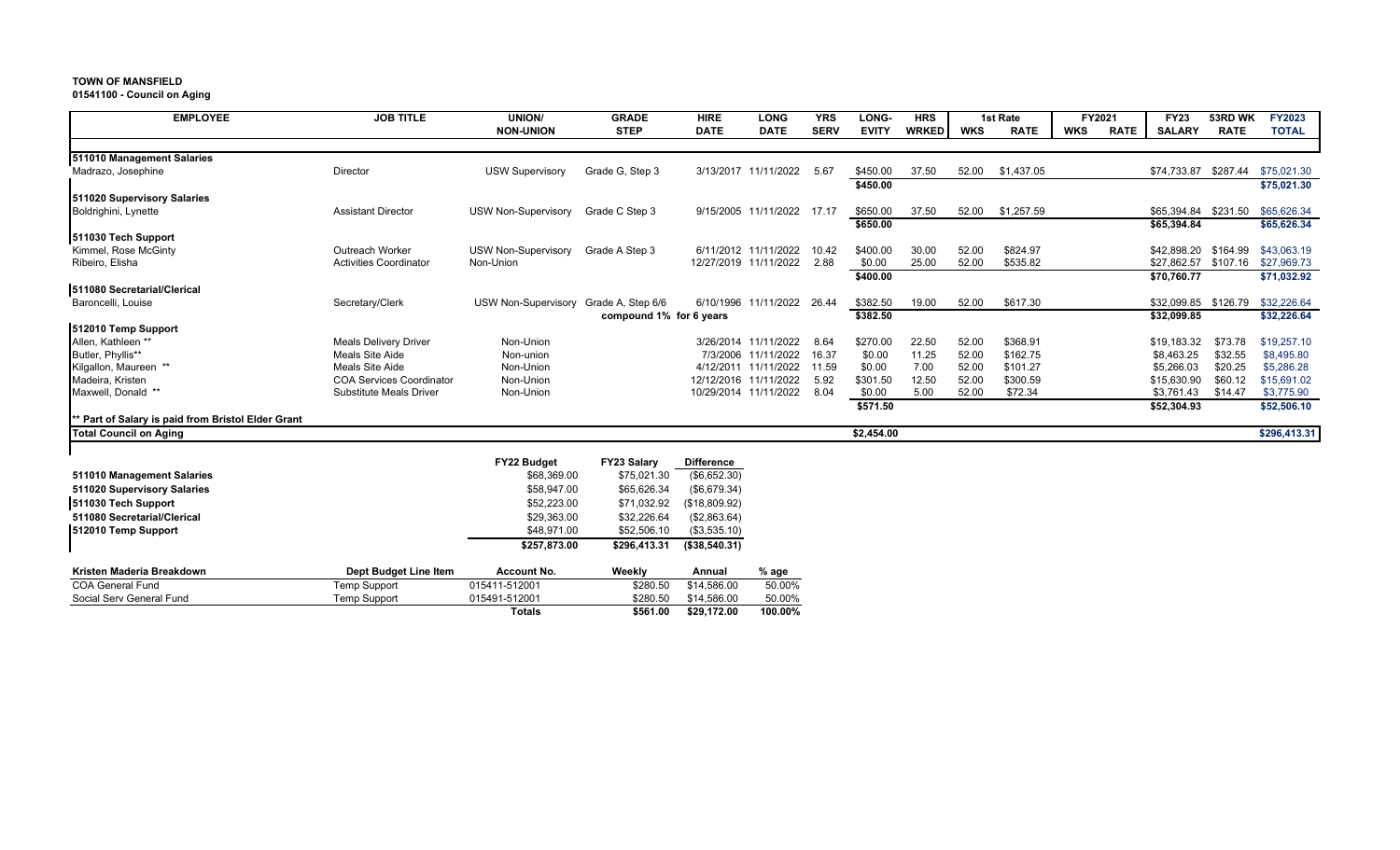### **TOWN OF MANSFIELD 01549100 - SOCIAL SERVICES**

| <b>EMPLOYEE</b>              | <b>JOB TITLE</b>     | <b>UNION/</b>    | <b>GRADE</b>               | <b>HIRE</b> | <b>LONG</b>     | YRS         | LONG-        | <b>HRS</b>    |       | 1st Rate    | <b>FY2023</b> | 53RD WK     | <b>FY2023</b> |
|------------------------------|----------------------|------------------|----------------------------|-------------|-----------------|-------------|--------------|---------------|-------|-------------|---------------|-------------|---------------|
|                              |                      | <b>NON-UNION</b> | <b>STEP</b>                | <b>DATE</b> | <b>DATE</b>     | <b>SERV</b> | <b>EVITY</b> | <b>WRKEDI</b> | WKS   | <b>RATE</b> | <b>SALARY</b> | <b>RATE</b> | <b>TOTAL</b>  |
| 511020 Supervisory Salaries  |                      |                  |                            |             |                 |             |              |               |       |             |               |             |               |
| Ibrahim, Jina                | Social Worker        | Non-Supervisory  | Grade C, Step 2 12/28/2020 |             | 11/11/2021 0.87 |             | \$0.00       | 37.50         | 52.00 | \$1,186.45  | \$61,695.22   | \$237.29    | \$61,932.51   |
|                              |                      |                  |                            |             |                 |             | \$0.00       |               |       |             | \$61,695.22   |             | \$61,932.51   |
| 512010-Temporary Support     |                      |                  |                            |             |                 |             |              |               |       |             |               |             |               |
| Madeira, Kristen             | Social Services Coor | Non-Union        |                            | 12/12/2016  | 11/11/2021      | 4.92        | \$0.00       | 12.50         | 52.00 | \$293.26    | \$15,630.90   | \$60.12     | \$15,691.02   |
|                              |                      |                  |                            |             |                 |             | \$0.00       |               |       |             | \$15,630.90   |             | \$15,691.02   |
| <b>Total Social Services</b> |                      |                  |                            |             |                 |             | \$0.00       |               |       |             |               |             | \$77,623.53   |

 $\mathbf{I}$ **\*Funded from available grants**

| 511020 Supervisory Salaries<br>512010 Temporary Support |                       | <b>FY22 Budget</b><br>\$57,903.12<br>\$14,586.00<br>\$72,489.12 | <b>FY23 Salary</b><br>\$61,932.51<br>\$15,691.02<br>\$77.623.53 | <b>Difference</b><br>(\$4,029.39)<br>(\$1,105.02)<br>(S5.134.41) |         |
|---------------------------------------------------------|-----------------------|-----------------------------------------------------------------|-----------------------------------------------------------------|------------------------------------------------------------------|---------|
| Kristen Maderia Breakdown                               | Dept Budget Line Item | <b>Account No.</b>                                              | Weekly                                                          | Annual                                                           | $%$ age |
| <b>COA General Fund</b>                                 | Temp Support          | 01541100-512010                                                 | \$293.26                                                        | \$15,249.66                                                      | 50.00%  |
| Social Serv General Fund                                | Temp Support          | 01549100-512010                                                 | \$293.26                                                        | \$15,249.66                                                      | 50.00%  |
|                                                         |                       | <b>Totals</b>                                                   | \$586.53                                                        | \$30,499,32                                                      | 100.00% |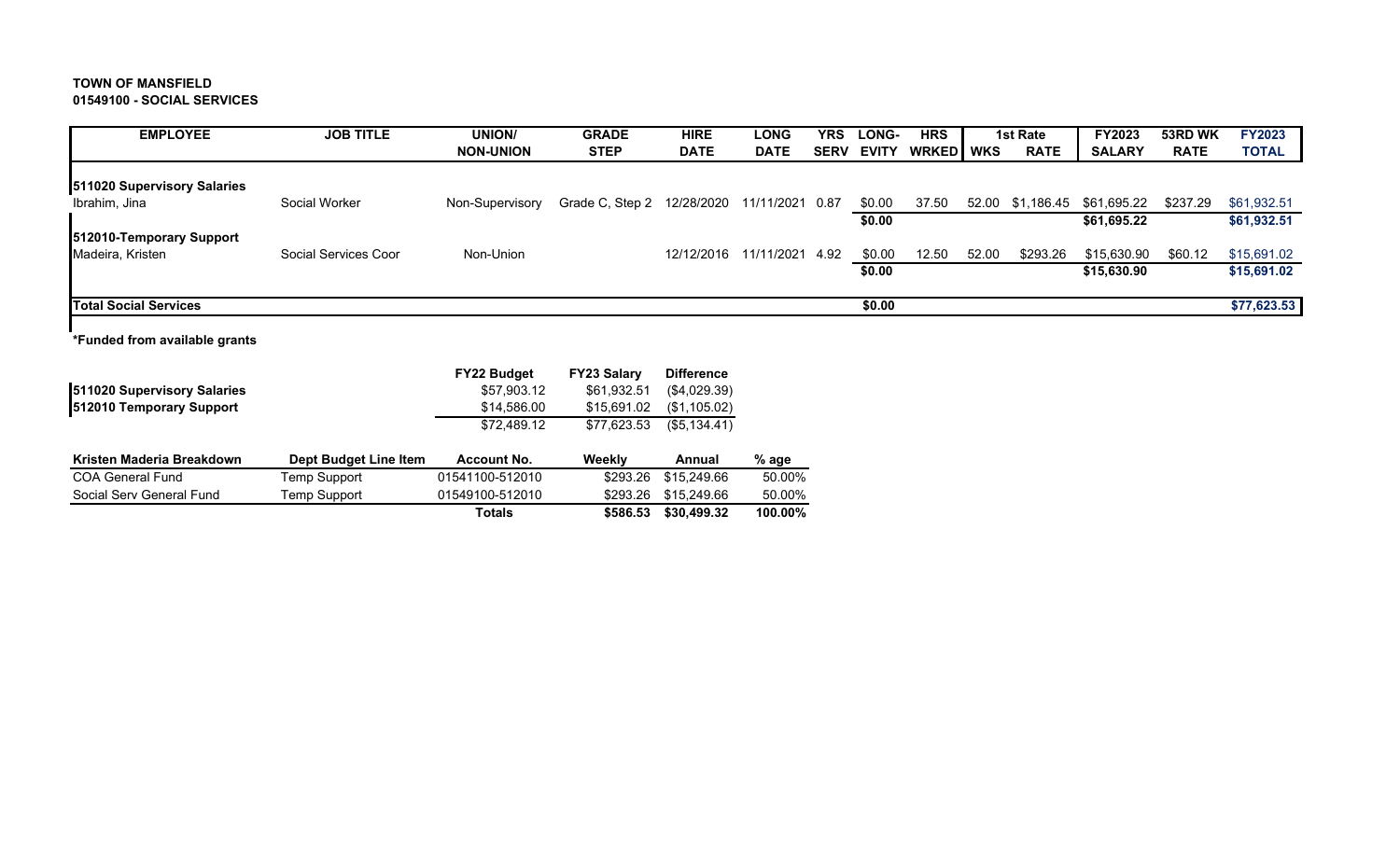# **TOWN OF MANSFIELD 01543100 - VETERANS**

| <b>EMPLOYEE</b>            | <b>JOB TITLE</b> | <b>UNION/</b>      | <b>GRADE</b>       | <b>HIRE</b>       | <b>LONG</b>               | YRS         | LONG-        | <b>HRS</b>   |            | 1st Rate    | FY2023                             | 53RD WK     | <b>FY2023</b> |
|----------------------------|------------------|--------------------|--------------------|-------------------|---------------------------|-------------|--------------|--------------|------------|-------------|------------------------------------|-------------|---------------|
|                            |                  | <b>NON-UNION</b>   | <b>STEP</b>        | <b>DATE</b>       | <b>DATE</b>               | <b>SERV</b> | <b>EVITY</b> | <b>WRKED</b> | <b>WKS</b> | <b>RATE</b> | <b>SALARY</b>                      | <b>RATE</b> | <b>TOTAL</b>  |
| 511010 Management Salaries |                  |                    |                    |                   |                           |             |              |              |            |             |                                    |             |               |
| Raymond, Michael           | Veterans Agent   | Non-Supervisory    | Grade D Step 5     |                   | 4/25/2016 11/11/2022 6.55 |             | \$450.00     |              |            |             | 37.50 52.00 \$1,409.67 \$73,302.76 | \$0.00      | \$73,302.76   |
|                            |                  |                    |                    |                   |                           |             | \$450.00     |              |            |             |                                    |             | \$73,302.76   |
| 511030 Technical Support   |                  |                    |                    |                   |                           |             |              |              |            |             |                                    |             |               |
| Giovino, Lou               | Graves Officer   | Non-Union          |                    | 2/1/2002          |                           |             | \$0.00       |              | 12.00      |             | \$110.00 \$1,320.00                | \$0.00      | \$1,320.00    |
|                            |                  |                    |                    |                   |                           |             | \$0.00       |              |            |             |                                    |             | \$1,320.00    |
|                            |                  |                    |                    |                   |                           |             |              |              |            |             |                                    |             |               |
| <b>Total Veterans</b>      |                  |                    |                    |                   |                           |             | \$450.00     |              |            | \$1,519.67  |                                    |             | \$74,622.76   |
|                            |                  | <b>FY22 Budget</b> | <b>FY23 Salary</b> | <b>Difference</b> |                           |             |              |              |            |             |                                    |             |               |
| 511010 Management Salaries |                  | \$68,665.66        | \$73,302.76        | (\$4,637.10)      |                           |             |              |              |            |             |                                    |             |               |
| 511030 Technical Support   |                  | \$1,440.00         | \$1,320.00         | \$120.00          |                           |             |              |              |            |             |                                    |             |               |
|                            |                  | \$70,105.66        | \$74,622.76        | (\$4,517.10)      |                           |             |              |              |            |             |                                    |             |               |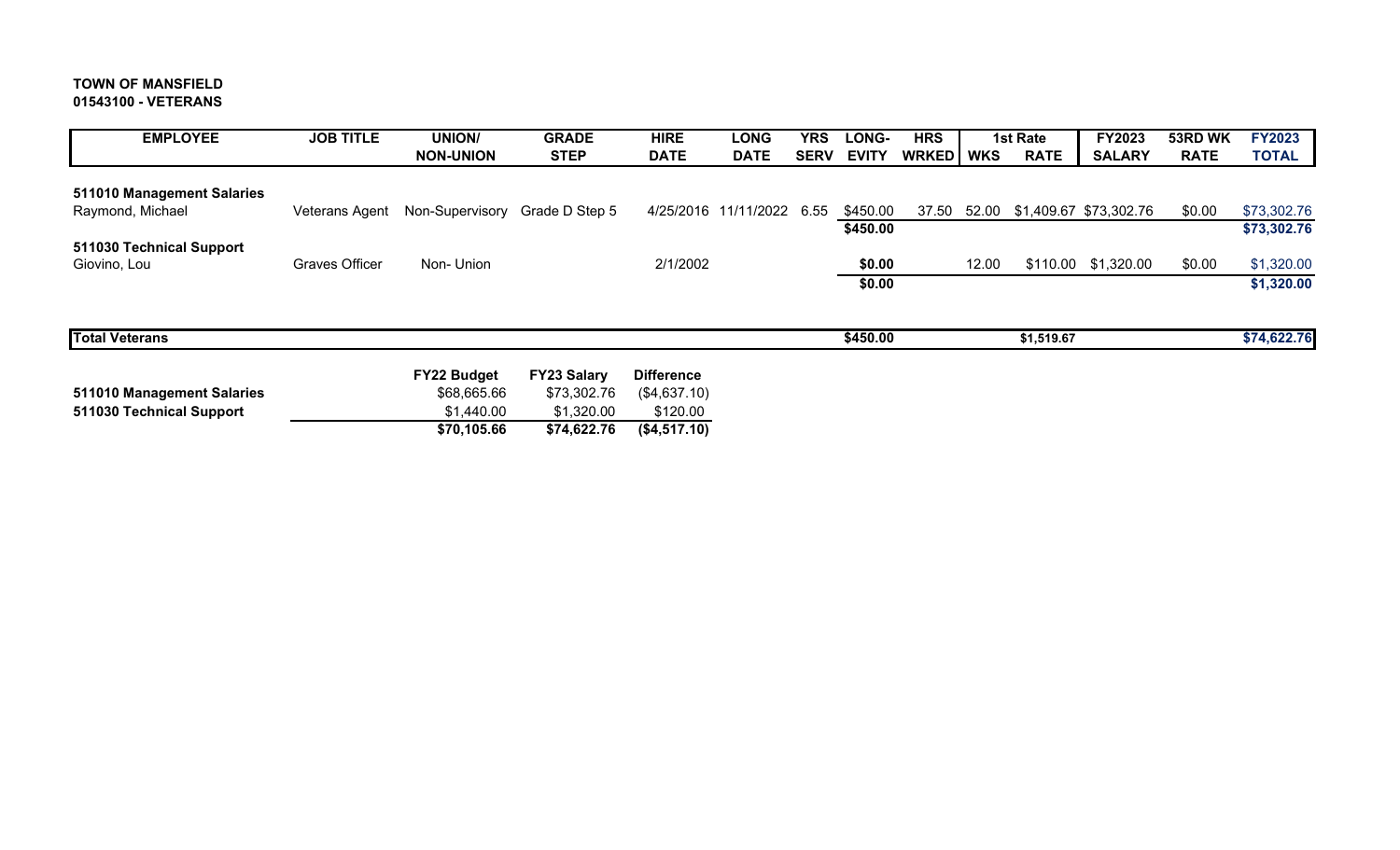**01610100 - LIBRARY**

|                                    | <b>EMPLOYEE</b> | <b>JOB TITLE</b>                                          | <b>UNION/</b>    | <b>GRADE</b>        | <b>Step Increase</b> | <b>HIRE</b> | <b>LONG</b>                                   | <b>YRS</b>   | LONG-            | <b>HRS</b>     |                | 1st Rate               | <b>FY23</b>                | 53RD WK              | <b>FY2023</b>              |
|------------------------------------|-----------------|-----------------------------------------------------------|------------------|---------------------|----------------------|-------------|-----------------------------------------------|--------------|------------------|----------------|----------------|------------------------|----------------------------|----------------------|----------------------------|
|                                    |                 |                                                           | <b>NON-UNION</b> | <b>STEP</b>         | Y or N               | <b>DATE</b> | <b>DATE</b>                                   | <b>SERV</b>  | <b>EVITY</b>     | <b>WRKED</b>   | <b>WKS</b>     | <b>RATE</b>            | <b>SALARY</b>              | <b>RATE</b>          | <b>TOTAL</b>               |
| 511010 Management Salaries         |                 |                                                           |                  |                     |                      |             |                                               |              |                  |                |                |                        |                            |                      |                            |
| Coyne, Catherine                   |                 | Director                                                  | Supervisory      | Grade I Step 6 N    |                      |             | 4/22/2013 11/11/2021                          | 8.56         | \$450.00         | 36.00          | 52.00          | \$1,826.45             | \$94,975.55                | \$405.84             | \$95,381.39                |
|                                    |                 |                                                           |                  |                     |                      |             |                                               |              | \$450.00         |                |                |                        |                            |                      | \$95,381.39                |
| 511020 Supervisory Salaries        |                 |                                                           |                  |                     |                      |             |                                               |              |                  |                |                |                        |                            |                      |                            |
| Brown, Whitney<br>Wimsatt, Zebulon |                 | Head of Inf. Services/YA Libr<br>Youth Services Librarian |                  | 5<br>$\overline{1}$ | N<br>N               |             | 10/15/2018 11/11/2021<br>4/30/2021 11/11/2021 | 3.08<br>0.53 | \$0.00<br>\$0.00 | 36.00<br>36.00 | 52.00<br>52.00 | \$1,045.44<br>\$947.52 | \$54,362.88<br>\$49,271.04 | \$232.32<br>\$210.56 | \$54,595.20<br>\$49,481.60 |
|                                    |                 | <b>Assistant Director Stipend</b>                         |                  |                     |                      |             |                                               |              |                  |                | 52.00          | \$108.00               | \$5,616.00                 | \$24.00              | \$5,640.00                 |
|                                    |                 |                                                           |                  |                     |                      |             |                                               |              | \$0.00           |                |                |                        | \$109,249.92               |                      | \$109,716.80               |
| 511030 Technical Support           |                 |                                                           |                  |                     |                      |             |                                               |              |                  |                |                |                        |                            |                      |                            |
| Baldini, Sarah                     |                 | Library page                                              |                  |                     |                      |             | 8/13/2021 11/11/2021                          | 0.25         | \$0.00           | 9.00           | 52.00          | \$14.25                | \$6,669.00                 | \$40.50              | \$6,709.50                 |
|                                    |                 |                                                           |                  |                     |                      |             |                                               |              |                  | 4.00           | 26.00          | \$15.25                | \$1,586.00                 |                      | \$1,586.00                 |
| Bramley, Darcy*                    |                 | Sr Library Technician                                     |                  | 9                   | ${\sf N}$            |             | 7/12/2014 11/11/2021 7.34                     |              | \$300.00         | 36.00          | 52.00          | \$24.23                | \$45,358.58                | \$193.84             | \$45,552.42                |
|                                    |                 |                                                           |                  |                     |                      |             |                                               |              |                  | 7.00           | 13.00          | \$25.23                | \$2,295.93                 |                      | \$2,295.93                 |
| Dennen, Susan                      |                 | Library Technician                                        |                  | -1                  | N                    |             | 5/24/2021 11/11/2021 0.47                     |              | \$0.00           | 18.00          | 52.00          | \$16.26                | \$15,219.36                | \$130.08             | \$15,349.44                |
|                                    |                 |                                                           |                  |                     |                      |             |                                               |              |                  | 7.00           | 13.00          | \$17.26                | \$1,570.66                 |                      | \$1,570.66                 |
| DeSousa, Michelle                  |                 | Library Technician                                        |                  | 3                   | N                    |             | 7/15/2019 11/11/2021 2.33                     |              | \$0.00           | 18.00          | 52.00          | \$17.09                | \$15,996.24                | \$136.72             | \$16,132.96                |
|                                    |                 |                                                           |                  |                     |                      |             |                                               |              |                  | 7.00           | 13.00          | \$18.09                | \$1,646.19                 |                      | \$1,646.19                 |
| Eitas, Carly                       |                 | Library Technician                                        |                  | -1                  | N                    |             | 1/6/2021 11/11/2021 0.85                      |              | \$0.00           | 16.00          | 52.00          | \$16.26                | \$13,528.32                | \$130.08             | \$13,658.40                |
|                                    |                 |                                                           |                  |                     | N                    |             |                                               |              |                  | 7.00<br>18.00  | 13.00<br>52.00 | \$17.26<br>\$17.09     | \$1,570.66<br>\$15,996.24  |                      | \$1,570.66                 |
| Garufi, Nicole                     |                 | Library Technician                                        |                  | 3                   |                      |             | 9/21/2018 11/11/2021 3.14                     |              | \$0.00           |                | 13.00          | \$18.09                | \$1,646.19                 | \$136.72             | \$16,132.96<br>\$1,646.19  |
| Koppy, Deborah                     |                 | Library Technician                                        |                  | 10                  | N                    |             | 9/17/1994 11/11/2021 27.17                    |              | \$0.00           | 7.00<br>18.00  | 52.00          | \$26.38                | \$24,691.68                | \$184.66             | \$24,876.34                |
|                                    |                 |                                                           |                  |                     |                      |             |                                               |              |                  | 7.00           | 13.00          | \$27.38                | \$2,491.58                 |                      | \$2,491.58                 |
| Open Position                      |                 | Library page                                              |                  |                     | N                    |             |                                               | 0.00         | \$0.00           | 6.00           | 52.00          | \$14.25                | \$4,446.00                 | \$42.75              | \$4,488.75                 |
|                                    |                 |                                                           |                  |                     |                      |             |                                               |              |                  | 4.00           | 26.00          | \$15.25                | \$1,586.00                 |                      | \$1,586.00                 |
| Lyle, Kristen                      |                 | Asst Reference Librarian                                  |                  | 10                  | N                    |             | 10/4/2006 11/11/2021 15.12                    |              | \$0.00           | 19.00          | 52.00          | \$34.94                | \$34,520.72                | \$279.52             | \$34,800.24                |
|                                    |                 |                                                           |                  |                     |                      |             |                                               |              |                  | 6.00           | 26.00          | \$35.94                | \$5,606.64                 |                      | \$5,606.64                 |
| O'Connell, Daniel                  |                 | Library page-Children                                     |                  |                     |                      |             | 8/18/2005 11/11/2021 16.24                    |              | \$0.00           | 15.00          | 52.00          | \$14.25                | \$11,115.00                | \$58.00              | \$11,173.00                |
|                                    |                 |                                                           |                  |                     |                      |             |                                               |              |                  | 4.00           | 26.00          | \$15.25                | \$1,586.00                 |                      | \$1,586.00                 |
| Plumer, Mary                       |                 | PT Children's Librarian                                   |                  | 3                   | Y                    |             | 7/1/2018 11/11/2021 3.37                      |              | \$0.00           | 13.00          | 52.00          | \$27.64                | \$18,684.64                | \$193.48             | \$18,878.12                |
|                                    |                 |                                                           |                  |                     |                      |             |                                               |              |                  | 7.00           | 13.00          | \$28.64                | \$2,606.24                 |                      | \$2,606.24                 |
| Schacht, Katherine*                |                 | Sr Library Technician                                     |                  | 10                  | $\mathsf{N}$         |             | 7/9/2001 11/11/2021 20.36                     |              | \$450.00         | 36.00          | 52.00          | \$31.51                | \$58,986.72                | \$252.08             | \$59,238.80                |
|                                    |                 |                                                           |                  |                     |                      |             |                                               |              |                  |                |                |                        |                            |                      |                            |
| Semedo, Kimberley                  |                 | Library Technician                                        |                  | 10                  | N                    |             | 10/22/2005 11/11/2021 16.07                   |              | \$0.00           | 18.00<br>7.00  | 52.00<br>13.00 | \$21.25<br>\$22.25     | \$19,890.00<br>\$2,024.75  | \$170.00             | \$20,060.00<br>\$2,024.75  |
| Zaccardi, Kathleen                 |                 | Library Technician                                        |                  | 10                  | N                    |             | 10/24/2000 11/11/2021 21.06                   |              | \$0.00           | 7.00           | 52.00          | \$25.44                | \$9,260.16                 | \$178.15             | \$9,438.31                 |
|                                    |                 |                                                           |                  |                     |                      |             |                                               |              |                  | 7.00           | 36.00          | \$26.44                | \$6,662.88                 |                      | \$6,662.88                 |
| Substitutes                        |                 |                                                           |                  |                     |                      |             |                                               |              |                  |                |                |                        |                            |                      | \$5,000.00                 |
|                                    |                 |                                                           |                  |                     |                      |             |                                               |              | \$750.00         |                |                |                        |                            |                      | \$334,368.96               |
| <b>Total Library</b>               |                 |                                                           |                  |                     |                      |             |                                               |              | \$1,200.00       |                |                |                        |                            |                      | \$539,467.15               |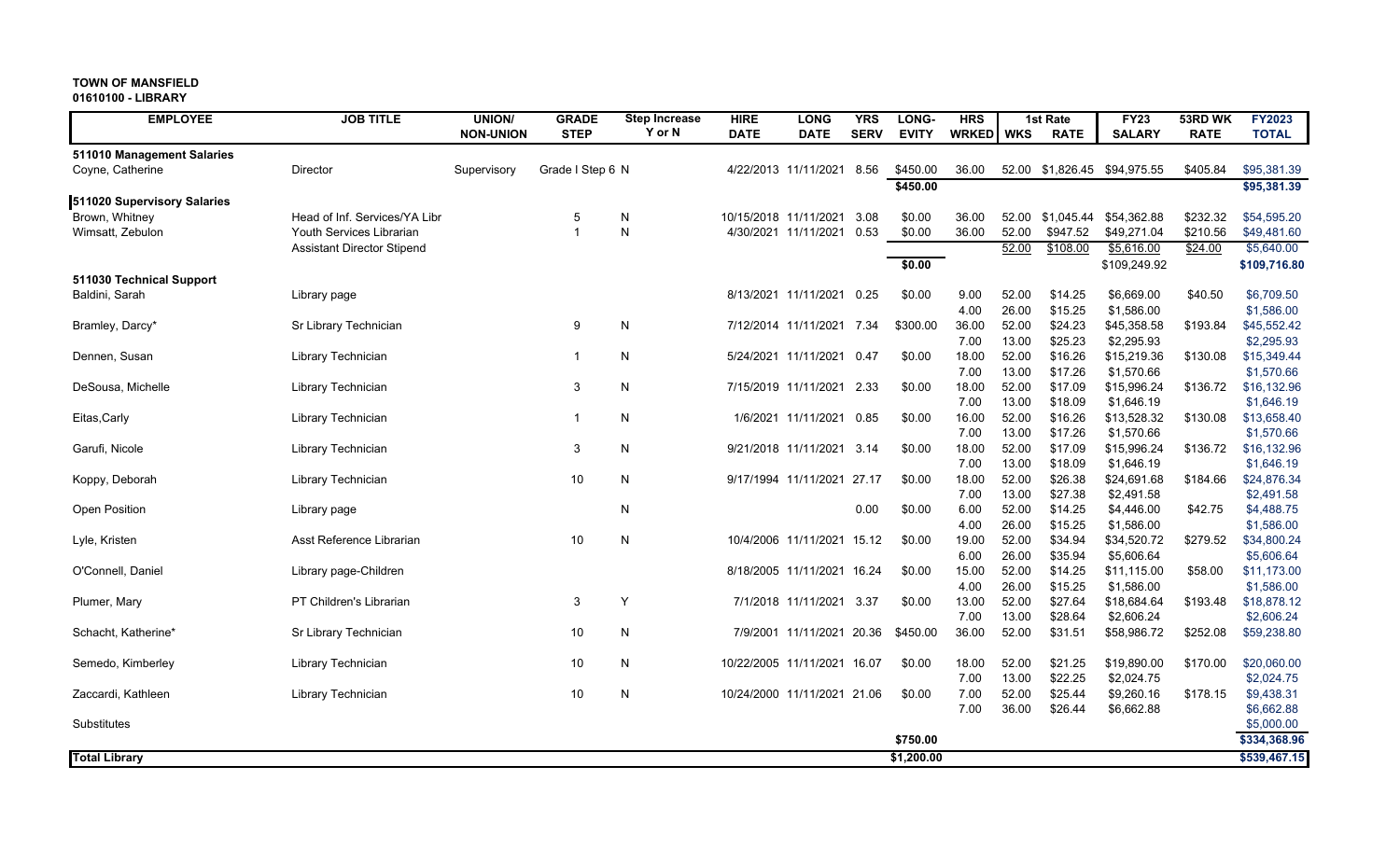|                                    | FY22 Budget  | FY23 Salarv  | <b>Difference</b> |
|------------------------------------|--------------|--------------|-------------------|
| 511010 Management Salaries         | \$86,985,00  | \$95.381.39  | (\$8,396.39)      |
| <b>511020 Supervisory Salaries</b> | \$104,081.00 | \$109.716.80 | (\$5,635.80)      |
| 511030 Technical Support           | \$330.934.00 | \$334.368.96 | (\$3,434.96)      |
|                                    | \$522,000.00 | \$539.467.15 | (\$17,467.15)     |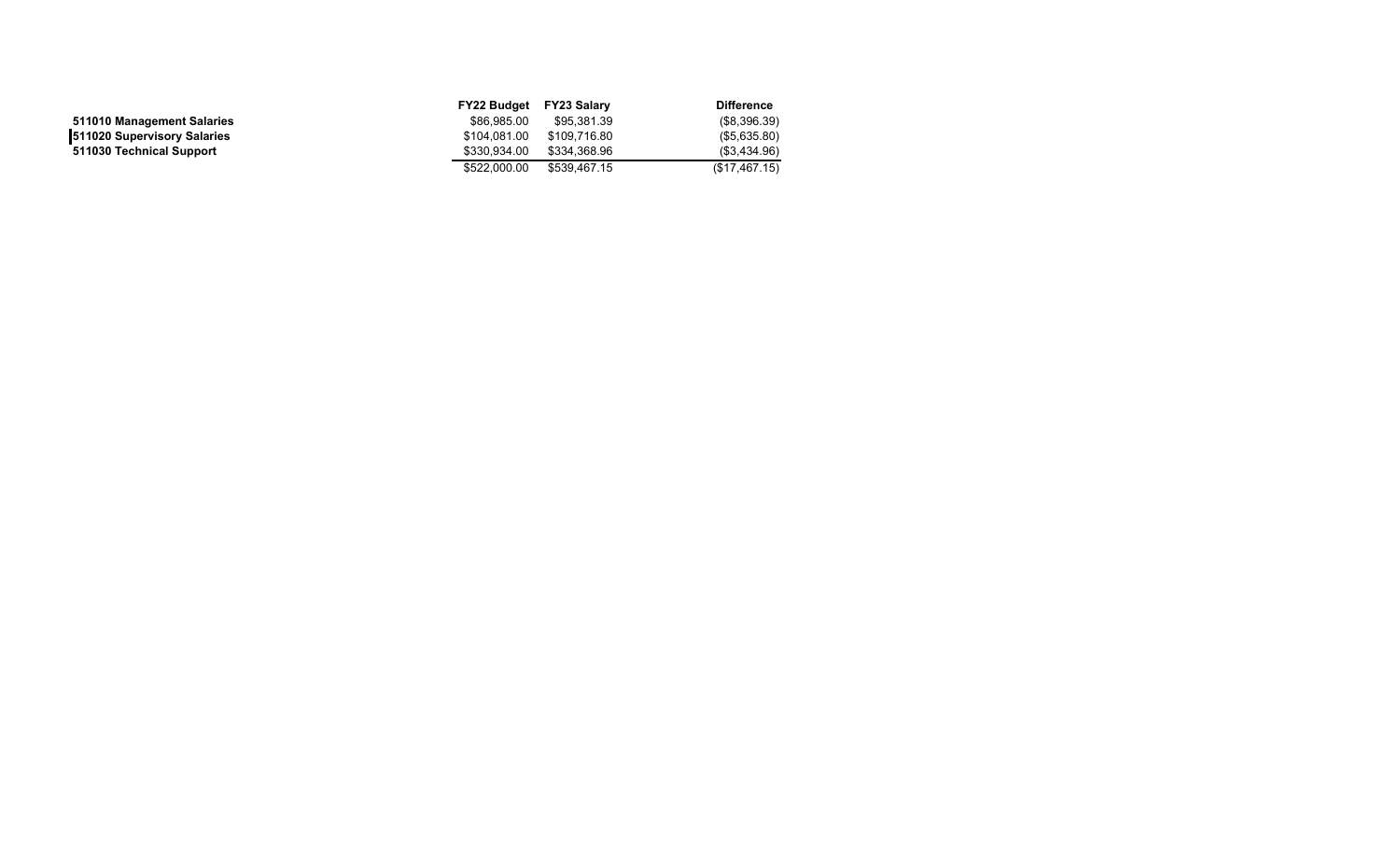**01630100 - RECREATION**

| <b>EMPLOYEE</b>                                            | <b>JOB TITLE</b>                | <b>UNION/</b>              | <b>GRADE</b>                      | <b>HIRE</b>                       | <b>LONG</b>         | <b>YRS</b>  | LONG-        | <b>HRS</b>   |            | <b>1st Rate</b> | <b>FY2023</b>                | 53RD WK     | <b>FY2023</b> |
|------------------------------------------------------------|---------------------------------|----------------------------|-----------------------------------|-----------------------------------|---------------------|-------------|--------------|--------------|------------|-----------------|------------------------------|-------------|---------------|
|                                                            |                                 | <b>NON-UNION</b>           | <b>STEP</b>                       | <b>DATE</b>                       | <b>DATE</b>         | <b>SERV</b> | <b>EVITY</b> | <b>WRKED</b> | <b>WKS</b> | <b>RATE</b>     | <b>SALARY</b>                | <b>RATE</b> | <b>TOTAL</b>  |
| 511010 Management Salaries                                 |                                 |                            |                                   |                                   |                     |             |              |              |            |                 |                              |             |               |
| Gurnon, Sherri 1/3 to revolving                            | <b>Rec Director</b>             | Supervisory                | Grade G Step 4                    |                                   | 5/2/1998 11/11/2021 | 23.55       | \$700.00     | 37.50        |            |                 | 52.00 \$1,006.56 \$52,341.31 | \$201.31    | \$52,542.62   |
|                                                            |                                 |                            |                                   |                                   |                     |             | \$700.00     |              |            |                 |                              |             | \$52,542.62   |
| 511030 Technical Support<br>Sellner, Mary 1/2 to revolving | <b>Asst Rec Director</b>        | Non-Supervisory            | Grade C Step 4                    |                                   | 9/5/1995 11/11/2021 | 26.20       | \$750.00     | 37.50        | 52.00      | \$655.93        | \$34,108.51                  | \$131.19    | \$34,239.70   |
|                                                            |                                 |                            |                                   |                                   |                     |             | \$750.00     |              |            |                 |                              |             | \$34,239.70   |
| 512010 Seasonal                                            |                                 |                            |                                   |                                   |                     |             |              |              |            |                 |                              |             |               |
|                                                            | Park Attendant                  |                            |                                   |                                   |                     | 0.00        | \$0.00       | 0.00         | 0.00       | \$0.00          | \$0.00                       | \$0.00      | \$0.00        |
|                                                            |                                 |                            |                                   |                                   |                     |             | \$0.00       |              |            | \$950.18        |                              |             | \$0.00        |
|                                                            |                                 |                            |                                   |                                   |                     |             |              |              |            |                 |                              |             |               |
| <b>Total Recreation</b>                                    |                                 |                            |                                   |                                   |                     |             | \$1,450.00   |              |            |                 |                              |             | \$86,782.32   |
|                                                            |                                 |                            |                                   |                                   |                     |             |              |              |            |                 |                              |             |               |
| 511010 Management Salaries                                 |                                 | FY22 Budget<br>\$48,809.44 | <b>FY23 Salary</b><br>\$52,542.62 | <b>Difference</b><br>(\$3,733.18) |                     |             |              |              |            |                 |                              |             |               |
| 511030 Technical Support                                   |                                 | \$31,950.82                | \$34,239.70                       | (\$2,288.88)                      |                     |             |              |              |            |                 |                              |             |               |
| 512010 Seasonal                                            |                                 | \$12,500.00                | \$0.00                            | \$12,500.00                       |                     |             |              |              |            |                 |                              |             |               |
|                                                            |                                 | \$93,260.26                | \$86,782.32                       | \$6,477.94                        |                     |             |              |              |            |                 |                              |             |               |
| <b>Sherri Gurnon Breakdown</b>                             | <b>Dept Budget Line Item</b>    | <b>Account No.</b>         | Weekly                            | Annual                            | % age               |             |              |              |            |                 |                              |             |               |
| <b>General Fund</b>                                        | <b>Supervisory Salaries</b>     | 01630100-511010            | \$1,006.56                        | \$52,341.31                       | 66.67%              |             |              |              |            |                 |                              |             |               |
| <b>Revolving Fund</b>                                      | Rec Rev Pers Serv               | 25630001-510000            | \$503.21                          | \$26,166.73                       | 33.33%              |             |              |              |            |                 |                              |             |               |
|                                                            |                                 | <b>Totals</b>              | \$1,509.77                        | \$78,507.88                       | 100.00%             |             |              |              |            |                 |                              |             |               |
| <b>Mary Sellner Breakdown</b>                              | Dept Budget Line Item           | <b>Account No.</b>         | Weekly                            | Annual                            | $%$ age             |             |              |              |            |                 |                              |             |               |
| <b>General Fund</b>                                        | <b>Non-Supervisory Salaries</b> | 01630100-511030            | \$655.93                          | \$34,108.51                       | 50.66%              |             |              |              |            |                 |                              |             |               |
| <b>Revolving Fund</b>                                      | <b>Rec Rev Pers Serv</b>        | 25630001-510000            | \$638.84                          | \$33,219.78                       | 49.34%              |             |              |              |            |                 |                              |             |               |
|                                                            |                                 | <b>Totals</b>              | \$1,294.77                        | \$67,328.28                       | 100.00%             |             |              |              |            |                 |                              |             |               |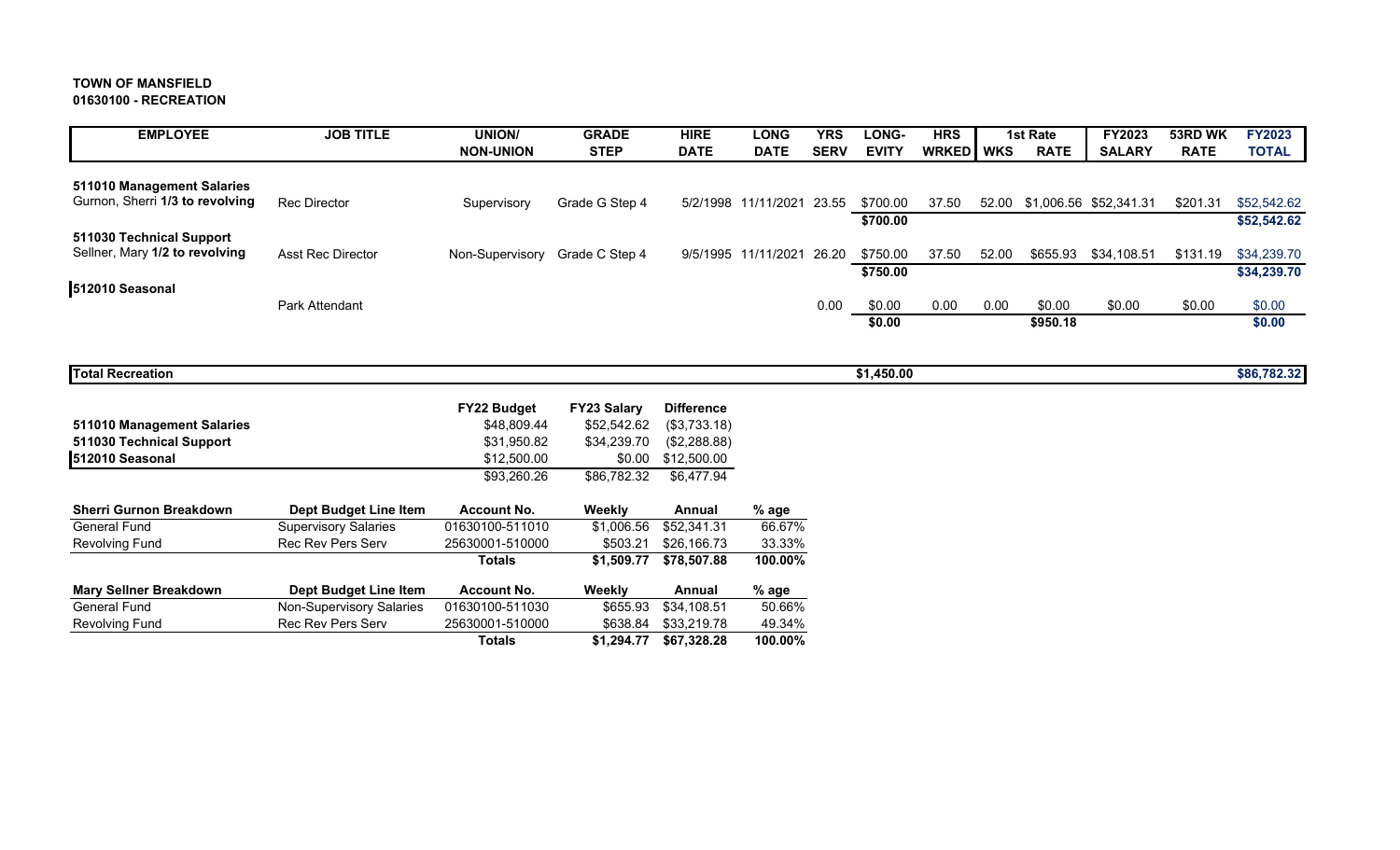#### **TOWN OF MANSFIELD64481100 - PARKING**

# EMPLOYEE JOB TITLE UNION/ GRADE HIRE LONG YRS LONG- HRS I 1st Rate I FY2022 53RD WK **FY2023 NON-UNION STEP DATE DATE SERV EVITY WRKED WKS RATE SALARY RATE TOTAL 511030 Technical Support** Simonds, Steven **Parking Clerk** Non-Supervisory Grade B Step 6 1/4/2006 11/12/2022 16.87 \$650.00 40.00 52.00 \$1,224.53 \$63,675.40 \$244.91 \$63,920.31 **\$650.00 \$63,675.40 \$63,920.31 511040 Personnel/HR**Corpus, Amy HR Specialist Town Mgr. Letter 1 2/11/2019 11/12/2022 3.75 \$0.00 37.50 52.00 \$64.86 \$3,372.75 \$19.46 \$3,392.20 Kierys, Stephanie **HR Assistant** Town Mgr. Letter 1 2/11/2019 11/12/2022 3.75 \$0.00 37.50 52.00 \$50.89 \$2,646.31 \$15.27 \$2,661.57 **\$0.00 \$950.18 \$6,019.05 \$6,053.78 519600 Parking Stipend Community Stipend Community Stipend Monthly Stipend Monthly Stipend** Renee Gauthier Hearings Clrk Non-Union \$275.00 \$3,300.00 \$3,300.00 **\$3,300.00 Total Parking \$650.00 \$73,274.09 FY22 Budget FY23 Salary Difference 511030 Technical Support** \$59,650.00 \$63,920.31 (\$4,270.31) **511040 Personnel/HR** \$4,925.00 \$6,053.78 (\$1,128.78) **519600 Parking Stipend**  $$3,300.00$   $$3,300.00$   $$0.00$ \$67,875.00 \$73,274.09 (\$5,399.09) **Amy Corpus Breakdown Dept Budget Line Item Account No. Weekly Annual % age** General Fund Supervisory Salaries 01152100-511020 \$648.61 \$33,727.46 50.00% Sewer Enterprise Fund Personnel/HR Salaries 60440100-511040 \$194.58 \$10,118.24 15.00% Water Enterprise Fund Personnel/HR Salaries 61450100-511040 \$194.58 \$10,118.24 15.00% Electric Enterprise Fund Technical Salaries 74602920-511040 \$194.58 \$10,118.24 15.00% Parking Enterprise Fund Personnel/HR Salaries 64481100-511040 \$64.86 \$3,372.75 5.00% **Totals \$1,297.21 \$67,454.92 100.00% Stephanie Kierys Breakdown Dept Budget Line Item Account No. Weekly Annual % age**

| Stepnanie Kierys Breakdown      | <b>Dept Budget Line item</b> | <b>ACCOUNT NO.</b> | <b>WEEKIV</b> | Annual      | % age   |
|---------------------------------|------------------------------|--------------------|---------------|-------------|---------|
| General Fund                    | <b>Technical Salaries</b>    | 01152100-511030    | \$508.91      | \$26.463.06 | 50.00%  |
| Sewer Enterprise Fund           | Personnel/HR Salaries        | 60440100-511040    | \$152.67      | \$7.938.92  | 15.00%  |
| Water Enterprise Fund           | Personnel/HR Salaries        | 61450100-511040    | \$152.67      | \$7.938.92  | 15.00%  |
| <b>Electric Enterprise Fund</b> | <b>Technical Salaries</b>    | 74602920-511040    | \$152.67      | \$7.938.92  | 15.00%  |
| Parking Enterprise Fund         | Personnel/HR Salaries        | 64481100-511040    | \$50.89       | \$2,646,31  | 5.00%   |
|                                 |                              | <b>Totals</b>      | \$1.017.81    | \$52,926.12 | 100.00% |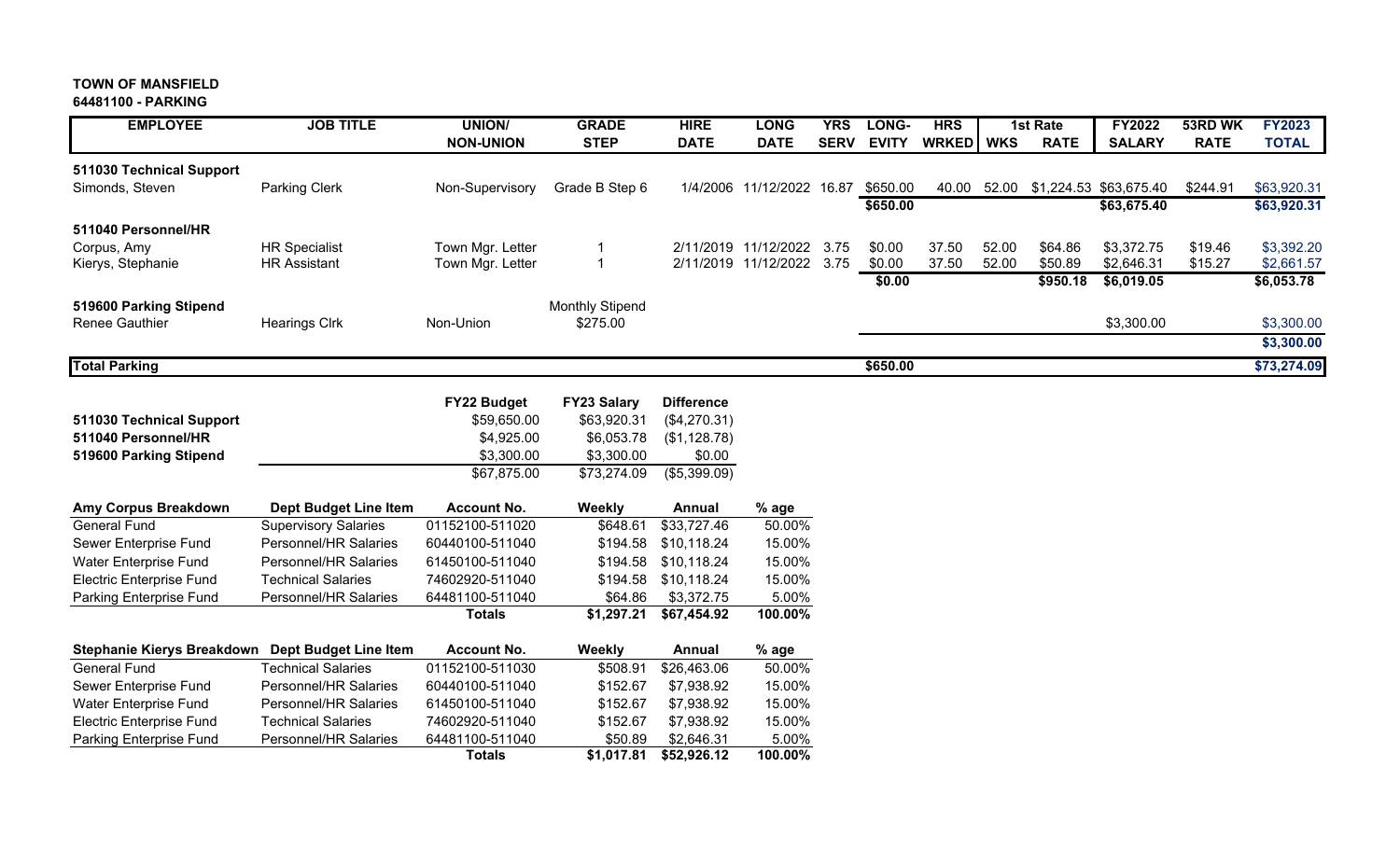#### **60440100 SEWER**

| <b>EMPLOYEE</b>                                     | <b>JOB TITLE</b>                             | <b>UNION/</b>    | <b>GRADE</b>             | <b>HIRE</b> | <b>LONG</b>                                             | <b>YRS</b>  | LONG-                | <b>HRS</b>     |            | <b>1st Rate</b>                | 2nd Rate        | FY23                       | 53RD WK              | <b>FY2023</b>               |
|-----------------------------------------------------|----------------------------------------------|------------------|--------------------------|-------------|---------------------------------------------------------|-------------|----------------------|----------------|------------|--------------------------------|-----------------|----------------------------|----------------------|-----------------------------|
|                                                     |                                              | <b>NON-UNION</b> | <b>STEP</b>              | <b>DATE</b> | <b>DATE</b>                                             | <b>SERV</b> | <b>EVITY</b>         | <b>WRKED</b>   | <b>WKS</b> | <b>RATE</b>                    | <b>WKS RATE</b> | <b>SALARY</b>              | <b>RATE</b>          | <b>TOTAL</b>                |
| 511010 Management Salaries                          |                                              |                  |                          |             |                                                         |             |                      |                |            |                                |                 |                            |                      |                             |
| Rositer, Christopher - 100% MFN                     | <b>Operations Manager</b>                    | Supervisory      | J10                      |             | 9/10/2002 11/12/2022 20.19                              |             | \$700.00             | 40.00          | 52.00      | \$2,183.35                     |                 | \$113,534.00               | \$436.67             | \$113,970.67                |
| Josh Reinke - 30%                                   | Intrim DPW Director                          |                  |                          |             |                                                         |             |                      | 37.50          | 52.00      | \$837.25                       |                 | \$43,537.00                | \$167.45             | \$43,704.45                 |
| Dumas, Kevin - 15%                                  | <b>Town Manager</b>                          |                  |                          |             |                                                         |             |                      | 37.50          | 52.00      | \$620.00                       |                 | \$32.239.76                | \$124.00             | \$32,363.76                 |
| LaCasse, Barry - 15%                                | <b>Asst Town Manager</b>                     |                  |                          |             |                                                         |             | \$300.00             | 37.50          | 52.00      | \$491.22                       |                 | \$25,543.49                | \$98.24              | \$25.641.74                 |
| Alves, Rick- 25%                                    | Engineer                                     | Supervisory      | L7                       |             | 10/18/2005 11/12/2022 17.08                             |             | \$1,000.00           | 37.50          | 52.00      | \$605.46                       |                 | \$31,483.73                | \$121.09             | \$31,604.82<br>\$247,285.43 |
|                                                     |                                              |                  |                          |             |                                                         |             |                      |                |            |                                |                 |                            |                      |                             |
| 511020 Supervisory Salaries<br>Bishop, Velma - 30%  | <b>Billing Supervisor</b>                    |                  |                          |             | 7/22/1983 11/12/2022 39.34                              |             | \$172.50             | 37.50          | 52.00      | \$464.30                       |                 | \$24,143.42                | \$92.86              | \$24,236.28                 |
| Gauthier, Renee - 25%                               | Admin Sec/Bill Sup                           |                  |                          |             | 7/6/1987 11/12/2022 35.38                               |             | \$210.00             | 37.50          | 52.00      | \$386.91                       |                 | \$20,119.52                | \$77.38              | \$20,196.90                 |
| Gauthier, Renee - 5% MFN                            |                                              |                  |                          |             |                                                         |             |                      |                | 52.00      | \$77.38                        |                 | \$4,023.90                 | \$15.48              | \$4,039.38                  |
| Collins, Christina - 15%                            | DPW Office Mgr                               | Supervisory      | H <sub>5</sub> step      |             | 9/8/2011 11/12/2022 11.19                               |             | \$56.25              | 37.50          | 52.00      | \$246.53                       |                 | \$12,819.69                | \$49.31              | \$12,868.99                 |
| Collins, Christina - 10%                            |                                              |                  |                          |             |                                                         |             |                      |                | 52.00      | \$164.35                       |                 | \$8,546.46                 | \$32.87              | \$8.579.33                  |
| Boliver, James - 100% MFN                           | <b>IPP Coordinator</b>                       | Non-Supervisory  | Gr F Step 6              |             | 12/10/2012 11/12/2022 9.93                              |             | \$425.00             | 40.00          |            | 52.00 \$1.720.95               |                 | \$89,489.40                | \$344.19             | \$89.833.59                 |
| Bridges, Raymond - 100% MFN                         | <b>WPCF Mechanic Fore</b>                    | Afscme           | 7 step                   |             | 10/16/1992 11/12/2022 30.09                             |             | \$1,000.00           | 40.00          |            | 52.00 \$1,508.80               |                 | \$78,457.60                | \$301.76             | \$78,759.36                 |
| Stewart, Richard - 100% MFN                         | <b>Chief Operator</b>                        | Afscme           |                          |             | 11/25/2002 11/12/2022 19.98                             |             | \$775.00             | 40.00          | 52.00      | \$1,581.20                     |                 | \$82,222.40                | \$316.24             | \$82,538.64                 |
| TBD - 30%                                           | Engineer II                                  | Non-Supervisory  | Grade F Step 4           |             | 3/1/2019 11/12/2022 3.70                                |             | \$0.00               | 40.00          | 52.00      | \$501.41                       |                 | \$26,073.16                | \$100.28             | \$26,173.44                 |
|                                                     |                                              |                  |                          |             |                                                         |             | \$2,638.75           |                |            |                                |                 |                            |                      | \$347,225.91                |
| 511080 Secretarial/Clerical                         |                                              |                  |                          |             |                                                         |             |                      |                |            |                                |                 |                            |                      |                             |
| Chartier, Laura - 30%                               | PT Clerk                                     | <b>SPEA</b>      | C <sub>2</sub>           |             | 11/26/2018 11/12/2022 3.96                              |             | \$0.00               | 21.00          | 52.00      | \$164.55                       |                 | \$8,556.62                 | \$32.91              | \$8,589.53                  |
| Hendrickson, Lisa- 5%                               | FT Bookkeeper                                | <b>SPEA</b>      | B <sub>3</sub>           |             | 7/11/2016 11/12/2022 6.34                               |             | \$425.00             | 37.50          | 52.00      | \$52.42                        |                 | \$2,725.89                 | \$10.48              | \$2,736.37                  |
| MFN - 20%                                           |                                              |                  |                          |             |                                                         |             |                      | 37.50          | 52.00      | \$209.68                       |                 | \$10,903.56                | \$41.94              | \$10,945.50                 |
|                                                     |                                              |                  |                          |             |                                                         |             | \$425.00             |                |            |                                |                 |                            |                      | \$22,271.40                 |
| 511050 Public Works Service                         |                                              |                  |                          |             |                                                         |             |                      |                |            |                                |                 |                            |                      |                             |
| Bedard, Ray-90% Sewer                               | <b>Skilled Laborer</b>                       | Afscme           | Step 3                   |             | 3/1/2019 11/12/2022 3.70                                |             | \$0.00               | 40.00          | 52.00      | \$902.52                       |                 | \$46,931.04                | \$180.50             | \$47,111.54                 |
| Connor Hall -100% Sewer                             | <b>Skilled Laborer</b>                       | Afscme           | Step 3                   |             | 7/27/2017 11/12/2022 5.30                               |             | \$425.00             | 40.00          | 52.00      | \$1.002.80                     |                 | \$52,145.60                | \$200.56             | \$52,346.16                 |
| Frazier, Paul - 100% MFN                            | <b>WWTP Plant Operator</b>                   | Afscme           | Gr 7 Step 5              |             | 1/30/2017 11/12/2022 5.79                               |             | \$425.00             | 40.00          | 52.00      | \$1.294.40                     |                 | \$67,308.80                | \$258.88             | \$67,567.68                 |
| Hopkins, Ryan-90% Sewer                             | <b>Skilled Laborer</b>                       | Afscme           | $\overline{2}$           |             | 5/10/2019 11/12/2022 3.51                               |             | \$0.00               | 40.00          | 52.00      | \$885.96                       |                 | \$46,069.92                | \$177.19             | \$46,247.11                 |
| Megson, Chris - 100% MFN                            | <b>Skilled Laborer</b>                       | Afscme<br>Afscme | Step 3                   |             | 7/14/2017 11/12/2022 5.33                               |             | \$425.00<br>\$525.00 | 40.00<br>40.00 | 52.00      | \$1,025.20                     |                 | \$53,310.40                | \$205.04<br>\$273.20 | \$53,515.44                 |
| Moles, Brian - 100% MFN<br>Raposa, Aaron - 100% MFN | <b>WWTP Operator</b><br><b>WWTP Lab Tech</b> | Afscme           | Gr 7 Step 7<br>Gr 7 St 6 |             | 11/7/2012 11/12/2022 10.02<br>3/28/2016 11/12/2022 6.63 |             | \$425.00             | 40.00          | 52.00      | 52.00 \$1,366.00<br>\$1,337.20 |                 | \$71,032.00<br>\$69,534.40 | \$267.44             | \$71,305.20<br>\$69,801.84  |
|                                                     |                                              |                  |                          |             |                                                         |             |                      |                |            |                                |                 |                            |                      |                             |
| Titus. David - 20%<br>Titus, David - 80% MFN        | Operator                                     | Afscme           | $\overline{7}$           |             | 4/3/2000 11/12/2022 22.62                               |             | \$775.00             | 40.00          | 52.00      | \$274.16                       |                 | \$14,256.32                | \$54.83              | \$14,311.15<br>\$57,244.61  |
| Weber, Paul - 20%                                   | <b>WPCF Mechanic</b>                         | Afscme           | Step 6                   |             | 11/22/2013 11/12/2022 8.98                              |             | \$425.00             | 40.00          | 52.00      | \$257.20                       |                 | \$13,374.40                | \$51.44              | \$13,425.84                 |
| Weber 80% MFN                                       |                                              |                  | Welding - .72            |             |                                                         |             |                      |                |            |                                |                 |                            |                      | \$53,703.36                 |
|                                                     |                                              |                  | Crane - 0.36             |             |                                                         |             | \$3,425.00           |                |            |                                |                 |                            |                      | \$546,579.94                |
| 511040 Personnel/HR                                 |                                              |                  |                          |             |                                                         |             |                      |                |            |                                |                 |                            |                      |                             |
| Corpus, Amy                                         | <b>HR Specialist</b>                         | Town Mgr. Letter |                          |             | 2/11/2019 11/12/2022 3.75                               |             | \$0.00               | 37.50          | 52.00      | \$186.05                       |                 | \$9,674.81                 | \$55.82              | \$9,730.62                  |
| Kierys, Stephanie                                   | <b>HR Assistant</b>                          | Town Mgr. Letter | $\overline{1}$           |             | 2/11/2019 11/12/2022 3.75                               |             | \$0.00               | 37.50          | 52.00      | \$145.98                       |                 | \$7.591.04                 | \$43.79              | \$7,634.83                  |
|                                                     |                                              |                  |                          |             |                                                         |             | \$0.00               |                |            |                                |                 |                            |                      | \$17,365.46                 |
| 512010 Seasonal                                     | Temp Support - as needed                     |                  |                          |             |                                                         |             |                      |                |            |                                |                 |                            |                      | \$5,000.00                  |
|                                                     |                                              |                  |                          |             |                                                         |             | \$0.00               |                |            |                                |                 | \$0.00                     |                      | \$5,000.00                  |
| <b>Total Sewer</b>                                  |                                              |                  |                          |             |                                                         |             | \$7,488.75           |                |            |                                |                 | \$26,073.16                |                      | \$100.28 \$1,185,728.14     |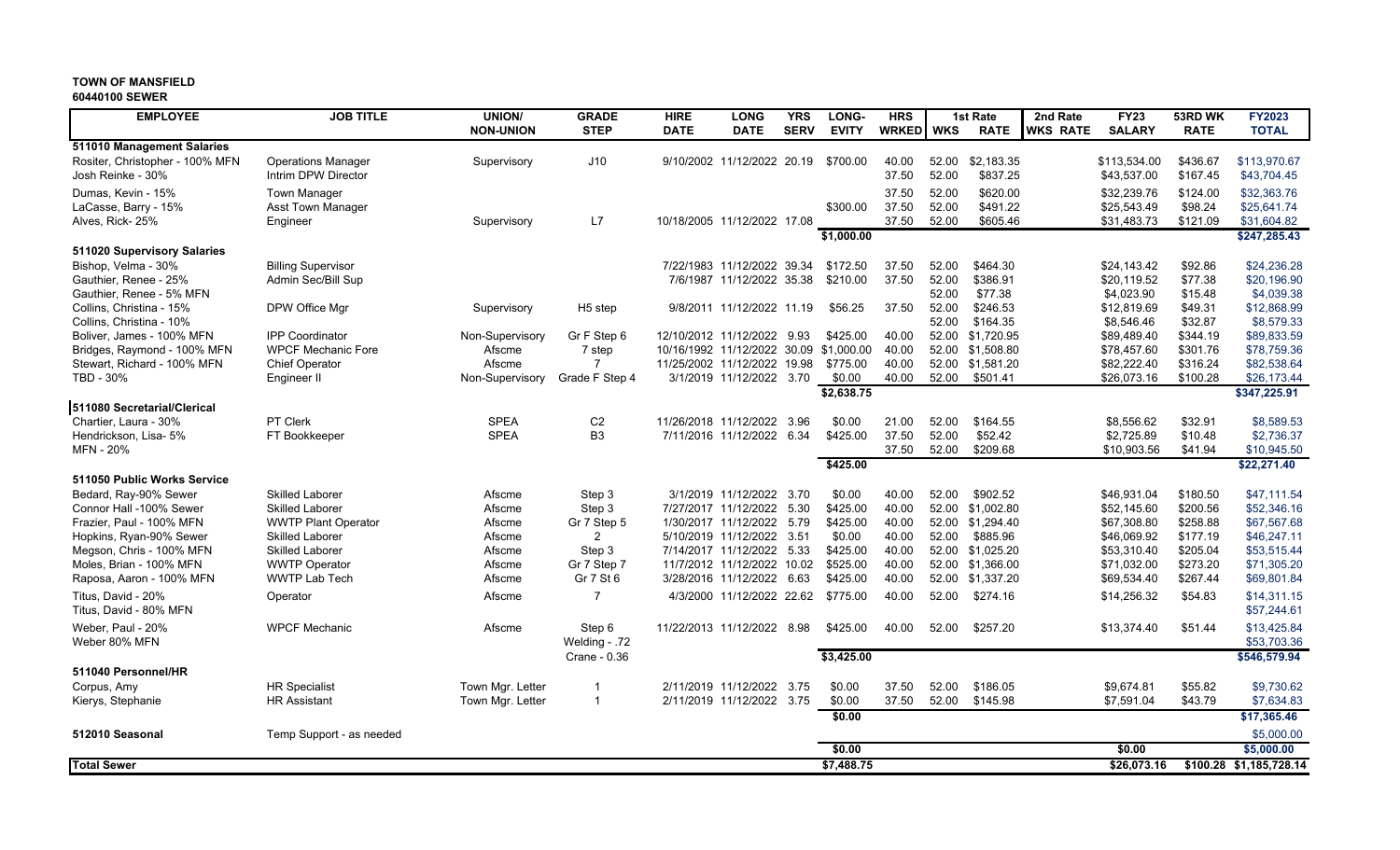|                             | <b>FY22 Budget</b> | <b>FY23 Salary</b> | <b>Difference</b> |
|-----------------------------|--------------------|--------------------|-------------------|
| 511010 Management Salaries  | \$230,694.00       | \$247,285.43       | (\$16,591.43)     |
| 511020 Supervisory Salaries | \$324,315.00       | \$347.225.91       | (\$22,910.91)     |
| 511080 Secretarial/Clerical | \$20,036.00        | \$22,271.40        | (\$2,235.40)      |
| 511050 Public Works Service | \$520,948.00       | \$546,579.94       | (\$25,631.94)     |
| 511040 Personnel/HR         | \$17,358.00        | \$17,365.46        | (\$7.46)          |
| 512010 Seasonal             | \$10,000.00        | \$5,000.00         | \$5,000.00        |
|                             | \$1.123.351.00     | \$1,185,728.14     | (\$62,377.14)     |
|                             |                    |                    |                   |

| <b>BREAKDOWN</b>                |                                |                    |            |               |         |  |  |  |  |  |  |
|---------------------------------|--------------------------------|--------------------|------------|---------------|---------|--|--|--|--|--|--|
| Kevin Dumas Breakdown           | <b>Dept Budget Line Item</b>   | <b>Account No.</b> | Weekly     | Annual        | % age   |  |  |  |  |  |  |
| General Fund                    | Mgt. Salaries                  | 01123100-511010    | \$2,893.31 | \$150,452.20  | 70.00%  |  |  |  |  |  |  |
| Sewer Enterprise Fund           | Mat. Salaries                  | 60440100-511010    | \$620.00   | \$32,239.76   | 15.00%  |  |  |  |  |  |  |
| <b>Water Enterprise Fund</b>    | Mgt. Salaries                  | 61450100-511010    | \$620.00   | \$32.239.76   | 15.00%  |  |  |  |  |  |  |
|                                 |                                | <b>Totals</b>      | \$4,133.30 | \$214,931.72  | 100.00% |  |  |  |  |  |  |
| <b>Barry LaCasse Breakdown</b>  | Dept Budget Line Item          | <b>Account No.</b> | Weekly     | Annual        | % age   |  |  |  |  |  |  |
| General Fund - Town Manger      | Mgt. Salaries                  | 01123100-511010    | \$1,146.18 | \$59,601.49   | 35.00%  |  |  |  |  |  |  |
| General Fund - Accounting       | Mgt. Salaries                  | 01135100-511010    | \$1,146.18 | \$59,601.49   | 35.00%  |  |  |  |  |  |  |
| Sewer Enterprise Fund           | Mgt. Salaries                  | 60440100-511010    | \$491.22   | \$25,543.49   | 15.00%  |  |  |  |  |  |  |
| Water Enterprise Fund           | Mgt. Salaries                  | 61450100-511010    | \$491.22   | \$25,543.49   | 15.00%  |  |  |  |  |  |  |
|                                 |                                | <b>Totals</b>      | \$3,274.81 | \$170,289.96  | 100.00% |  |  |  |  |  |  |
| Josh Reinke Breakdown           | <b>Dept Budget Line Item</b>   | <b>Account No.</b> | Weekly     | <b>Annual</b> | % age   |  |  |  |  |  |  |
| General Fund                    | DPW Admin Mgt. Salaries        | 01420100-511010    | \$1,255.86 | \$65,304.97   | 45.00%  |  |  |  |  |  |  |
| Sewer Enterprise Fund           | Mgt. Salaries                  | 60440100-511010    | \$837.24   | \$43,536.65   | 30.00%  |  |  |  |  |  |  |
| Water Enterprise Fund           | Mgt. Salaries                  | 60440100-511010    | \$697.70   | \$36,280.54   | 25.00%  |  |  |  |  |  |  |
|                                 |                                | <b>Totals</b>      | \$2,790.81 | \$145,122.15  | 100.00% |  |  |  |  |  |  |
| <b>Richard Alves Breakdown</b>  | Dept Budget Line Item          | <b>Account No.</b> | Weekly     | Annual        | % age   |  |  |  |  |  |  |
| General Fund                    | DPW Admin Mgt. Salaries        | 01420100-511010    | \$1,453.10 | \$75,560.94   | 60.00%  |  |  |  |  |  |  |
| Sewer Enterprise Fund           | Mgt. Salaries                  | 60440100-511010    | \$605.46   | \$31,483.73   | 25.00%  |  |  |  |  |  |  |
| <b>Water Enterprise Fund</b>    | Mgt. Salaries                  | 60440100-511010    | \$363.27   | \$18,890.24   | 15.00%  |  |  |  |  |  |  |
|                                 |                                | <b>Totals</b>      | \$2,421.83 | \$125,934.91  | 100.00% |  |  |  |  |  |  |
| <b>Vel Bishop Breakdown</b>     | <b>Dept Budget Line Item</b>   | <b>Account No.</b> | Weekly     | Annual        | % age   |  |  |  |  |  |  |
| Sewer Enterprise Fund           | <b>Supervisory Salaries</b>    | 60440100-511020    | \$464.30   | \$24.143.42   | 30.00%  |  |  |  |  |  |  |
| <b>Water Enterprise Fund</b>    | <b>Supervisory Salaries</b>    | 61450100-511020    | \$1,083.36 | \$56,334.66   | 70.00%  |  |  |  |  |  |  |
|                                 |                                | <b>Totals</b>      | \$1,547.66 | \$80,478.08   | 100.00% |  |  |  |  |  |  |
| <b>Renee Gauthier Breakdown</b> | <b>Dept Budget Line Item</b>   | <b>Account No.</b> | Weekly     | Annual        | % age   |  |  |  |  |  |  |
| <b>General Fund</b>             | DPW Admin Secretarial/Clerical | 01420100-511080    | \$232.15   | \$12,071.71   | 15.00%  |  |  |  |  |  |  |
| Sewer Enterprise Fund           | <b>Supervisory Salaries</b>    | 60440100-511020    | \$386.91   | \$20,119.52   | 25.00%  |  |  |  |  |  |  |
| <b>MFN</b>                      |                                |                    | \$77.38    | \$4,023.90    | 5.00%   |  |  |  |  |  |  |
| <b>Water Enterprise Fund</b>    | <b>Supervisory Salaries</b>    | 61450100-511020    | \$851.21   | \$44,262.94   | 55.00%  |  |  |  |  |  |  |
|                                 |                                | <b>Totals</b>      | \$1,547.66 | \$80,478.08   | 100.00% |  |  |  |  |  |  |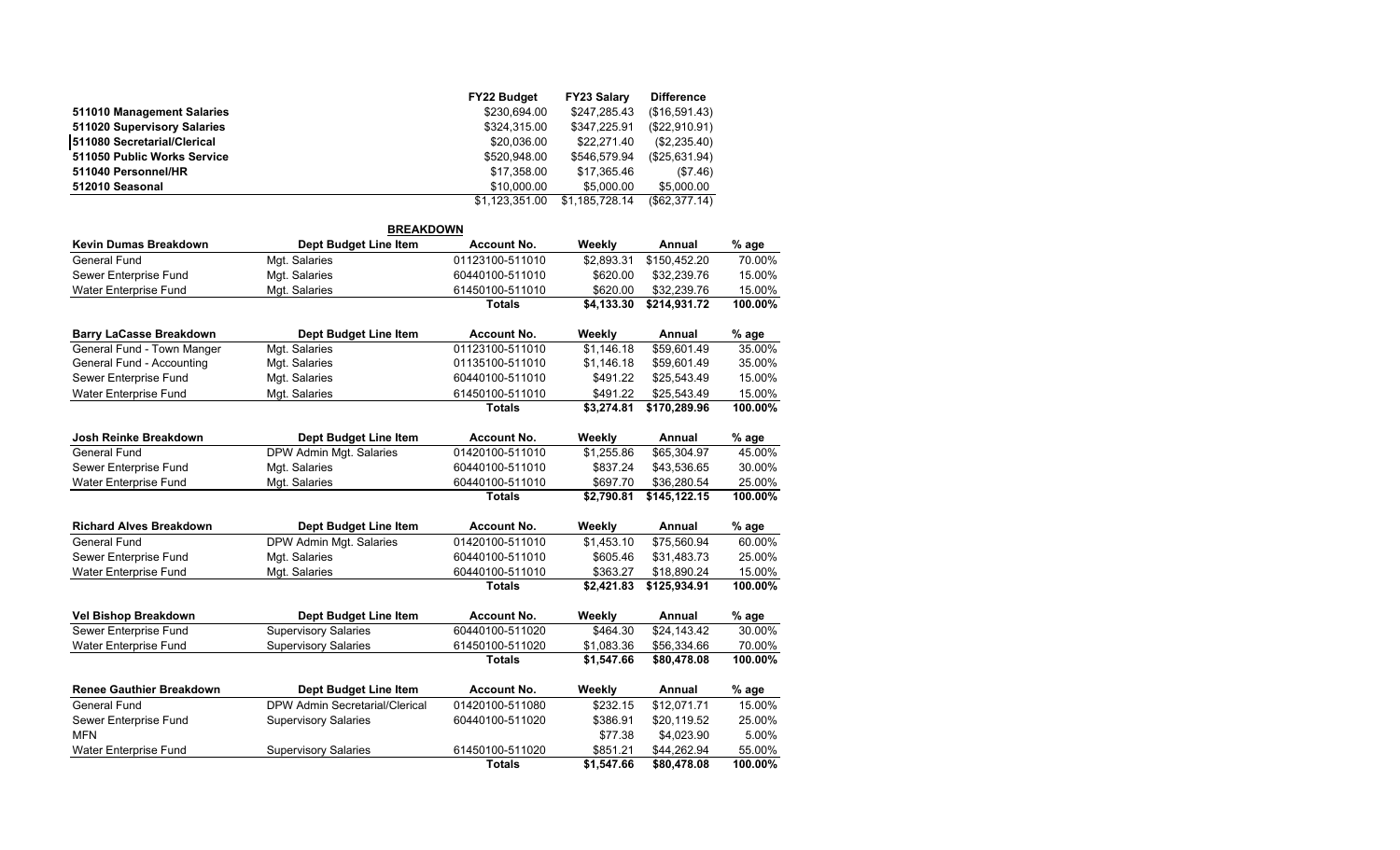| <b>Christina Collins Breakdown</b> | Dept Budget Line Item                 | <b>Account No.</b> | Weekly     | Annual        | % age   |
|------------------------------------|---------------------------------------|--------------------|------------|---------------|---------|
| <b>General Fund</b>                | <b>DPW Admin Supervisory Salaries</b> | 01420100-511020    | \$821.77   | \$42,732.28   | 50.00%  |
| Sewer Enterprise Fund              | <b>Supervisory Salaries</b>           | 60440100-511020    | \$246.53   | \$12,819.69   | 15.00%  |
| <b>MFN 10%</b>                     | <b>MFN</b>                            |                    | \$164.35   | \$8,546.46    | 10.00%  |
| Water Enterprise Fund              | <b>Supervisory Salaries</b>           | 61450100-511020    | \$410.89   | \$21,366.14   | 25.00%  |
|                                    |                                       | <b>Totals</b>      | \$1,643.55 | \$85,464.57   | 100.00% |
| Lisa Hendrickson Breakdown         | Dept Budget Line Item                 | <b>Account No.</b> | Weekly     | <b>Annual</b> | % age   |
| <b>General Fund</b>                | DPW Admin Sec/Clerical                | 01420100-511080    | \$524.21   | \$27,258.91   | 50.00%  |
| Sewer Enterprise Fund              | Secretarial/Clerical                  | 60440100-511080    | \$52.42    | \$2,725.89    | 5.00%   |
|                                    |                                       | <b>MFN</b>         | \$209.68   | \$10,903.56   | 20.00%  |
| Water Enterprise Fund              | Secretarial/Clerical                  | 61450100-511080    | \$262.10   | \$13,629.45   | 25.00%  |
|                                    |                                       | <b>Totals</b>      | \$1,048.42 | \$54,517.81   | 100.00% |
| <b>Laura Chartier Breakdown</b>    | Dept Budget Line Item                 | <b>Account No.</b> | Weekly     | Annual        | % age   |
| Sewer Enterprise Fund              | Secretarial/Clerical                  | 60440100-511080    | \$164.55   | \$8,556.62    | 30.00%  |
| Water Enterprise Fund              | Secretarial/Clerical                  | 61450100-511080    | \$383.95   | \$19,965.44   | 70.00%  |
|                                    |                                       | <b>Totals</b>      | \$548.50   | \$28,522.06   | 100.00% |
| David Titus Breakdown              | Dept Budget Line Item                 | <b>Account No.</b> | Weekly     | Annual        | % age   |
| Sewer Enterprise Fund              | <b>Supervisory Salaries</b>           | 60440100-511050    | \$274.16   | \$14,256.32   | 20.00%  |
| <b>MFN Fund</b>                    | <b>Supervisory Salaries</b>           | N/A                | \$1,096.64 | \$57,025.28   | 80.00%  |
|                                    |                                       | <b>Totals</b>      | \$1,370.80 | \$71,281.60   | 100.00% |
| <b>Paul Weber Breakdown</b>        | Dept Budget Line Item                 | <b>Account No.</b> | Weekly     | Annual        | % age   |
| Sewer Enterprise Fund              | <b>Supervisory Salaries</b>           | 60440100-511050    | \$257.20   | \$13,374.40   | 20.00%  |
| <b>MFN Fund</b>                    | <b>Supervisory Salaries</b>           | N/A                | \$1,028.80 | \$53,497.60   | 80.00%  |
|                                    |                                       | <b>Totals</b>      | \$1,286.00 | \$66,872.00   | 100.00% |
| Amy Corpus Breakdown               | Dept Budget Line Item                 | <b>Account No.</b> | Weekly     | Annual        | % age   |
| <b>General Fund</b>                | <b>Supervisory Salaries</b>           | 01152100-511020    | \$620.18   | \$32,249.36   | 50.00%  |
| Sewer Enterprise Fund              | Personnel/HR Salaries                 | 60440100-511040    | \$186.05   | \$9,674.81    | 15.00%  |
| Water Enterprise Fund              | Personnel/HR Salaries                 | 61450100-511040    | \$186.05   | \$9.674.81    | 15.00%  |
| <b>Electric Enterprise Fund</b>    | <b>Technical Salaries</b>             | 74602920-511040    | \$186.05   | \$9.674.81    | 15.00%  |
| Parking Enterprise Fund            | Personnel/HR Salaries                 | 64481100-511040    | \$3,224.94 | 5.00%         |         |
|                                    |                                       | <b>Totals</b>      | \$1,240.36 | \$64,498.72   | 100.00% |
| Stephanie Kierys Breakdown         | Dept Budget Line Item                 | <b>Account No.</b> | Weekly     | Annual        | % age   |
| <b>General Fund</b>                | <b>Technical Salaries</b>             | 01152100-511030    | \$486.61   | \$25,303.46   | 50.00%  |
| Sewer Enterprise Fund              | Personnel/HR Salaries                 | 60440100-511040    | \$145.98   | \$7,591.04    | 15.00%  |
| Water Enterprise Fund              | Personnel/HR Salaries                 | 61450100-511040    | \$145.98   | \$7,591.04    | 15.00%  |
| <b>Electric Enterprise Fund</b>    | <b>Technical Salaries</b>             | 74602920-511040    | \$145.98   | \$7,591.04    | 15.00%  |
| Parking Enterprise Fund            | Personnel/HR Salaries                 | 64481100-511040    | \$48.66    | \$2,530.35    | 5.00%   |
|                                    |                                       | <b>Totals</b>      | \$973.21   | \$50,606.92   | 100.00% |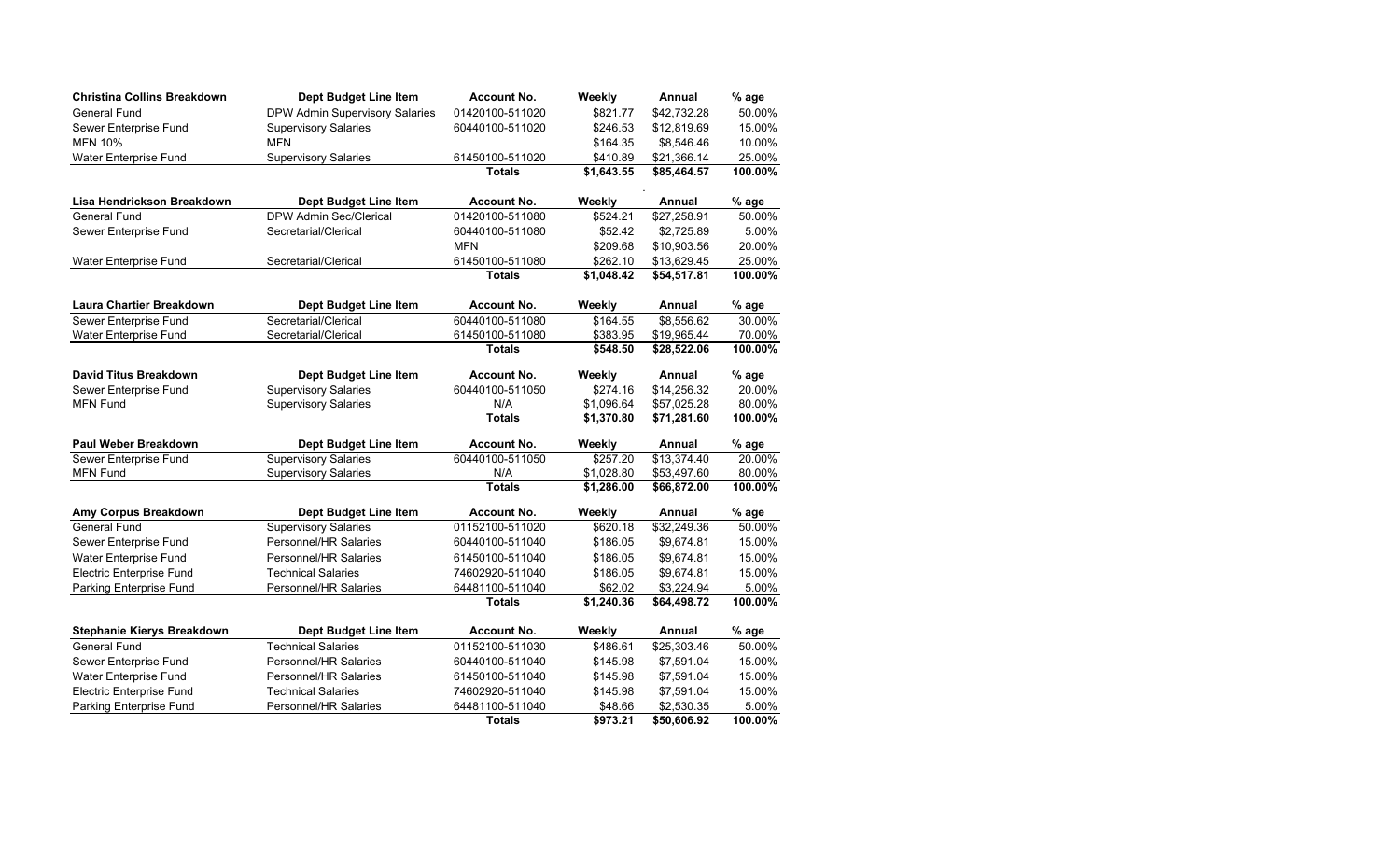| Engineer II-TBD Breakdown     | Dept Budget Line Item        | Account No.                 |          | Weekly      | Annual         | % age   |
|-------------------------------|------------------------------|-----------------------------|----------|-------------|----------------|---------|
| <b>General Fund</b>           | <b>Technical Support</b>     | 01420100-511030             | \$250.70 |             | \$13.036.58    | 15.00%  |
| Sewer Enterprise Fund         | <b>Supervisory Salaries</b>  | 60440100-511020<br>\$501.41 |          | \$26.073.16 | 30.00%         |         |
| Water Enterprise Fund         | <b>Supervisory Salaries</b>  | 61450100-511020             |          | \$919.25    | 55.00%         |         |
|                               |                              | Totals                      |          | \$1.671.36  | \$86,910.52    | 100.00% |
| <b>Ryan Hopkins Breakdown</b> | Dept Budget Line Item        | Account No.                 |          | Weekly      | Annual         | % age   |
| General Fund                  | <b>Public Works Salaries</b> | 01421100-511050             |          | \$98.44     | \$5.118.88     | 10.00%  |
| Sewer Enterprise Fund         | <b>Public Works Salaries</b> | 60440100-511050             |          | \$885.96    | \$46,069.92    | 90.00%  |
|                               |                              | <b>Totals</b>               |          | \$984.40    | \$51.188.80    | 100.00% |
| <b>Ray Bedard Breakdown</b>   | Dept Budget Line Item        | Account No.                 |          | Weekly      | Annual         | % age   |
| General Fund                  | <b>Public Works Salaries</b> | 01421100-511050             | \$       | 100.28      | 5.214.56<br>\$ | 10.00%  |
| Sewer Enterprise Fund         | 60440100-511050              | S                           | 902.52   | \$46.931.04 | 90.00%         |         |
| 4/20/2022 16:15               |                              | \$                          | 1.002.80 | \$52.145.60 | 100.00%        |         |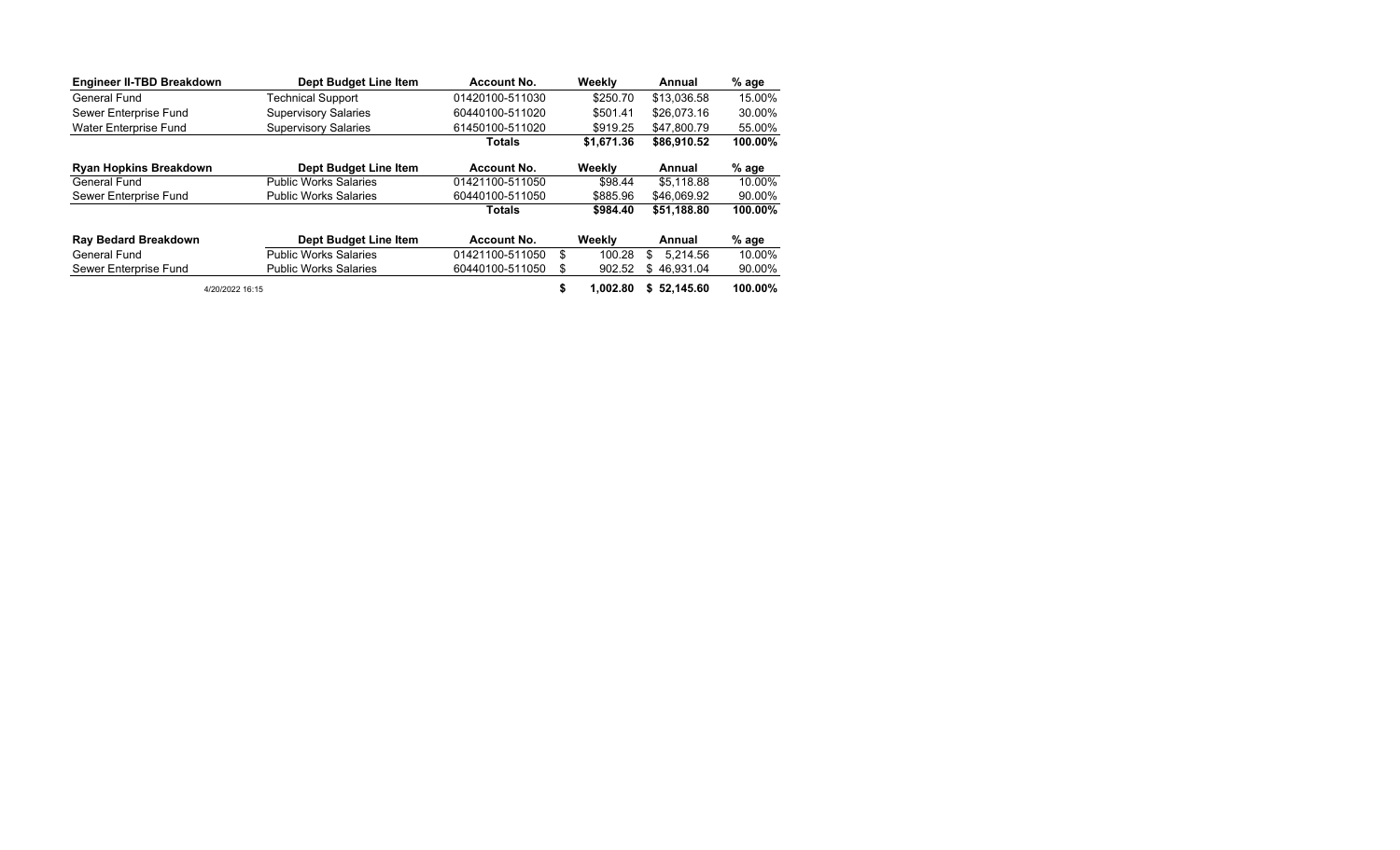#### **61450100 WATER**

| <b>EMPLOYEE</b>             | <b>JOB TITLE</b>            | <b>UNION/</b>    | <b>GRADE</b>     | <b>HIRE</b>                            | <b>LONG</b>                | <b>YRS</b>  | LONG-        | <b>HRS</b>   |            | 1st Rate         | <b>FY2022</b>   | <b>FY23</b>   | 53RD WK     | <b>FY2023</b> |
|-----------------------------|-----------------------------|------------------|------------------|----------------------------------------|----------------------------|-------------|--------------|--------------|------------|------------------|-----------------|---------------|-------------|---------------|
|                             |                             | <b>NON-UNION</b> | <b>STEP</b>      | <b>DATE</b>                            | <b>DATE</b>                | <b>SERV</b> | <b>EVITY</b> | <b>WRKED</b> | <b>WKS</b> | <b>RATE</b>      | <b>WKS RATE</b> | <b>SALARY</b> | <b>RATE</b> | <b>TOTAL</b>  |
| 511010 Management Salaries  |                             |                  |                  |                                        |                            |             |              |              |            |                  |                 |               |             |               |
| Precourt, Shawn             | <b>Water Operations Mgr</b> | Supervisory      | J <sub>4</sub>   |                                        | 8/28/1998 11/12/2022 24.22 |             | \$700.00     | 40.00        | 52.00      | \$1,901.26       |                 | \$98,865.43   | \$380.25    | \$99,245.68   |
| Josh Reinke-25%             | Interim DPW Director        | Non-Union        |                  |                                        |                            |             |              |              | 52.00      | \$697.71         |                 | \$36,280.79   | \$139.54    | \$36,420.33   |
| Dumas, Kevin - 15%          | <b>Town Manager</b>         |                  |                  |                                        |                            |             |              | 37.50        | 52.00      | \$620.00         |                 | \$32,239.76   | \$124.00    | \$32,363.76   |
| LaCasse, Barry - 35%        | Asst Town Manger            |                  |                  |                                        |                            |             | \$300.00     | 37.50        | 52.00      | \$491.22         |                 | \$25,543.49   | \$98.24     | \$25,641.74   |
| Alves, Rick - 15%           | Engineer                    | Supervisory      | L7               | 10/18/2005 11/12/2022 17.08            |                            |             |              | 37.50        | 52.00      | \$363.27         |                 | \$18,890.24   | \$72.65     | \$18,962.89   |
|                             |                             |                  |                  |                                        |                            |             | \$1,000.00   |              |            |                  |                 |               |             | \$212,634.40  |
| 511020 Supervisory Salaries |                             |                  |                  |                                        |                            |             |              |              |            |                  |                 |               |             |               |
| Gauthier, Renee - 55%       | Admin Sec/Bill Sup          | Non-Super        | B6+1%            |                                        | 7/6/1987 11/12/2022 35.38  |             | \$0.00       | 37.50        | 52.00      | \$851.21         |                 | \$44,262.94   | \$170.24    | \$44.433.19   |
| Bishop, Velma - 70%         | <b>Billing Supervisor</b>   | Non-Super        | B6+1%            |                                        | 7/22/1983 11/12/2022 39.34 |             | \$352.50     | 37.50        | 52.00      | \$1,083.36       |                 | \$56,334.65   | \$216.67    | \$56,551.33   |
| Collins, Christina - 25%    | DPW Office Mgr              | Supervisory      | H <sub>5</sub>   |                                        | 9/8/2011 11/12/2022 11.19  |             | \$0.00       | 37.50        | 52.00      | \$410.89         |                 | \$21,366.14   | \$82.18     | \$21,448.32   |
| Bishop, Steve               | <b>Chief Operator</b>       | <b>AFSCME</b>    | H <sub>7</sub>   | 12/9/1983 11/12/2022 38.95 \$1,000.00  |                            |             |              | 40.00        | 52.00      | \$1,614.40       |                 | \$83,948.80   | \$322.88    | \$84,271.68   |
|                             |                             |                  | Backflow         |                                        |                            |             |              |              |            |                  |                 |               |             |               |
| Fasolino, Joseph            | <b>Water Distr Foreman</b>  | Afscme           | G <sub>2</sub>   |                                        | 4/17/2001 11/12/2022 21.59 |             | \$775.00     | 40.00        | 52.00      | \$1.320.80       |                 | \$68,681.60   | \$264.16    | \$68,945.76   |
|                             |                             |                  | Crane & Backflow |                                        |                            |             |              |              |            |                  |                 |               |             |               |
| <b>TBD-55%</b>              | Engineer II                 | Non-Supervisory  | Grade F Step 5   |                                        | 0 11/12/2022 0.00          |             | \$0.00       | 40.00        | 52.00      | \$919.25         |                 | \$47,800.79   | \$183.85    | \$47,984.63   |
|                             |                             |                  |                  |                                        |                            |             | \$2,127.50   |              |            |                  |                 |               |             | \$323,634.91  |
| 511080 Secretarial/Clerical |                             |                  |                  |                                        |                            |             |              |              |            |                  |                 |               |             |               |
| Chartier, Laura - 70%       | PT Clerk                    | Spea             | C <sub>3</sub>   | 11/26/2018 11/12/2022 3.96             |                            |             | \$0.00       | 21.00        | 52.00      | \$383.95         |                 | \$19,965.44   | \$76.79     | \$20,042.23   |
| McCarter, Eleanor           | <b>Admin Assistant</b>      | Non-Super        | B6+1%            |                                        | 9/29/1997 11/12/2022 25.14 |             | \$625.00     | 37.50        | 52.00      | \$1,312.86       |                 | \$68,268.72   | \$262.57    | \$68,531.29   |
| Hendrickson, Lisa- 25%      | Bookkeeper                  | Spea             | <b>B4</b>        | 7/11/2016 11/12/2022 6.34              |                            |             | \$0.00       | 21.00        | 52.00      | \$262.10         |                 | \$13,629.45   | \$52.42     | \$13,681.87   |
|                             |                             |                  |                  |                                        |                            |             | \$625.00     |              |            |                  |                 |               |             | \$102,255.40  |
| 511050 Public Works Service |                             |                  |                  |                                        |                            |             |              |              |            |                  |                 |               |             |               |
| Amicone, Dan                | Operator in-Training        | <b>AFSCME</b>    | <b>W1/S5</b>     | 11/1/2012 11/12/2022 10.04             |                            |             | \$525.00     | 40.00        |            | 52.00 \$1,180.40 |                 | \$61,380.80   | \$236.08    | \$61,616.88   |
|                             |                             |                  | Crane            |                                        |                            |             |              |              |            |                  |                 |               |             |               |
| <b>TBD-New Hire</b>         | Operator-in-Training        | <b>AFSCME</b>    | Water 1/Step1    |                                        |                            |             |              | 40.00        |            | 52.00 \$1,018.40 |                 | \$52,956.80   | \$203.68    | \$53,160.48   |
| Consalvo, Greg              | Meter Tech                  | <b>AFSCME</b>    | D7               |                                        | 7/17/2001 11/12/2022 21.34 |             | \$775.00     | 40.00        | 52.00      | \$1,274.40       |                 | \$66,268.80   | \$254.88    | \$66,523.68   |
| Green, David                | Operator in-Training        | <b>AFSCME</b>    | <b>W1/K7</b>     | 4/17/2001 11/12/2022 21.59             |                            |             | \$775.00     | 40.00        |            | 52.00 \$1,294.00 |                 | \$67,288.00   | \$258.80    | \$67,546.80   |
|                             |                             |                  | Crane, dist. T2  |                                        |                            |             |              |              |            |                  |                 |               |             |               |
| Gregory, Michael            | Heavy Equip Operator        | <b>AFSCME</b>    | E7               |                                        | 7/12/1996 11/12/2022 26.35 |             | \$900.00     | 40.00        | 52.00      | \$1,307.60       |                 | \$67,995.20   | \$261.52    | \$68,256.72   |
| O'Donnell, Kevin            | Operator                    | <b>AFSCME</b>    | <b>W4/N7</b>     | 11/18/1988 11/12/2022 34.01 \$1,000.00 |                            |             |              | 40.00        |            | 52.00 \$1,404.00 |                 | \$73,008.00   | \$280.80    | \$73,288.80   |
|                             |                             |                  | Backflow         |                                        |                            |             |              |              |            |                  |                 |               |             |               |
| Reagan, Shawn               | <b>Water Operator 4</b>     | <b>AFSCME</b>    | <b>W4/N7</b>     | 12/27/2011 11/12/2022 10.88            |                            |             | \$525.00     | 40.00        | 52.00      | \$1,366.00       |                 | \$71,032.00   | \$273.20    | \$71.305.20   |
| Ruta, Patrick               | Operator                    | <b>AFSCME</b>    | <b>W4/N7</b>     | 10/31/1994 11/12/2022 28.05            |                            |             | \$900.00     | 40.00        |            | 52.00 \$1,373.20 |                 | \$71,406.40   | \$274.64    | \$71,681.04   |
|                             |                             |                  |                  |                                        |                            |             | \$5,400.00   |              |            |                  |                 |               |             | \$533,379.60  |
| 511040 Personnel/HR         |                             |                  |                  |                                        |                            |             |              |              |            |                  |                 |               |             |               |
| Corpus, Amy                 | <b>HR Specialist</b>        | Town Mgr. Letter | -1               |                                        | 2/11/2019 11/12/2022 3.75  |             | \$0.00       | 37.50        | 52.00      | \$186.05         |                 | \$9,674.81    | \$37.21     | \$9,712.02    |
| Kierys, Stephanie           | <b>HR Assistant</b>         | Town Mgr. Letter | $\mathbf{1}$     |                                        | 2/11/2019 11/12/2022 3.75  |             | \$0.00       | 37.50        | 52.00      | \$145.98         |                 | \$7,591.04    | \$29.20     | \$7,620.23    |
|                             |                             |                  |                  |                                        |                            |             | \$0.00       |              |            |                  |                 | \$17.265.85   |             | \$17,332.25   |
| 512010 Seasonal             |                             |                  |                  |                                        |                            |             |              |              |            |                  |                 |               |             |               |
| <b>Summer Help</b>          | \$16/hr for 12 weeks        | Non-Union        |                  |                                        |                            | 0.00        | \$0.00       | 40.00        | 12.00      | \$640.00         |                 | \$7,680.00    | \$29.54     | \$7,709.54    |
|                             |                             |                  |                  |                                        |                            |             | \$0.00       |              |            |                  |                 |               |             | \$7,709.54    |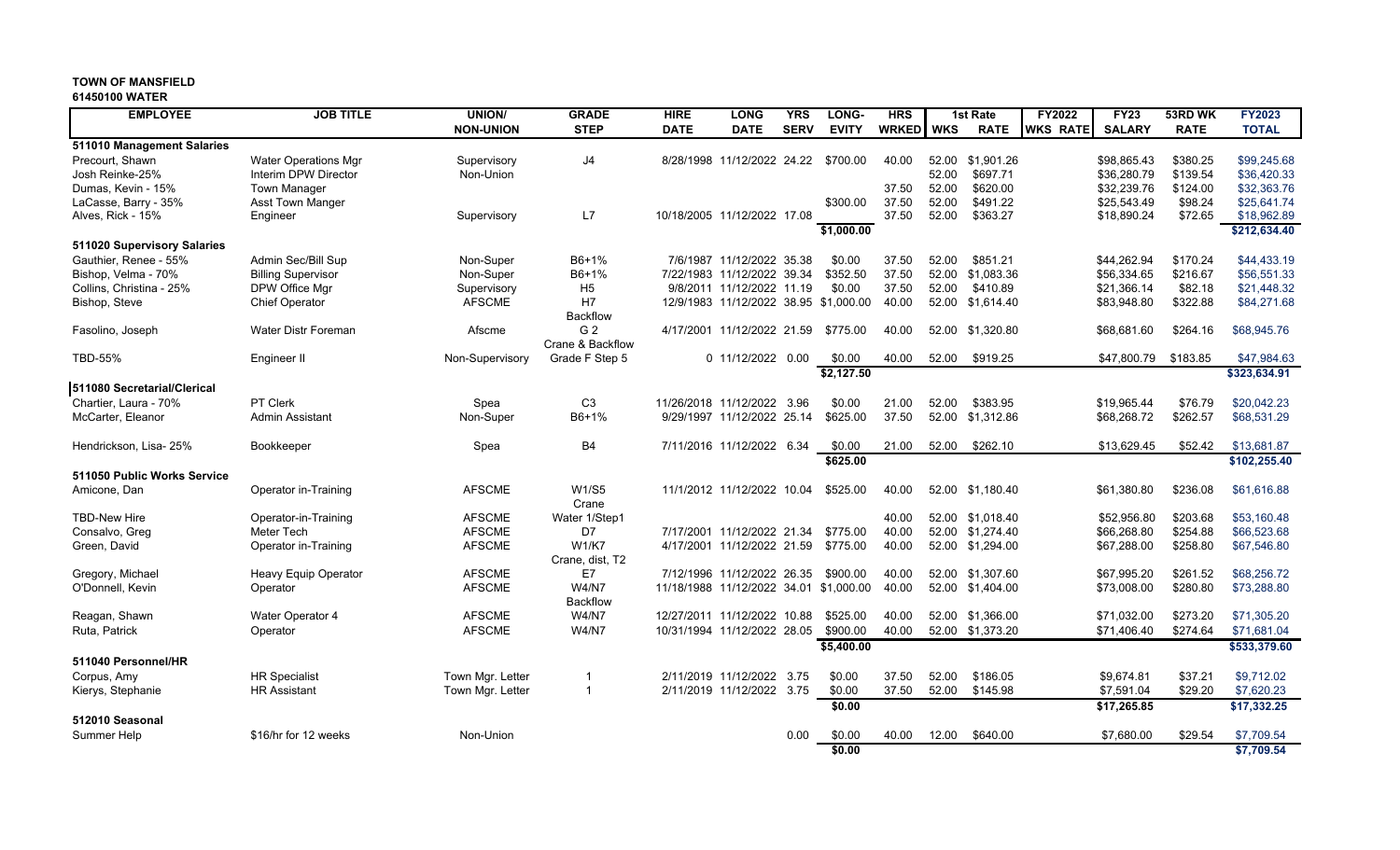| <b>Total Water</b>              |                                       |                    |                    |                         |         | \$9,152.50 | \$1,196,946.09 |
|---------------------------------|---------------------------------------|--------------------|--------------------|-------------------------|---------|------------|----------------|
|                                 |                                       | <b>FY22 Budget</b> | <b>FY23 Salary</b> | <b>Difference</b>       |         |            |                |
| 511010 Management Salaries      |                                       | \$233,560.00       | \$212,634.40       | \$20,925.60             |         |            |                |
| 511020 Supervisory Salaries     |                                       | \$320,535.00       | \$323,634.91       | (\$3,099.91)            |         |            |                |
| 511080 Secretarial/Clerical     |                                       | \$93,545.00        | \$102,255.40       | (\$8,710.40)            |         |            |                |
| 511050 Public Works Service     |                                       | \$480,220.00       | \$533,379.60       | (\$53,159.60)           |         |            |                |
| 511040 Personnel/HR             |                                       | \$14,745.00        | \$17,332.25        | (\$2,587.25)            |         |            |                |
| 512010 Seasonal                 |                                       | \$32,260.00        | \$7,709.54         | \$24,550.46             |         |            |                |
|                                 |                                       | \$1,174,865.00     | \$1,196,946.09     | (\$22,081.09)           |         |            |                |
|                                 |                                       | <b>BREAKDOWN</b>   |                    |                         |         |            |                |
| Kevin Dumas Breakdown           | Dept Budget Line Item                 | <b>Account No.</b> | Weekly             | Annual                  | % age   |            |                |
| <b>General Fund</b>             | Mgt. Salaries                         | 01123100-511010    | \$2,893.31         | \$150,452.20            | 70.00%  |            |                |
| Sewer Enterprise Fund           | Mgt. Salaries                         | 60440100-511010    | \$620.00           | \$32,239.76             | 15.00%  |            |                |
| Water Enterprise Fund           | Mgt. Salaries                         | 61450100-511010    | \$620.00           | \$32,239.76             | 15.00%  |            |                |
|                                 |                                       | <b>Totals</b>      | \$4,133.30         | \$214,931.72            | 100.00% |            |                |
| <b>Barry LaCasse Breakdown</b>  | Dept Budget Line Item                 | <b>Account No.</b> | Weekly             | Annual                  | % age   |            |                |
| General Fund - Town Manger      | Mgt. Salaries                         | 01123100-511010    | \$1,146.18         | \$59,601.49             | 35.00%  |            |                |
| General Fund - Accounting       | Mgt. Salaries                         | 01135100-511010    | \$1,146.18         | \$59,601.49             | 35.00%  |            |                |
| Sewer Enterprise Fund           | Mgt. Salaries                         | 60440100-511010    | \$491.22           | \$25,543.49             | 15.00%  |            |                |
| Water Enterprise Fund           | Mgt. Salaries                         | 61450100-511010    | \$491.22           | \$25,543.49             | 15.00%  |            |                |
|                                 |                                       | <b>Totals</b>      | \$3,274.81         | \$170,289.96            | 100.00% |            |                |
| <b>DPW Director Breakdown</b>   | Dept Budget Line Item                 | <b>Account No.</b> | Weekly             | Annual                  | % age   |            |                |
| <b>General Fund</b>             | <b>DPW Admin Mgt. Salaries</b>        | 01420100-511010    | \$1,255.87         | \$65,305.42             | 45.00%  |            |                |
| Sewer Enterprise Fund           | Mgt. Salaries                         | 60440100-511010    | \$837.25           | \$43,536.95             | 30.00%  |            |                |
| Water Enterprise Fund           | Mgt. Salaries                         | 60440100-511010    | \$697.71           | \$36,280.79             | 25.00%  |            |                |
|                                 |                                       | <b>Totals</b>      |                    | \$2,790.83 \$145,123.16 | 100.00% |            |                |
| <b>Richard Alves Breakdown</b>  | Dept Budget Line Item                 | <b>Account No.</b> | Weekly             | Annual                  | % age   |            |                |
| <b>General Fund</b>             | DPW Admin Mgt. Salaries               | 01420100-511010    | \$1,453.10         | \$75,560.94             | 60.00%  |            |                |
| Sewer Enterprise Fund           | Mgt. Salaries                         | 60440100-511010    | \$605.46           | \$31,483.73             | 25.00%  |            |                |
| Water Enterprise Fund           | Mgt. Salaries                         | 60440100-511010    | \$363.27           | \$18,890.24             | 15.00%  |            |                |
|                                 |                                       | <b>Totals</b>      |                    | \$2,421.83 \$125,934.91 | 100.00% |            |                |
| <b>Vel Bishop Breakdown</b>     | Dept Budget Line Item                 | <b>Account No.</b> | Weekly             | Annual                  | % age   |            |                |
| Sewer Enterprise Fund           | <b>Supervisory Salaries</b>           | 60440100-511020    | \$464.30           | \$24,143.42             | 30.00%  |            |                |
| Water Enterprise Fund           | <b>Supervisory Salaries</b>           | 61450100-511020    | \$1,083.36         | \$56,334.65             | 70.00%  |            |                |
|                                 |                                       | <b>Totals</b>      | \$1,547.66         | \$80,478.08             | 100.00% |            |                |
| <b>Renee Gauthier Breakdown</b> | Dept Budget Line Item                 | <b>Account No.</b> | Weekly             | Annual                  | $%$ age |            |                |
| General Fund                    | <b>DPW Admin Secretarial/Clerical</b> | 01420100-511080    | \$232.15           | \$12,071.71             | 15.00%  |            |                |
| Sewer Enterprise Fund           | <b>Supervisory Salaries</b>           | 60440100-511020    | \$386.91           | \$20,119.52             | 25.00%  |            |                |
| <b>MFN</b>                      |                                       |                    | \$77.38            | \$4,023.90              | 5.00%   |            |                |
| Water Enterprise Fund           | <b>Supervisory Salaries</b>           | 61450100-511020    | \$851.21           | \$44,262.94             | 55.00%  |            |                |
|                                 |                                       | <b>Totals</b>      | \$1,547.66         | \$80,478.08             | 100.00% |            |                |